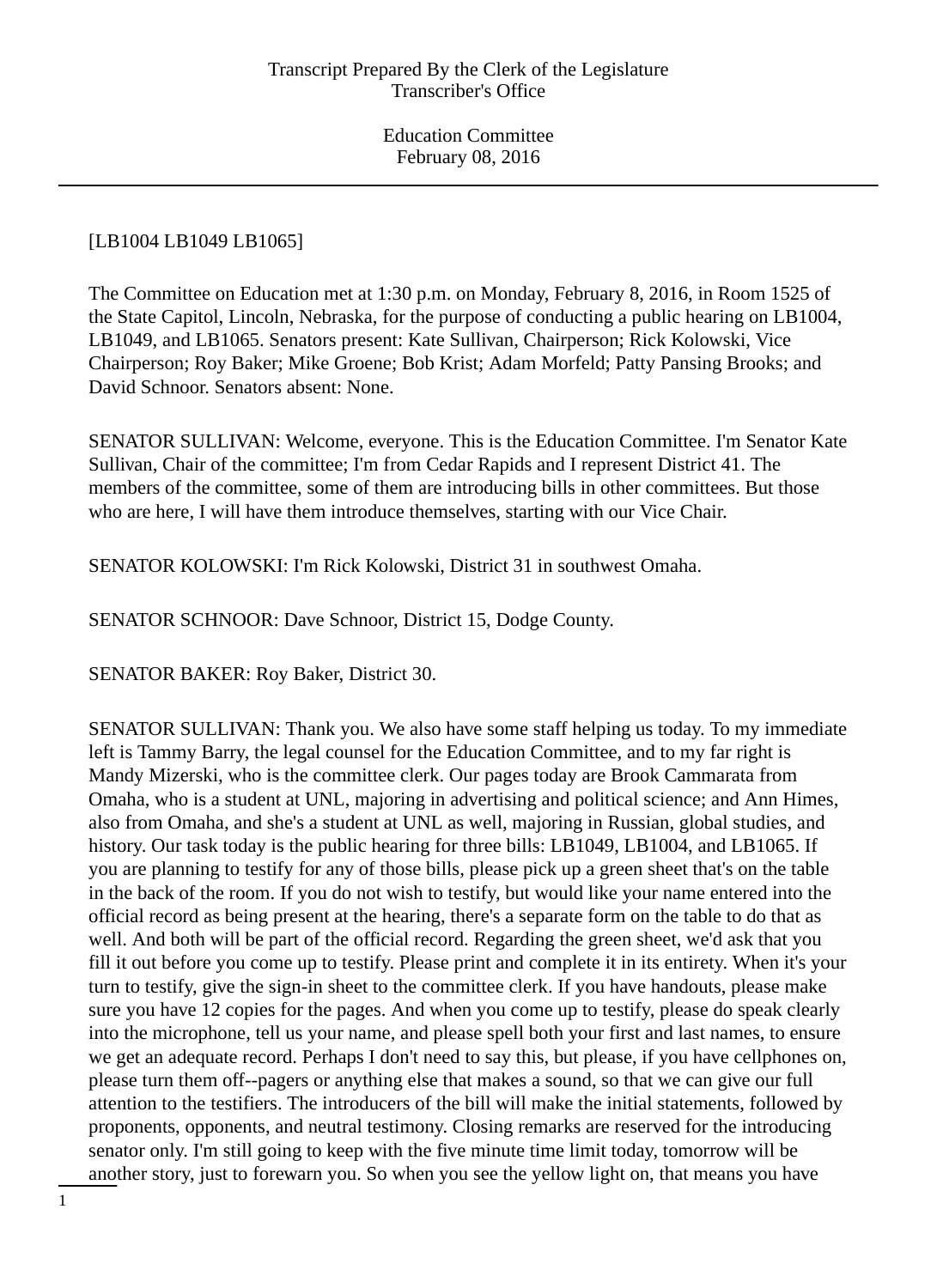one minute remaining, and the red light indicates your time is up. So I think those are all the housekeeping details to attend to, and we will start with our first bill, LB1049. Welcome, Senator Harr.

SENATOR HARR: Thank you, Chair Sullivan, members of the Education Committee. My name is Burke Harr, H-a-r-r, I am from Legislative District 8, representing OPS and West Side School Districts. This bill...last time I was in front of education, I had a 210-page bill, so this one is a little simpler. The purpose of LB1049 is to ensure that virtual students are included in fall membership and average daily membership for the purposes of TEEOSA. The bill defines what a virtual school is and virtual students are, and includes the student count in fall membership and average daily membership. To provide you a bit of background, Omaha Public Schools asked me to introduce this bill after beginning the process of setting up their virtual school. Virtual schools are sponsored by a local school district, with instructions, assistance, and support provided by Nebraska licensed and certified teachers. As I understand it, many states have had a similar approach to virtual schools, and have had quite a bit of success. It is my hope that this bill starts the conversation about how best to approach this type of blended learning approach in our state aid formula. Connie Knoche, a representative of Omaha Public Schools is going to testify behind me, with more details about virtual schools and how they hope to implement this program...excuse me, implement virtual schools in OPS. Thank you. [LB1049]

SENATOR SULLIVAN: Thank you, Senator Harr. Does that mean you'd prefer to have questions deferred to her, or do you want to... [LB1049]

SENATOR HARR: If you would, please, I would appreciate that. Thank you. [LB1049]

SENATOR SULLIVAN: Okay, all right. But just to give everyone else a chance, are there any questions for Senator Harr at this point? So will you be here for closing? [LB1049]

SENATOR HARR: I will be here for closing, yes. Thank you. [LB1049]

SENATOR SULLIVAN: All right, thank you. Welcome. [LB1049]

CONNIE KNOCHE: Thank you. My name is Connie Knoche, C-o-n-n-i-e K-n-o-c-h-e, and I'm with Omaha Public Schools. And I'm here in support of LB1049, for virtual schools. And Nebraska has a virtual high school at the university, where you pay tuition to go to school. And what we're proposing to do is have a virtual elementary and high school, eventually, for students within our boundaries, to give them an alternative for different type of education. All of the...most states have this, there's only seven that don't have a virtual school that's a public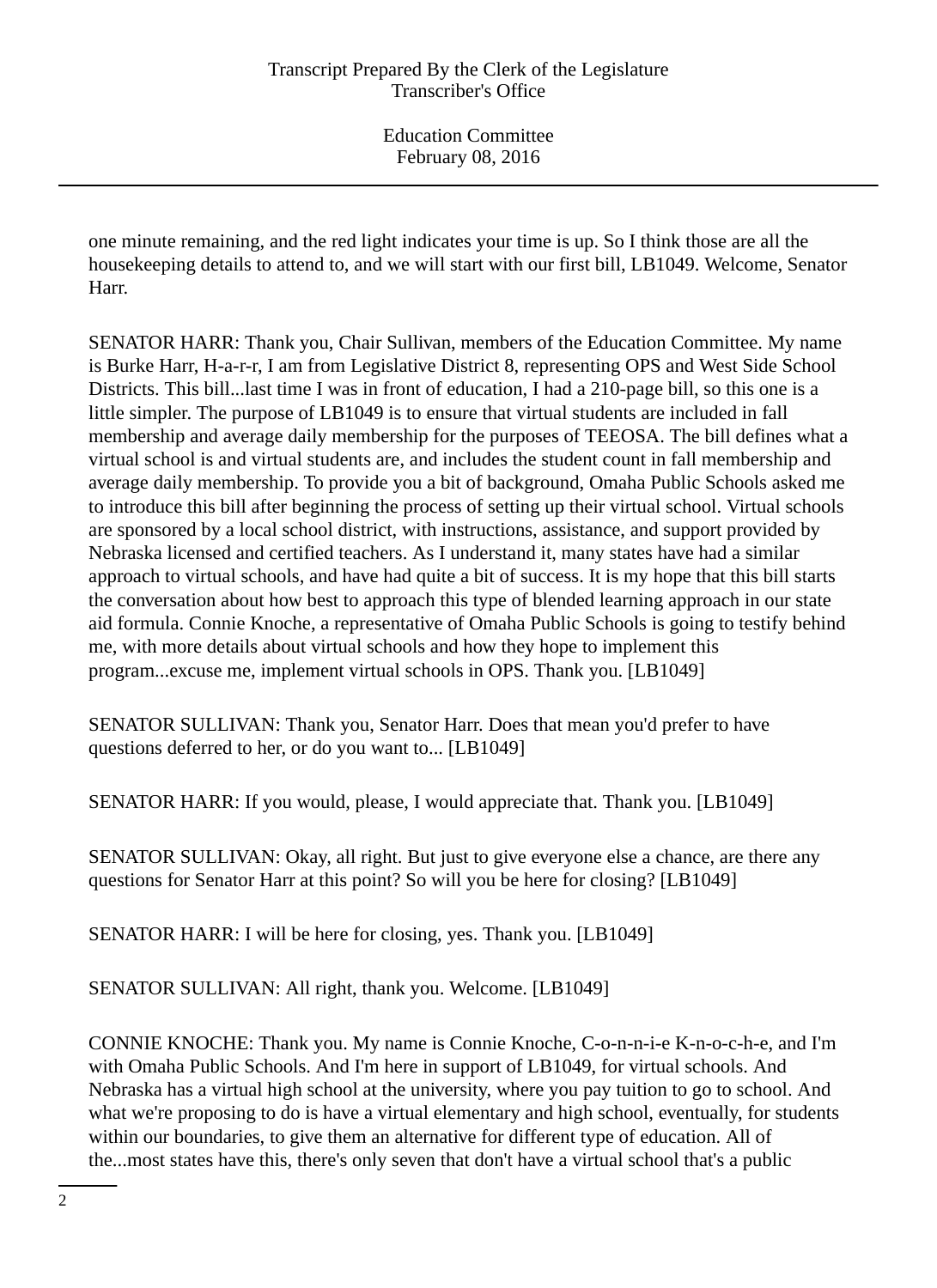# Transcript Prepared By the Clerk of the Legislature Transcriber's Office

Education Committee February 08, 2016

education. And what we would propose is that they are actually in their grades, they test from each grade to matriculate through their years, and then graduate from Omaha Public Schools. We expect to have staff of a principal, teachers, a counselor, computer technician, and an administrative assistant. We would provide each student with a computer and then they would work with the teachers that way, and we would also offer counseling and whatever else the student needs. And then they would come to the...we would have a space for the virtual school, and that's where they would come to take their test for NeSA. And I think that's about it. We're excited about the opportunity. What we're going to start is this fall, and it would K-8, and we would have to advertise to get students to come in and try out the virtual school, so we really don't know how many students will be joining us in the virtual program. But it's been very popular in other states. And Mr. Evans, the superintendent in Omaha Public Schools, started it in Kansas, and it was a very successful venture. And I think...I forget how many schools they have now that offer it. So we think it's a good way to move forward with our current education system. [LB1049]

SENATOR SULLIVAN: Thank you, Ms. Knoche. Irrespective of what's going on in other states, why is it important for OPS to do this? [LB1049]

CONNIE KNOCHE: Well, to give children that maybe are homeschooled and they don't have the curriculum, because this is actual curriculum that's offered to them through the virtual school, to give them a public education where they can graduate from a public school. Also, for children that maybe their families travel a lot and they're not able to attend a regular public school. There's really any number of reasons why a child would choose to do that, but we think it would be pretty popular with some of the homeschoolers for sure. [LB1049]

SENATOR SULLIVAN: How does this relate to the university high school? [LB1049]

CONNIE KNOCHE: We're going to try the K-8 elementary, when we start. The high school that the university has they charge tuition for the students to attend the virtual high school, and we would not charge tuition, because they would be our students. [LB1049]

SENATOR SULLIVAN: The legislation, as Senator Harr indicated, defines what a virtual school is, but what about a student? How do you define full-time student, what about students as you said that are homeschooled currently? Are they might just take...I mean, are they going to be now students in your district? [LB1049]

CONNIE KNOCHE: Yes, they would be students in Omaha Public Schools. And to be counted in membership, you have to have more than 0.5 FTE to be in the fall membership, and then you do average daily membership at the end of the year. [LB1049]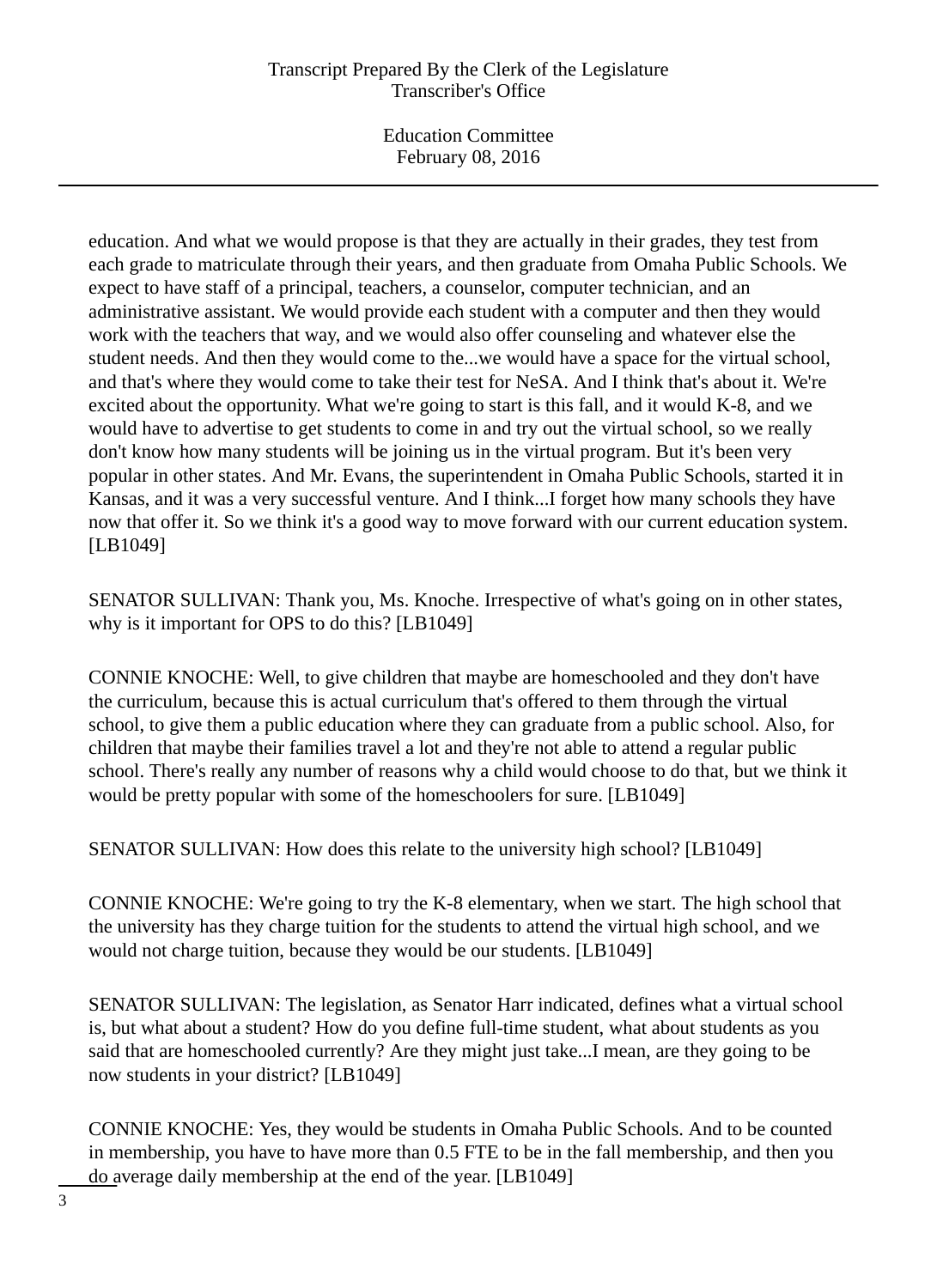SENATOR SULLIVAN: You mentioned something about you're planning to start it this fall, so you could go ahead and do this now? [LB1049]

CONNIE KNOCHE: Yeah, I checked with Bryce at NDE, and he said it's similar to a program that we offer now. But I felt that it would be a better approach to actually have it in statute and describe what it was as we move forward, because I'm sure the legislation would change over the years as more people do it, and we figure out, you know, what the costs are and how it all works. Because it's... [LB1049]

SENATOR SULLIVAN: But you're actually trying to then accomplish...capture more aid by counting them in your daily membership? [LB1049]

CONNIE KNOCHE: Yeah, because we'd have costs, you know, for the students, purchasing the computers and then having the staff on hand to help them when they needed help with...if they didn't understand something in science, or math, or whatever, there would be a teacher they can call and talk to, to work them through the program...through the problem that they have. [LB1049]

SENATOR SULLIVAN: So you mentioned staff, but how does that work? I mean, are you bringing in a whole new cadre of staff to accommodate the virtual school, or are these additional responsibilities for existing staff? Or how do you anticipate that working? [LB1049]

CONNIE KNOCHE: We would bring in new staff to staff the virtual school. And again, it depends on how many children enroll for that first year, what you're going to need for staffing. But we're hoping to have maybe like 100 students the first year, to see how it works. [LB1049]

SENATOR SULLIVAN: Senator Baker. [LB1049]

SENATOR BAKER: Thank you, Senator Sullivan. Ms. Knoche, I've got two or three questions. Would it be possible for a student to attend school part of the day and then be a virtual student for the rest of the day? [LB1049]

CONNIE KNOCHE: They have to attend more than 50 percent of the day at the virtual school to be counted in membership. [LB1049]

SENATOR BAKER: Okay, okay. So how have you...how are you going to address the attendance requirements? [LB1049]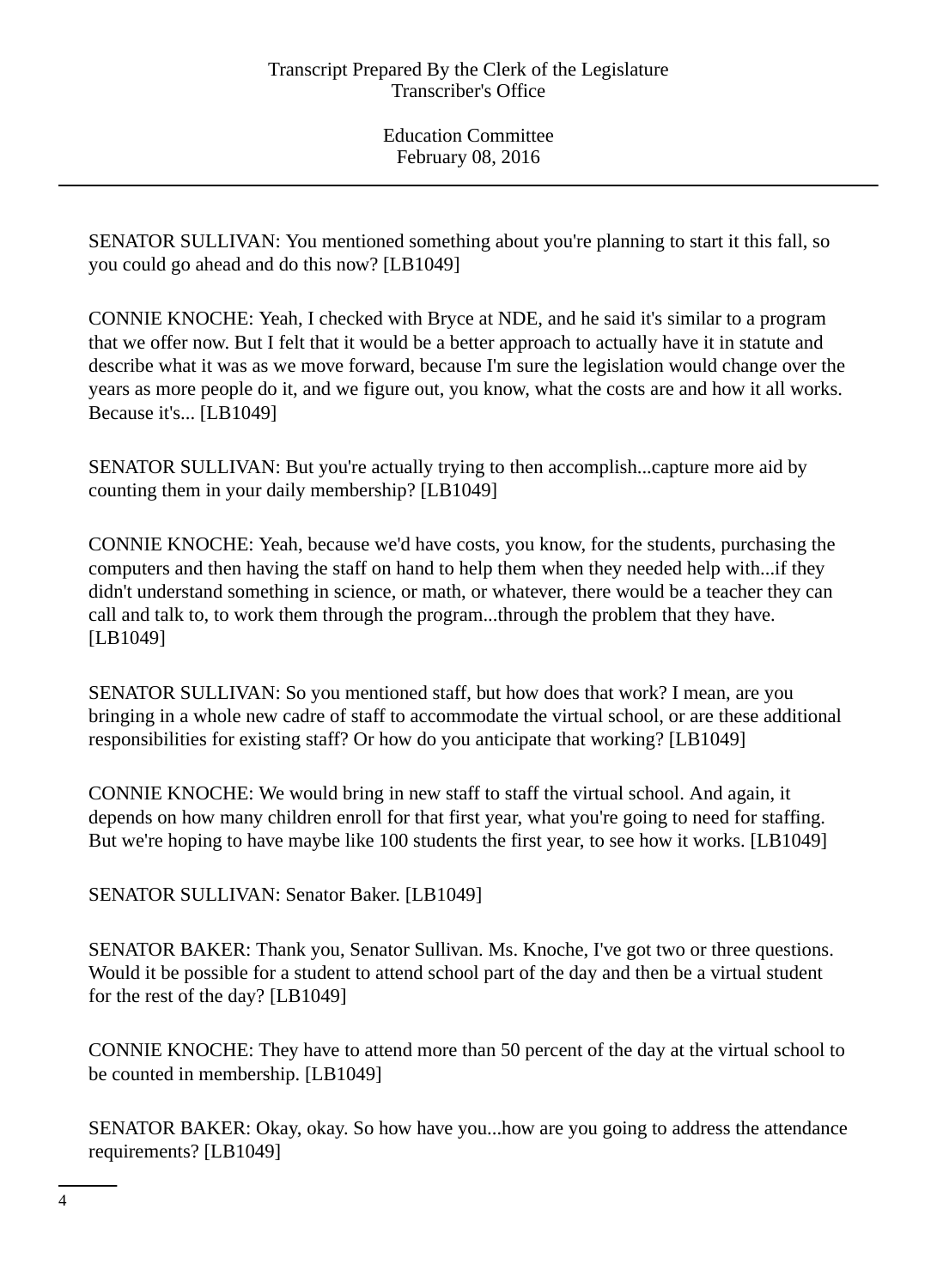CONNIE KNOCHE: When they log on to the computer, you know, when they're...because they have to submit assignments and do everything. You can tell when they log on to the system that they're working on their homework. [LB1049]

SENATOR BAKER: So if they didn't log on they'd be absent that day? [LB1049]

CONNIE KNOCHE: Yes. [LB1049]

SENATOR BAKER: Okay, all right. I assume maybe that, you know, the previous question has been dealt with, what students are you going to serve? I assume you're including some students who now attend the schools would choose this option. [LB1049]

CONNIE KNOCHE: Right. Yeah, it could be some of our current students. [LB1049]

SENATOR BAKER: Maybe...potentially improve your graduation rate. [LB1049]

CONNIE KNOCHE: Hopefully, yeah. It's not necessarily for children that are struggling in school. [LB1049]

SENATOR BAKER: Exactly. [LB1049]

CONNIE KNOCHE: Because you have to be self-motivated to be able to work through this program. [LB1049]

SENATOR BAKER: Thank you. [LB1049]

SENATOR SULLIVAN: Senator Kolowski...Senator Schnoor. [LB1049]

SENATOR SCHNOOR: Some of the questions are kind of getting answered, but could you kind of explain to me how a virtual school really works? I mean, I think more of, you know, distance education classes. I think we're talking, you know, a bigger... [LB1049]

CONNIE KNOCHE: Yeah. [LB1049]

SENATOR SCHNOOR: ...a wider level of involvement by everybody. So could you kind of explain how it works? [LB1049]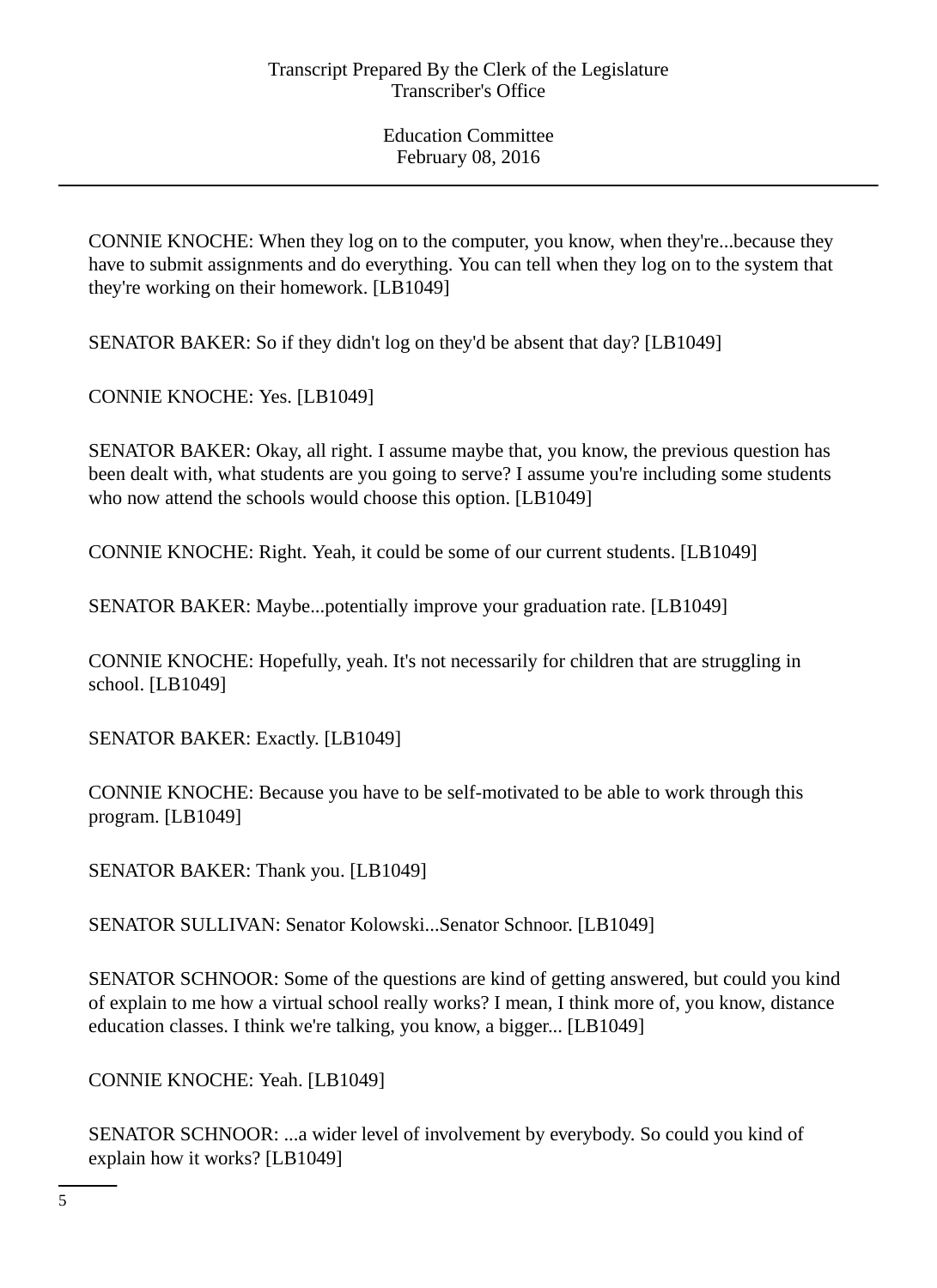CONNIE KNOCHE: Well, there's actual...from the way I understand it, and I have not started up a virtual school before, but the way I understand it, there's a whole curriculum for K-8 that you purchase for the child, and then they work through the grades. They're actually attending school at home because they have the computer and they log on every day, and then they have conferences with the teachers, or come in for testing, sometimes they do field trips, so it's kind of a...not really distance ed, but kind of distance ed. But it's just another alternative for families if, you know, it's really hard for them to get the kids to school or they have some other issues. [LB1049]

SENATOR SCHNOOR: Okay, so it is essentially all done on-line? [LB1049]

CONNIE KNOCHE: Yes, except for the testing that they have to do. That would be in person, with the proctor. [LB1049]

SENATOR SCHNOOR: Okay. And then the accountability is...obviously if they're coming in for a test, that's one, you know, level of accountability. But the attendance, as Senator Baker said, that's merely if they log in? [LB1049]

CONNIE KNOCHE: Right. And they receive grades, you know, to be able to move to the next grade level they would have to pass all of the classes for that grade range. [LB1049]

SENATOR SCHNOOR: And you said...was this done in Kansas? Did I hear that correctly? [LB1049]

CONNIE KNOCHE: Well, our superintendent came from Kansas, and he started a virtual school there. [LB1049]

SENATOR SCHNOOR: Okay. [LB1049]

CONNIE KNOCHE: And it was successful, and a lot of other schools joined in and tried to...and did implement it. So there's...if you look at their statutes, they've kind of evolved over time as they've kind of worked through the system and figured out how it worked for their state. [LB1049]

SENATOR SCHNOOR: So you're talking specifically about OPS. So does all the curriculum, does that meet your accreditation requirements then? [LB1049]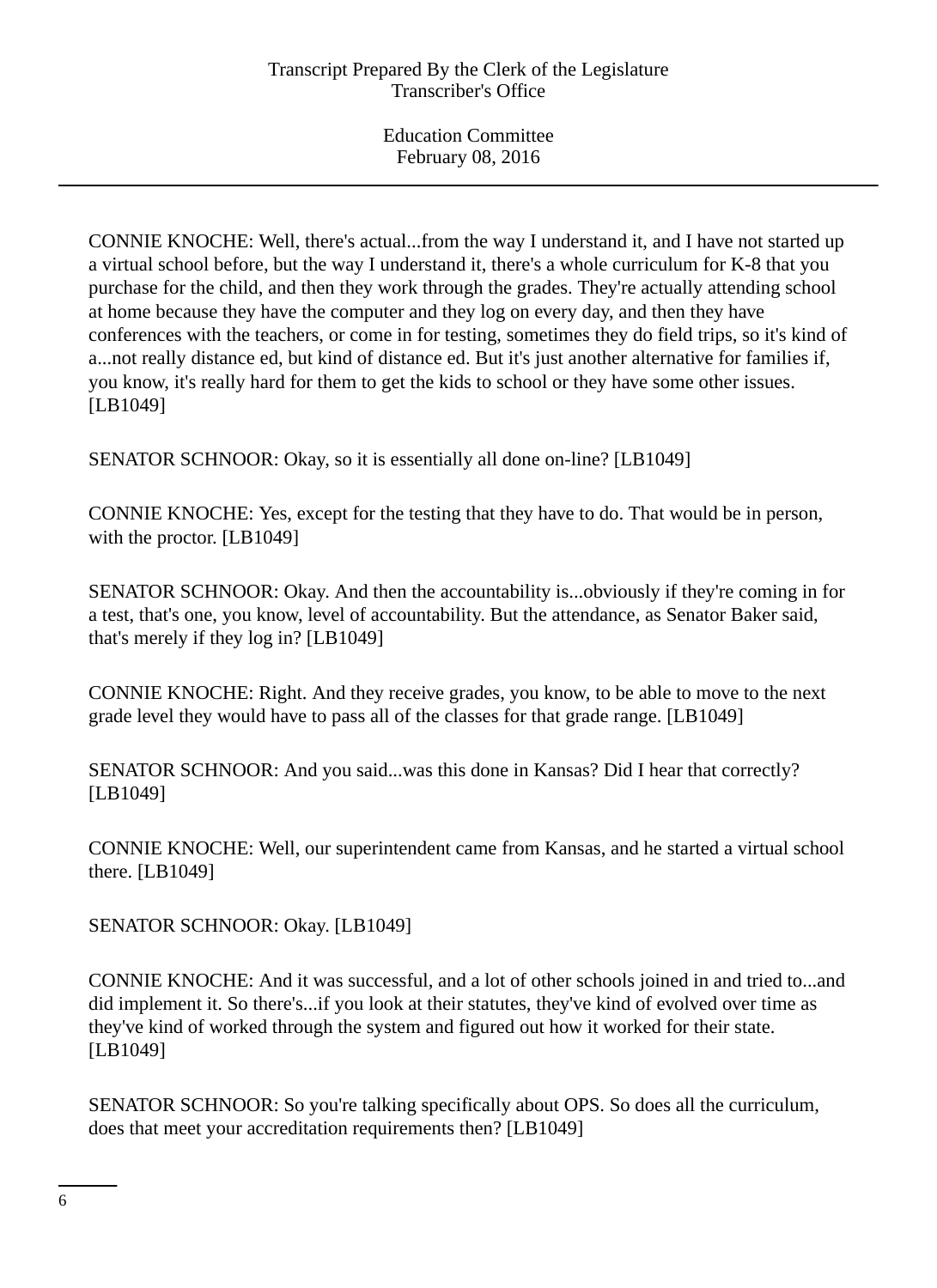CONNIE KNOCHE: Yes. And it's like a software package that's been developed for K-8 education for elementary students. So yes, it would meet our standards. [LB1049]

SENATOR SCHNOOR: Okay, thank you. [LB1049]

SENATOR SULLIVAN: Senator Kolowski. [LB1049]

SENATOR KOLOWSKI: Thank you, Madam Chair. Ms. Knoche, on the attendance of the students, are there medical reasons some of the kids would not be involved as well, going to school? [LB1049]

CONNIE KNOCHE: Absolutely. There could be medical reasons or maybe, you know, a pregnant student that didn't want to go to school, or health concerns. All different kinds of things that they're not being met really right now, without having something like this. [LB1049]

SENATOR KOLOWSKI: Compared to some of the university classes and how they're taught now, is their connectivity with other members of a class that would be a live situation that they would all hear the teacher make the presentation and be able to have some relationships with one another, as far as being part of that class at one time? [LB1049]

CONNIE KNOCHE: Yes. Yeah, the way I understand it, it's like a blended-type situation, where they're doing work on their own and then also having class time with the teacher instructing them. [LB1049]

SENATOR KOLOWSKI: So the lack of socialization with other kids, would it be separate from a regular kind of school experience, but there would be some interaction with fellow classmates taking the same course at the same time from that perspective? [LB1049]

CONNIE KNOCHE: Right. And also like the field trips. If they went to the zoo or whatever, they'd get to know each other, and their families would. And I think it's similar to homeschool organizations, they kind of socialize. [LB1049]

SENATOR KOLOWSKI: Do you know how many homeschool students you have in your district? Do you have any facts or figures on that? [LB1049]

CONNIE KNOCHE: I have no idea. No, I don't. [LB1049]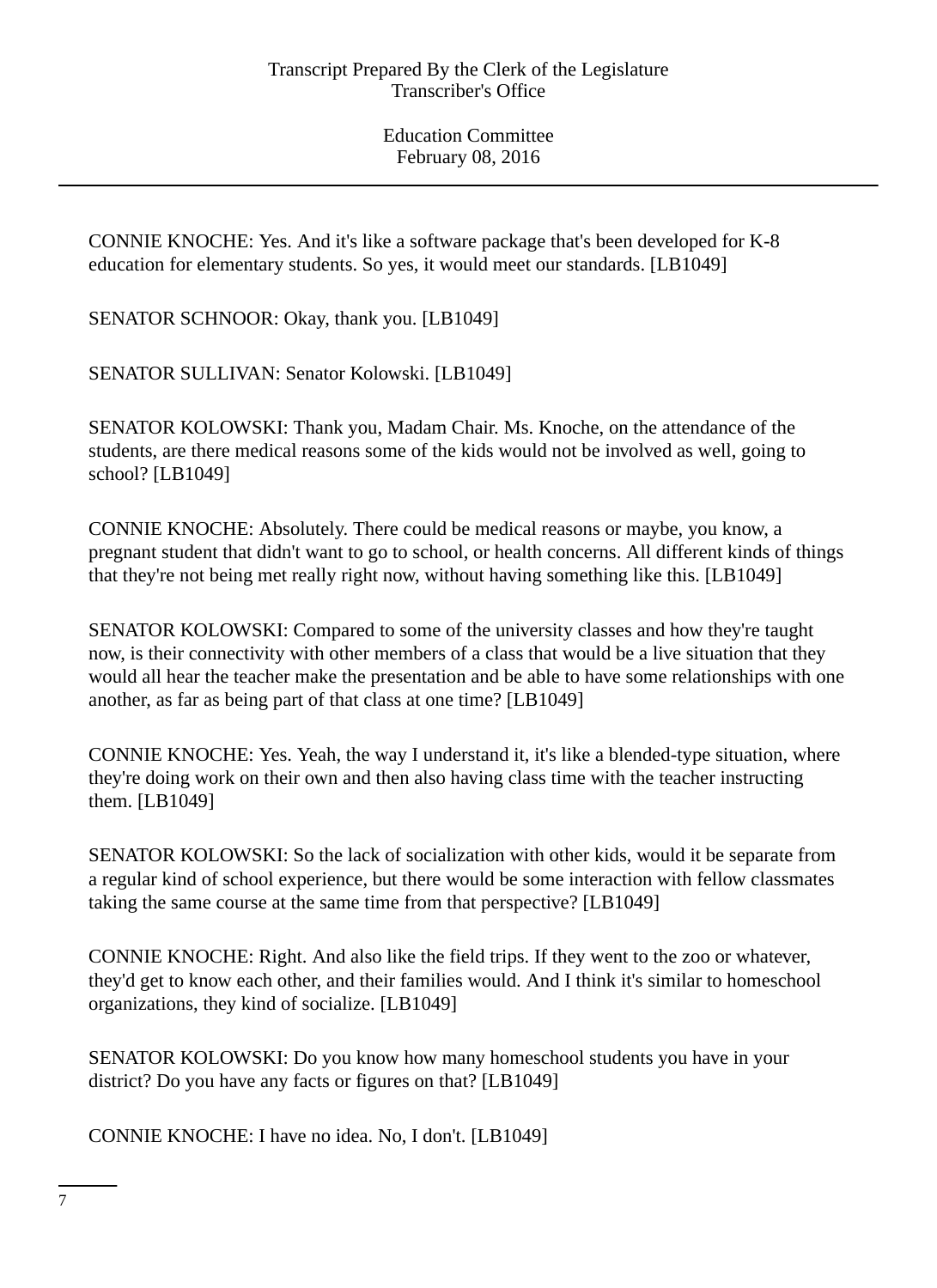SENATOR KOLOWSKI: Give us an idea? Okay. Thank you very much. [LB1049]

SENATOR SULLIVAN: Senator Pansing Brooks. [LB1049]

SENATOR PANSING BROOKS: Thank you. Thank you for coming, Ms. Knoche. I'm just sort of trying to understand this whole thing, because I mean, I could see people petitioning from Scottsbluff, wanting to do this at OPS. So do you envision it going farther than... [LB1049]

CONNIE KNOCHE: It could possible go farther, but the thing is they have to come in for testing and they have to do some face to face interaction with the teachers. So if you're coming from Scottsbluff, it may be cost-prohibitive for them to try something like that. [LB1049]

SENATOR PANSING BROOKS: Okay. And so these are classes that are in addition to the regular classes that OPS has? [LB1049]

CONNIE KNOCHE: It's just an alternative program, so it's...yeah, it's different than what we have for our regular students in K-8, but it's a curriculum that they follow for this virtual school. [LB1049]

SENATOR PANSING BROOKS: Okay. And as I read the bill, it doesn't specifically state how to apply to get into that program. Is it just anybody can apply? [LB1049]

CONNIE KNOCHE: Yeah. We're expecting...I guess you have to do advertising to get the people to apply and enroll. You know, they would enroll like any other student would enroll in OPS, and then be placed in the virtual school program. [LB1049]

SENATOR PANSING BROOKS: Okay. And so I know that there are some issues about like participating in sports and all of that kinds of stuff. [LB1049]

CONNIE KNOCHE: Yeah, and we haven't addressed that. [LB1049]

SENATOR PANSING BROOKS: Okay. All right. [LB1049]

CONNIE KNOCHE: I think they said, at least in Kansas, and this is just what I understand, that they had to take at least three classes in brick and mortar to be able to participate in sports or something similar. [LB1049]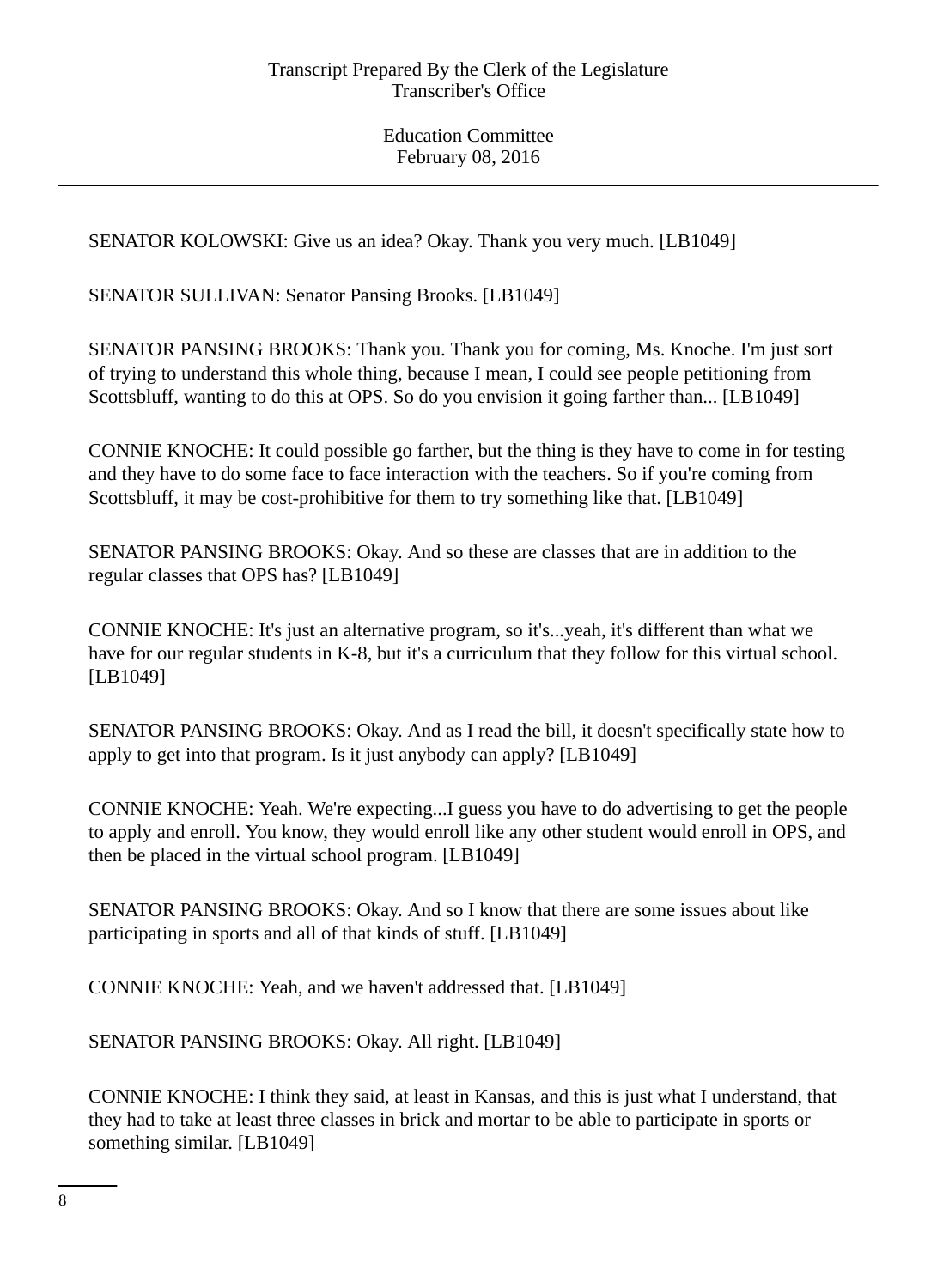SENATOR PANSING BROOKS: Okay. And have there been any...is there anything besides these rules set forth? Like what if they decide midway through, oh nevermind, I want to go to the full school all the time. Or how does that all work? [LB1049]

CONNIE KNOCHE: Well, we just thought this would be the first step. [LB1049]

SENATOR PANSING BROOKS: Okay. [LB1049]

CONNIE KNOCHE: Because it is a new venture in Nebraska. So we would kind of, as we go along...and I'm sure there would be different changes in legislation to address some things that come up that we hadn't anticipated. [LB1049]

SENATOR PANSING BROOKS: Well, I think it sounds like a good idea. Of course, my great fear is that at some point in the future, all teaching is going to be... [LB1049]

CONNIE KNOCHE: Virtual? [LB1049]

SENATOR PANSING BROOKS: ...yeah, virtual and not face to face. But I guess you get the best teachers that way. But anyway, I do think that teachers face to face can really inspire a child. [LB1049]

CONNIE KNOCHE: Yeah, I think so too. But you know, with the Facetime and Skype and all of that, you know, they'll be having that contact. And most kids, when they start college, they'll have virtual schooling at one point in time, where they take a class on-line. So it's just I guess moving with the way the future is going, I guess. [LB1049]

SENATOR PANSING BROOKS: Yeah. Well, thank you, Ms. Knoche. [LB1049]

SENATOR SULLIVAN: Senator Baker. [LB1049]

SENATOR BAKER: Thank you. Just a couple more questions. Have you discussed your policies on option enrollment? I mean, have you talked about that? Are you getting to anticipate option enrollment, and if you get them are you going to accept them? [LB1049]

CONNIE KNOCHE: The students that would be in the virtual school cannot be enrolled in any other school. So there wouldn't be... [LB1049]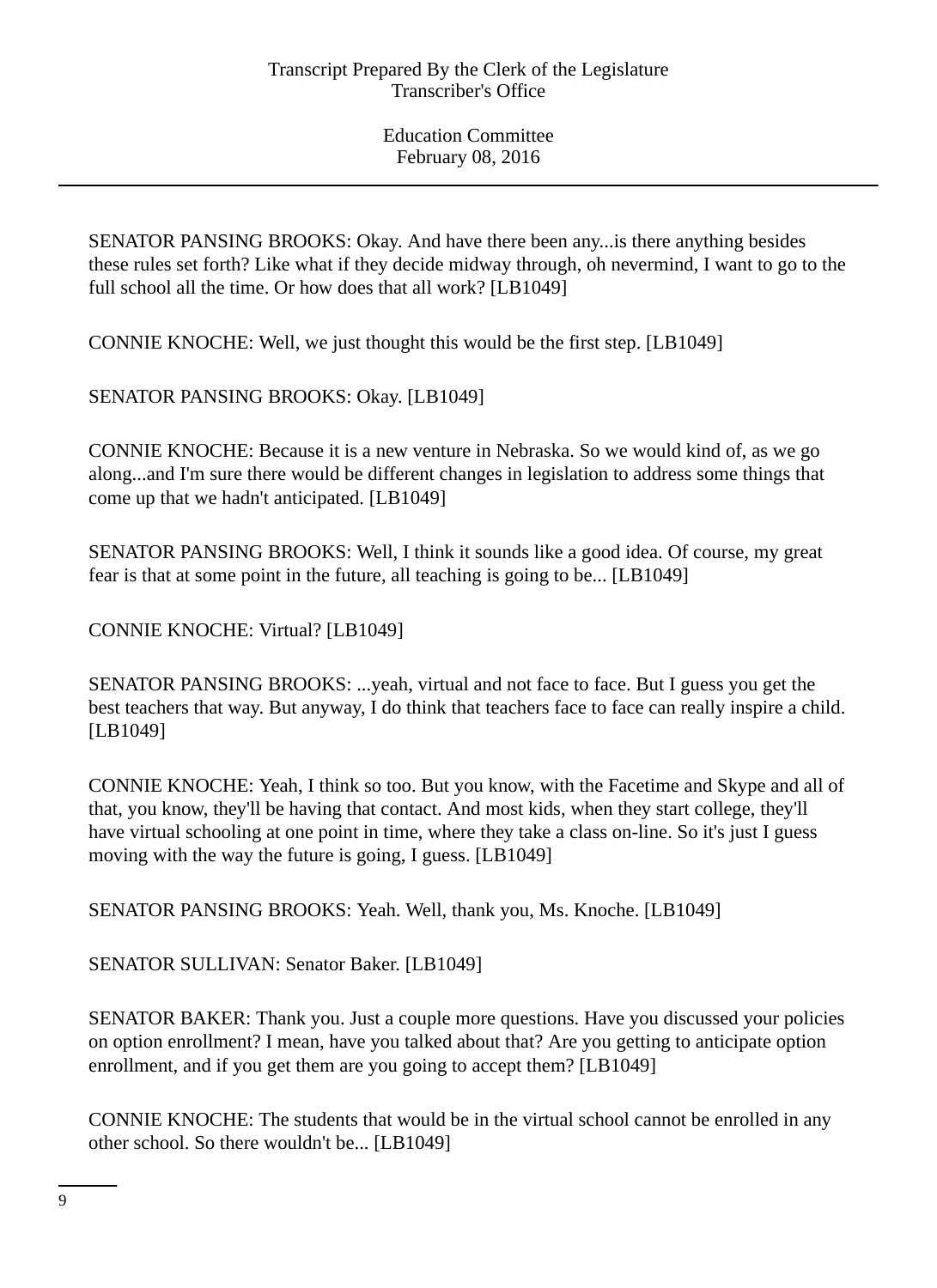SENATOR BAKER: I know, but could they option into the Omaha Public Schools. [LB1049]

CONNIE KNOCHE: They wouldn't be able to option in to the virtual school. The could option in to OPS, but not into the virtual program. [LB1049]

SENATOR BAKER: Okay, all right. My other question, you know, I've heard about this. I assumed you were going to start with high school, why elementary first, just out of curiosity? [LB1049]

CONNIE KNOCHE: Because there's already a curriculum set up. There's a lot of interest in high school, but that takes a lot more, you know, work to get that set up for the type of classes that you're going to offer and the type of students--but there is really a big interest in that. But it's going to take more time, and we felt that if we started with the K-8 we could start it right away. [LB1049]

SENATOR BAKER: Thank you. [LB1049]

SENATOR SULLIVAN: Speaking of that though, it almost seems like maybe it should be the other way around. You'd think maybe an older student would be more disciplined to participate off-site than an elementary school student. [LB1049]

CONNIE KNOCHE: Yeah, it's just the issues with the type of classes that you offer and the type of student that comes in. And there would be a different set of issues. This is something that, you know, see if it works in Nebraska, see if there's an interest in it, just starting at K-8. And then if there is, we can develop and move on for the high school offerings. [LB1049]

SENATOR SULLIVAN: Because it is innovative, different, is this really...and the fact that I think...did I understand you correctly, you could go ahead and do it right now? [LB1049]

CONNIE KNOCHE: Yes. [LB1049]

SENATOR SULLIVAN: That would there be...well, I already know your answer, but it occurs to me that maybe it's better to wait before we actually solidify this by putting it in statute. [LB1049]

CONNIE KNOCHE: I just believe it's going to be successful, so I wanted to make sure that it was covered in statute so that there was some interest in maybe possibly a charter-type school wanting to do something like this. And it's a public school and it's defined as a public school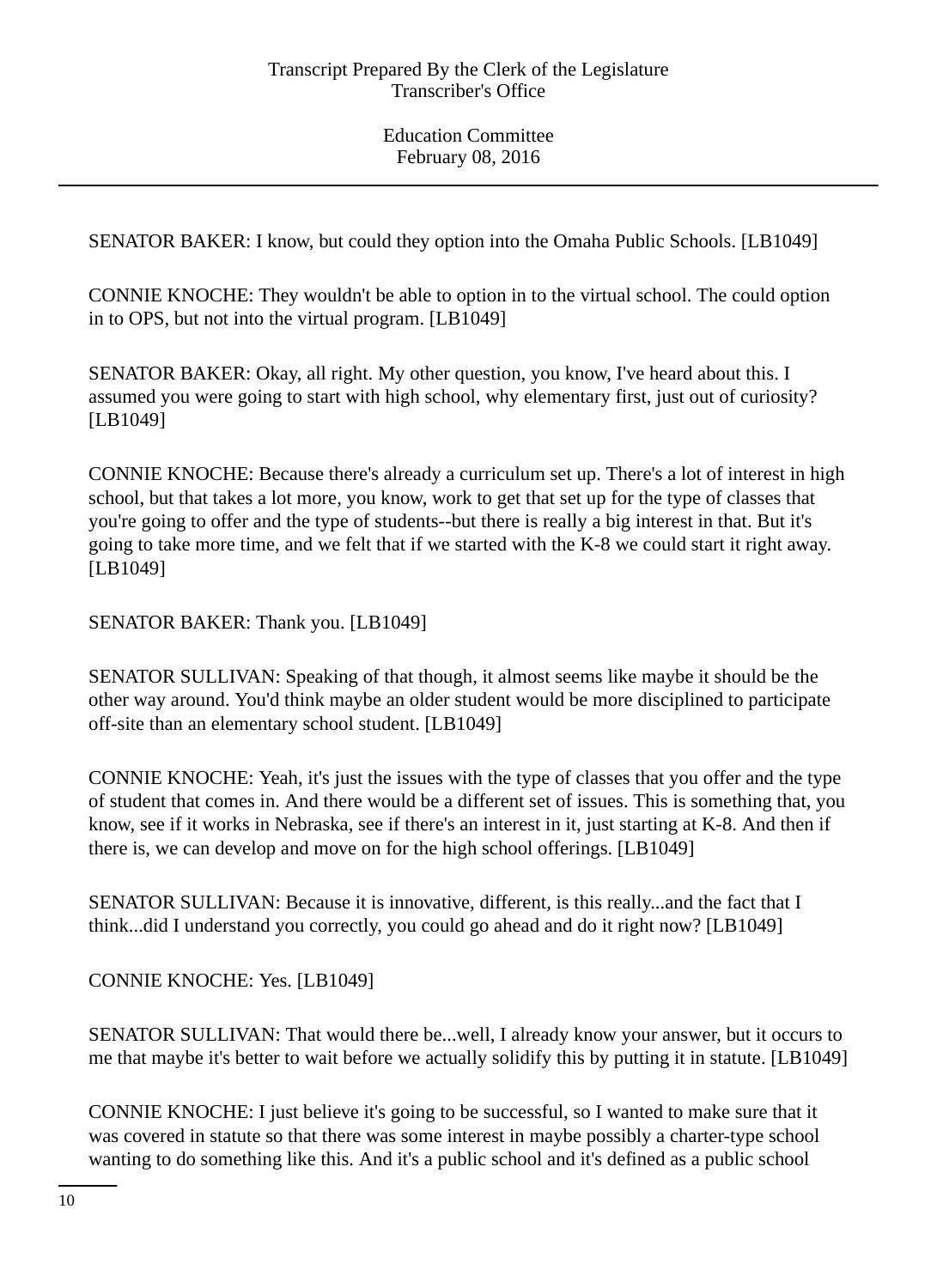student that would, you know, graduate from Omaha Public Schools. So I just wanted it clarified. [LB1049]

SENATOR SULLIVAN: Senator Kolowski. [LB1049]

SENATOR KOLOWSKI: Thank you, Madam Chair. Connie, Senator Sullivan's questions are right on target for some of the things that we're all thinking about, concerning this topic. But the missing link sometimes is the cost of putting those things together. You talked about the software and the computer for a student to use. If they're in your territory, living in your district, not an option or open enrollment, anything else, those costs, as we have for other programs in the districts that are offered, be it AP costs or dual enrollment situations or international baccalaureate as you have in your district as well, there's significant cost that drain the budget of the district when those things take place. [LB1049]

CONNIE KNOCHE: Right. [LB1049]

SENATOR KOLOWSKI: And I think we might be able to learn something and connect it with the desire to have better connectivity with long distance delivery of classes with our fellow Nebraskans, wherever they might live in the state, as well as learn from the high school program at the university with what they're doing and how that's delivered. And ETV also, with what they're doing at Nebraska TV--educational television. And I'm sure there'll be a lot of things that we'll be a lot smarter on in two or three years as we get through this. [LB1049]

SENATOR KOLOWSKI: But start up money or reimbursement money is extremely important... [LB1049]

CONNIE KNOCHE: Yes. [LB1049]

SENATOR KOLOWSKI: ...when you're putting these things together. Speaking from a high school principal, and the budgetary issues in a district...or from Dr. Baker, with the superintendent's impact on the board of education and their budget. So I hope we will be openminded about it and come forward with the best of practices, and know that we'll make those better or improve upon those as time goes on. It helps students have an option and that's better than many of the things they sometimes drift to or end up in if we don't do what we can to help them stay in school and stay on course. [LB1049]

CONNIE KNOCHE: Yeah, we're really excited about it and we think it's a great opportunity for students that maybe don't have...haven't tried all their alternatives. So I think it's a step in the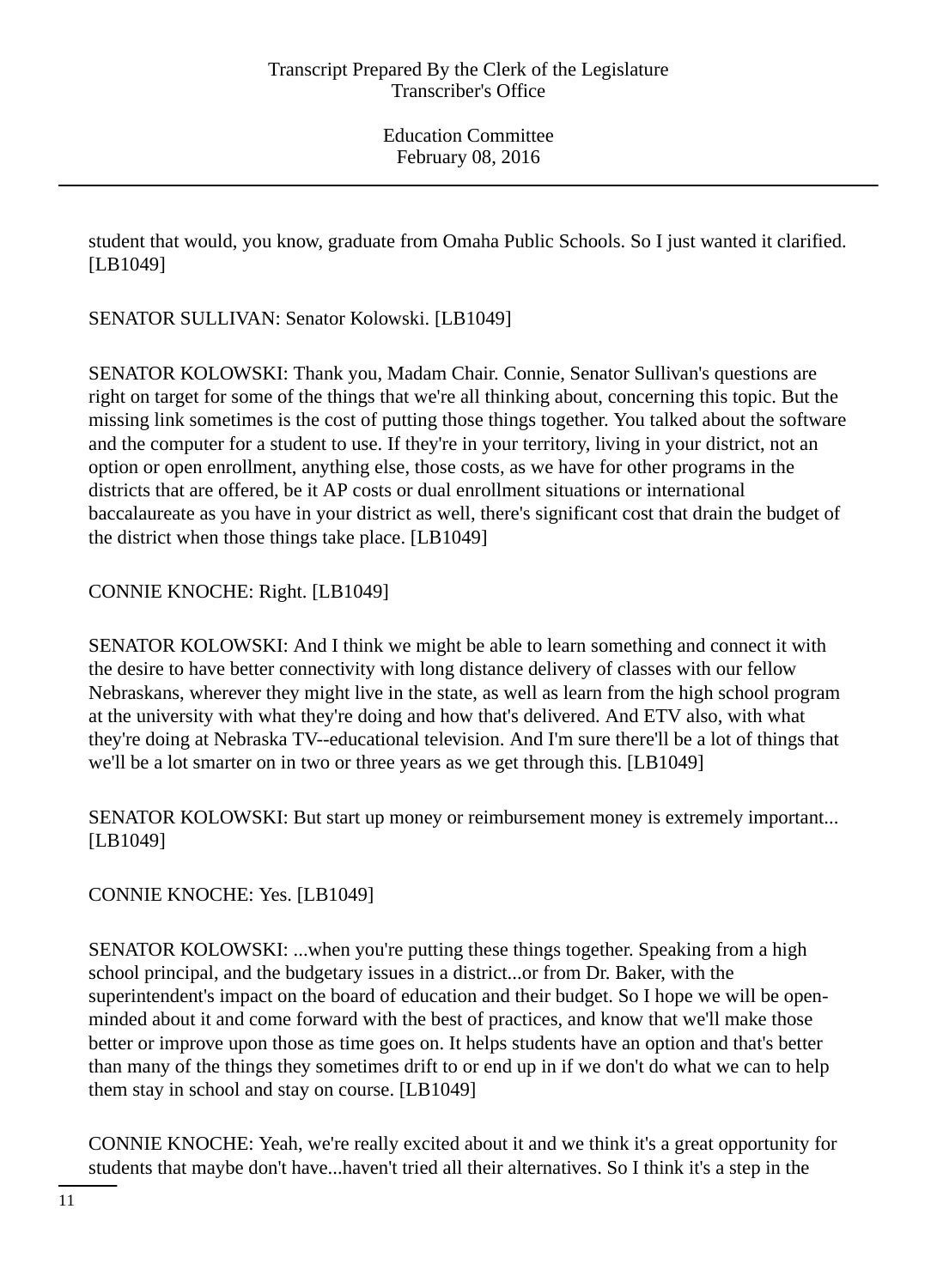right direction, and it's probably best to start with the elementary--small...and kind of move up as you expand. Because we don't know what type of issues we're going to run into as we go on, but we're excited. [LB1049]

SENATOR KOLOWSKI: Your cadre of teachers in your district are strong and you've got many options that you could offer. But the difficulty in the higher math or sometimes in the science courses are the real difficult part. When I've worked with the parents teaching their own children in the homes--homeschooled, that's where they really start getting into difficult situations, at the higher level classes, which are truly college preparatory. And the parent almost needs a physics background or a chemistry background. [LB1049]

CONNIE KNOCHE: To teach some of that stuff. [LB1049]

SENATOR KOLOWSKI: Those are pretty tough to deliver as you get into some of those higher level things. [LB1049]

CONNIE KNOCHE: Yeah, yeah. [LB1049]

SENATOR KOLOWSKI: Thank you. [LB1049]

SENATOR SULLIVAN: Senator Pansing Brooks. [LB1049]

SENATOR PANSING BROOKS: Ms. Knoche, you mentioned something about charter schools in this and so just briefly, I don't know what you were saying. [LB1049]

CONNIE KNOCHE: I don't...when we first started talking about it, there was interest from groups that represent charter schools in pursuing this type of virtual education. And so I wanted it clarified in statute that it was a public school student, you know, that's attending a virtual school, instead of having it open for any student, whether you be parochial or charter. [LB1049]

SENATOR PANSING BROOKS: Okay. All right, thank you. [LB1049]

SENATOR SULLIVAN: Any other questions for Ms. Knoche? Thank you. Anyone else wishing to speak in support of LB1049? Anyone wanting to speak in opposition? Or in a neutral capacity? Senator Harr. [LB1049]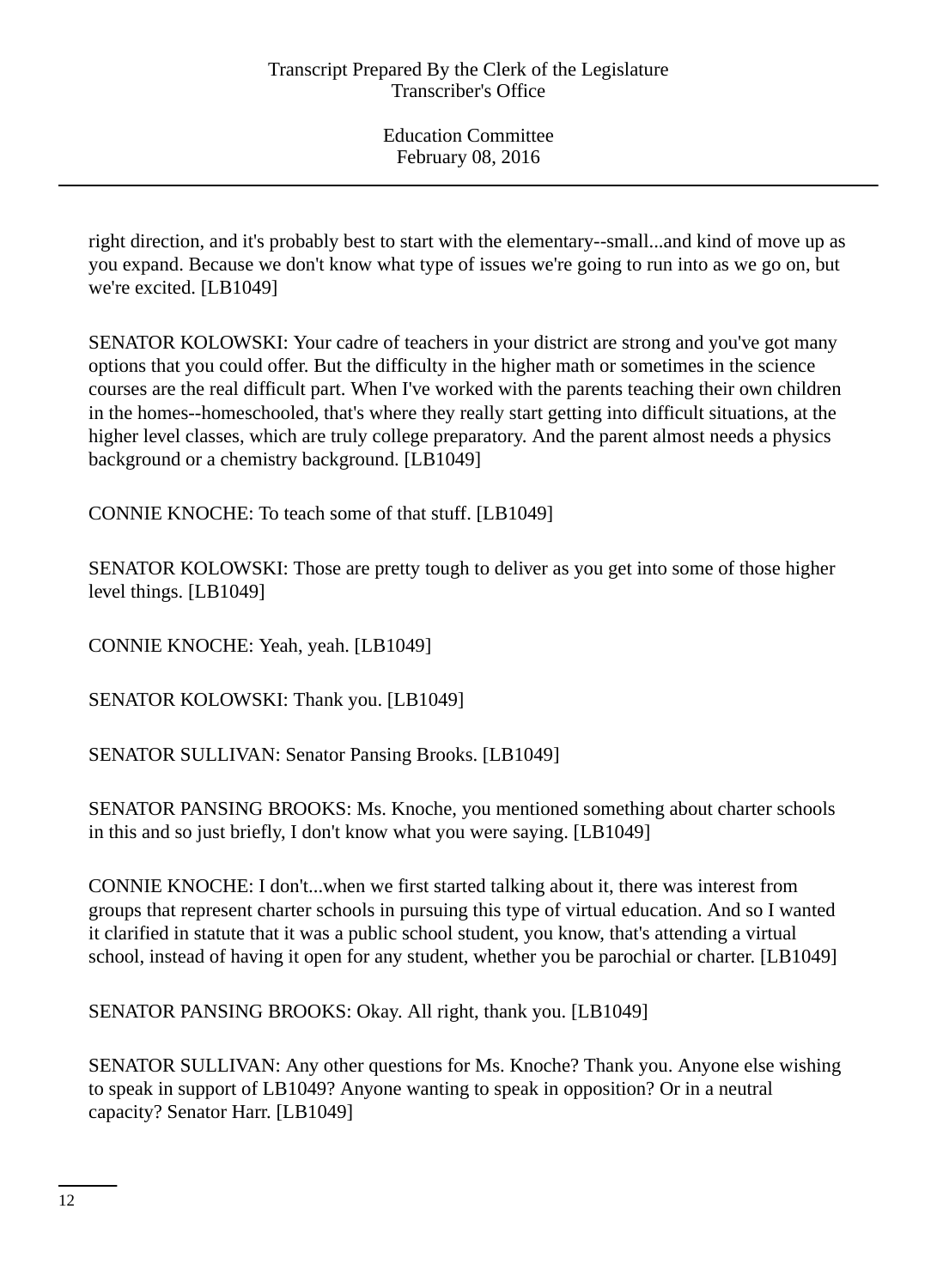SENATOR HARR: Another consent calendar bill. Just quickly, virtual schools are a new tool in educating all of our children, and they offer great promise and potential. And I think it's important that as we go forward that the wrap around services are available and provided for our children. And that's why I think this is a good bill. With that, I would close. And thank you for your time. [LB1049]

SENATOR SULLIVAN: Thank you, Senator. Any questions for the senator? Thank you very much. [LB1049]

SENATOR HARR: Thank you. [LB1049]

SENATOR SULLIVAN: All right, that closed the hearing on LB1049. We will now move on to our next bill, LB1004. Welcome, Senator Cook. [LB1049]

SENATOR COOK: Good afternoon, everybody. And good afternoon, Senator Sullivan. It's good to see my comrades in arms from a previous existence here on the Education Committee. I am Senator Tanya Cook, that is spelled T-a-n-y-a C-o-o-k, and I represent District 13 in Omaha. I appear before you today as the introducer of LB1004, which relates to the Community Eligibility Provision, commonly referred to as CEP. This committee addressed CEP last session in LB524, which was amended into the enacted LB525. Part of the federal Healthy Hunger-Free Kids Act of 2010, the CEP is a meal service option for schools in high-poverty areas. As you are probably aware, to be eligible for CEP, the school district must have at least 40 percent of the students in the school or school district be what are called identified students. These are students which are already certified as eligible for free meals. Secondly, a school or district must serve free lunches and breakfasts to all students. Lastly, a school does not need to collect household applications for free and reduced-price meals. Rather than collecting large numbers of applications, CEP allows schools to use the data from the identified student percentage, or ISP, that is the sum of the identified students divided by the sum of the total student enrollment times a multiplier. This has been shown nationally to be an accurate proxy for students that would be eligible for free and reduced-price meals. The benefits: under community eligibility, higher-poverty schools receive higher federal reimbursements for the meals they serve. The CEP ensures that students get at least two nutritious meals on school days, and reduces the stigma and embarrassment children can suffer when openly identified as financially needy. It means less time students spend in the cashier lines and more time to eat. Parents have less paperwork and no worries about lunch accounts. Schools' administrative costs are reduced, because there is no collecting and processing of applications, the tracking of students' meal eligibility status, and the collection and processing of payments, or tracking unpaid meal charges. Most importantly, CEP leads to better-nourished children, who are ready to learn. The current status: the CEP is being dramatically underutilized. There are only six Omaha area schools currently participating, and they have been part of a pilot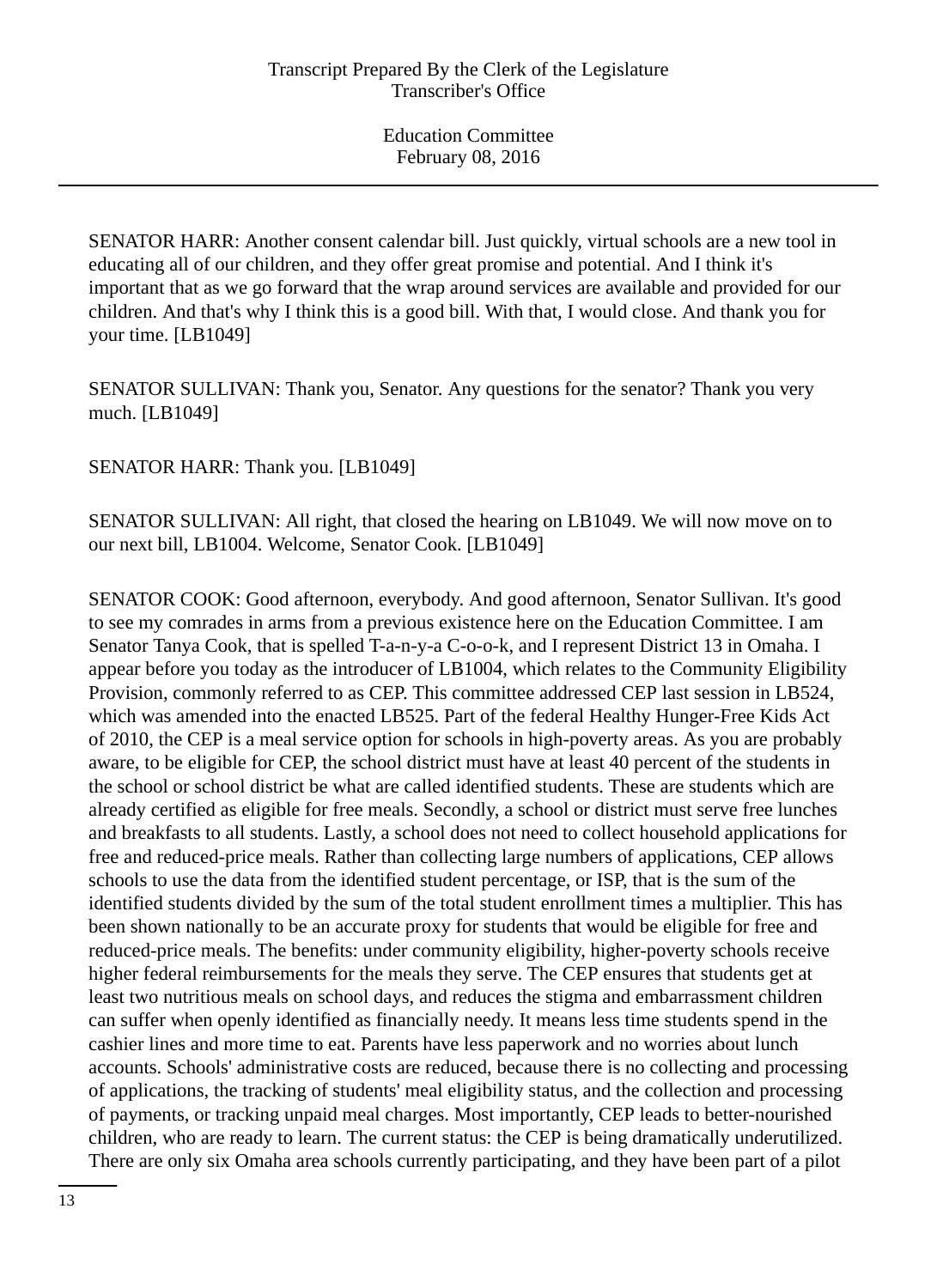# Transcript Prepared By the Clerk of the Legislature Transcriber's Office

Education Committee February 08, 2016

project. I understand that San Te and Omaha Nation recently adopted the provision. We hear that other schools want to take advantage of the CEP, including five schools in my legislative district. A representative of Omaha Public Schools will provide further detail on the barriers Omaha schools are facing because of the language of the current statute. I am proposing LB1004 to tweak the statute. The problem is that the calculation for determining the poverty allowance under TEEOSA creates a disincentive for high-poverty schools to participate in CEP. The statute defines free lunch and free milk calculated students as only counting identified students and uses those identified students as proxy for free students. This does not capture all the students who need to be considered. The result is that schools that provide universally free meals through the CEP face a reduction in their poverty allowance funding, aid they cannot afford to lose. It is imperative that we enable schools to implement this eligibility provision without adversely impacting their state aid. Additionally, some schools have reported they simply find the recently passed statute to be confusing. And with that, I would conclude my opening remarks and open it up to questions from the committee. Thank you. [LB1004]

SENATOR SULLIVAN: Thank you, Senator Cook. Are there questions for her? Senator Kolowski. [LB1004]

SENATOR KOLOWSKI: Thank you, Madam. Senator Cook, thank you for your presentation. And there seems to be a pattern whenever there's a big change in the write up of a rule or interpretation back to the state from the feds, that we seem to be behind the curve all the time of catching up for what it could be and how it could be delivered or implemented with our students. Do you find this to be part of the case, when we look at this particular issue as you're describing it? [LB1004]

SENATOR COOK: Well, while I was a member committee, and before I joined education, I did...that seems to be rather a trend across policy areas in our state. There's a federal directive or a federal opportunity, and Nebraska sort of has to play catch up. My concern with this proposal is merely to ensure that we minimize barriers to districts participating in what we have available here for our state. [LB1004]

SENATOR KOLOWSKI: Are the rules and regulations or boundaries of action for a district...as we receive those from the State Department of Education...are those definitive enough to give us direction, or do you have to, as a district, seek to have some movement like this particular proposed law that would get us a broader perspective of involvement and inclusion of students in the process? [LB1004]

SENATOR COOK: From my understanding with conversations, primarily with the Omaha Public School District, because that's the largest school district represented within my legislative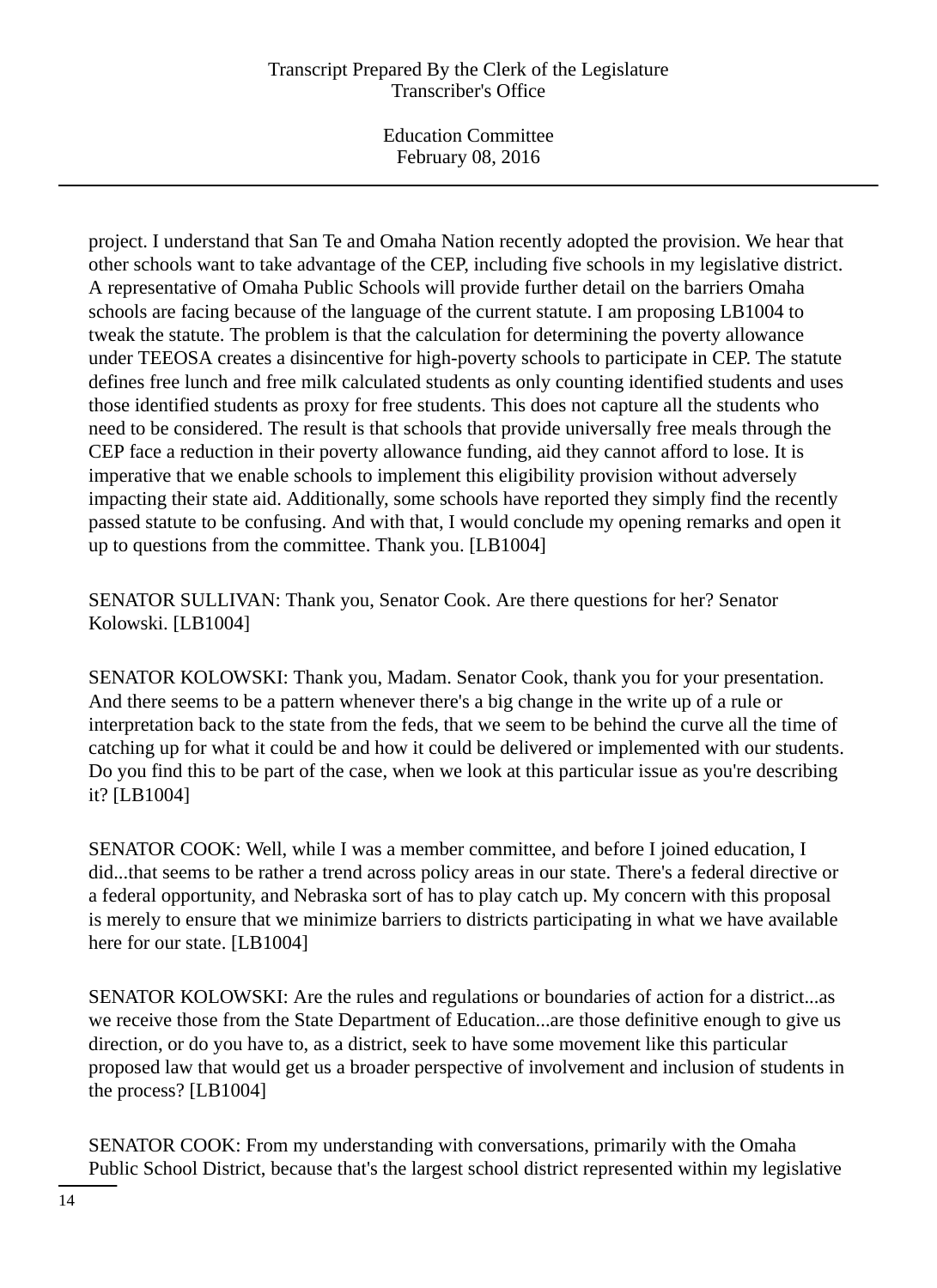district, that was a barrier. The first one we talked about though, was the potential impact on the poverty allowance for the Omaha Public School District. So, as I mentioned in my opening testimony, there's some confusion in general, whether that's within OPS or among the other dozens of school districts across the state, where they would qualify to participate in CEP and how to apply. I do have some people testifying behind me that will be able to speak more directly to their experience with the current procedure. Some of the suggestions they offered as a way to meet the requirement and still have their district and their schools qualify for CEP. So perhaps they can shed more light on your question. [LB1004]

SENATOR KOLOWSKI: Well, we're all fairly up to date with the increase of poverty in our state. [LB1004]

SENATOR COOK: Yes. [LB1004]

SENATOR KOLOWSKI: And we seem to be always chasing that number, trying to get the services to the students that they would deserve and be eligible for in a presentable way. So I hope this will help get us there. [LB1004]

SENATOR COOK: I hope so too. [LB1004]

SENATOR KOLOWSKI: Thank you. [LB1004]

SENATOR SULLIVAN: Any other questions for Senator Cook? Will you be here for closing? [LB1004]

SENATOR COOK: I'm planning to be, but I do have another bill across the hall, so... [LB1004]

SENATOR SULLIVAN: Going to play it by ear? [LB1004]

SENATOR COOK: I'm going to play it by ear. [LB1004]

SENATOR SULLIVAN: Thank you. [LB1004]

SENATOR COOK: Yes, Madam Chair. Thank you. [LB1004]

SENATOR SULLIVAN: We'll now hear proponent testimony for LB1004. Welcome. [LB1004]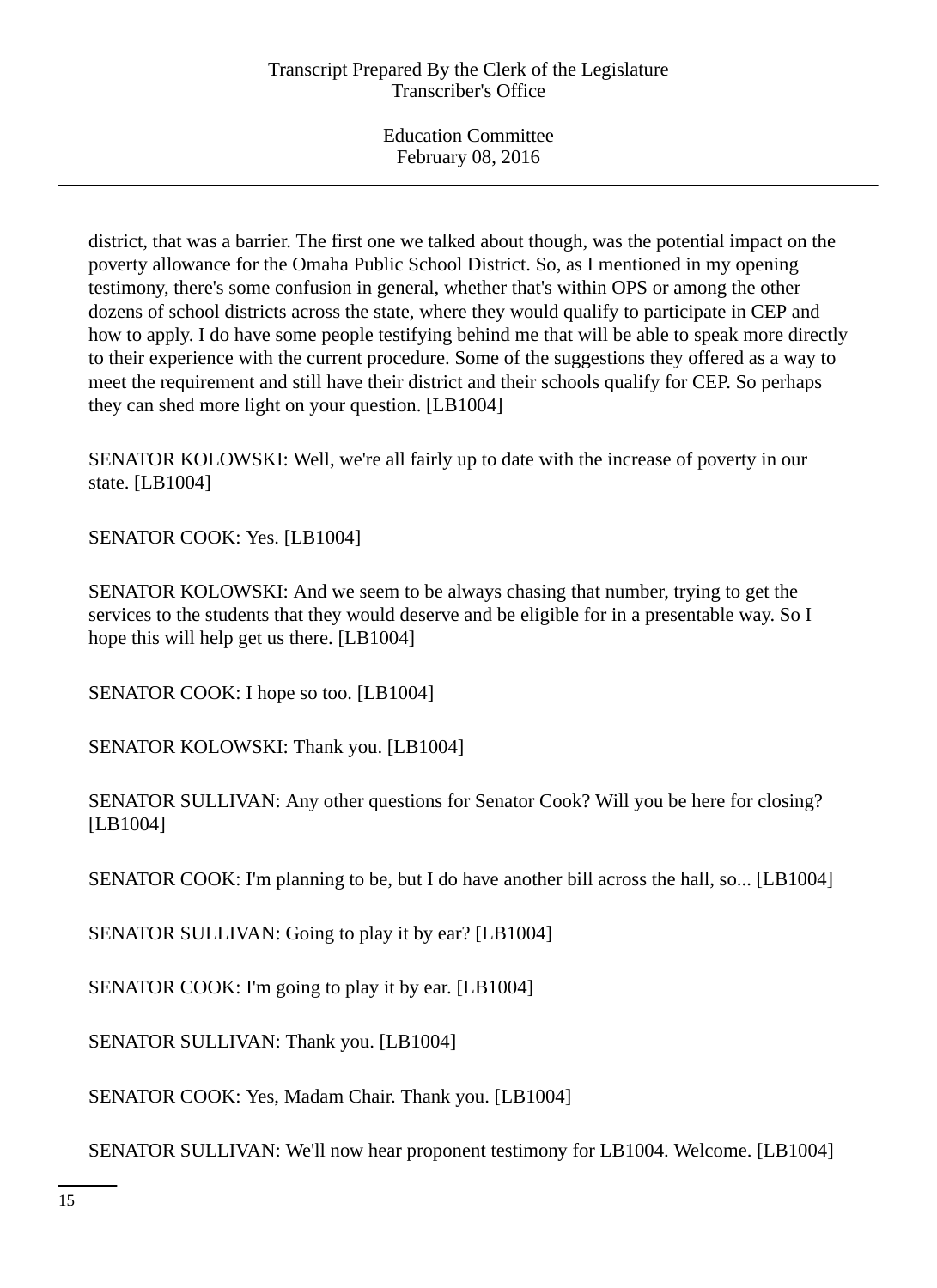### Transcript Prepared By the Clerk of the Legislature Transcriber's Office

Education Committee February 08, 2016

JAMES GODDARD: (Exhibit 1) Thank you. Good afternoon. My name is James Goddard, that's J-a-m-e-s G-o-d-d-a-r-d, and I'm the director of the economic justice program at Nebraska Appleseed, here to support LB1004. Senator Cook did a great job at explaining the Community Eligibility Provision, or CEP, which was created in 2010. CEP can help eligible schools, and there are about 109 of them in Nebraska, to ensure students do not go hungry. It can reduce stigma, eases administrative burdens, and can save costs. Thus far, very few schools have taken up CEP in Nebraska, a little more than 5 percent of the eligible students are participating in the program, and Nebraska is in the bottom five states in the nation in adopting community eligibility. The poor performance is not due to a lack of interest in CEP from schools. In fact, many schools and districts have expressed interest in taking up CEP or expanding the program. The reason for the poor uptake in CEP is primarily because under the current statutory definitions, schools that take up the program would potentially have a negative impact in their state aid distribution. LB1004 helps to remedy this issue and give schools the funding certainty they need to take up the program. Very quickly, for just a little background, I'd like to walk through the procedure for applying and receiving meals, because it's quite a technical issue, and I thought it would be helpful to briefly go through that for the committee. Under traditional rules, school meal applications eligibility is determined either through a household income application or through participation in another assistance program called direct certification. So if a child or a household participates in TANF or SNAP, if the child is involved in Head Start, in the child welfare system, or other programs, they can be directly certified for free or reduced meals automatically,without an application. But under community eligibility, schools end up forgoing that household application, so you no longer utilize that. It's important to note that you no longer utilize the application under this program because data from those applications can be used to determine the poverty allowance under TEEOSA. Specifically, the calculation of poverty can use free lunch students, which includes both meal application students and direct certified students. But as I mentioned a second ago, if a school takes up community eligibility they are no longer getting those meal applications, so all they're looking at are directly certified students. What this means ultimately is that schools taking up CEP could potentially face a loss in their poverty allowance funding, which means some schools are simply going to choose not to take up the program. Not because they are not interested in it, because they are concerned about losing funding. So that's why LB1004 is important. For schools that take up CEP, LB1004 would create a measure for the poverty allowance, more closely approximating the count of free lunch students. The bill would allow the use of either a multiplier or the use of the most recent free lunch student data available from the most recent school year, whichever is greater. Having two measures we feel is really critical to moving this forward in schools. Having this structure giving the schools the use of the higher of the two measures ensures that they don't face a barrier to taking up CEP. While a multiplier alone might function well for higher-poverty schools, perhaps for Omaha Public Schools for example, it may not provide the same level of poverty allowance for schools with a lower poverty level, thereby discouraging schools from taking up the program. In other words, allowing the use of either a multiplier or the most recent student data ensures that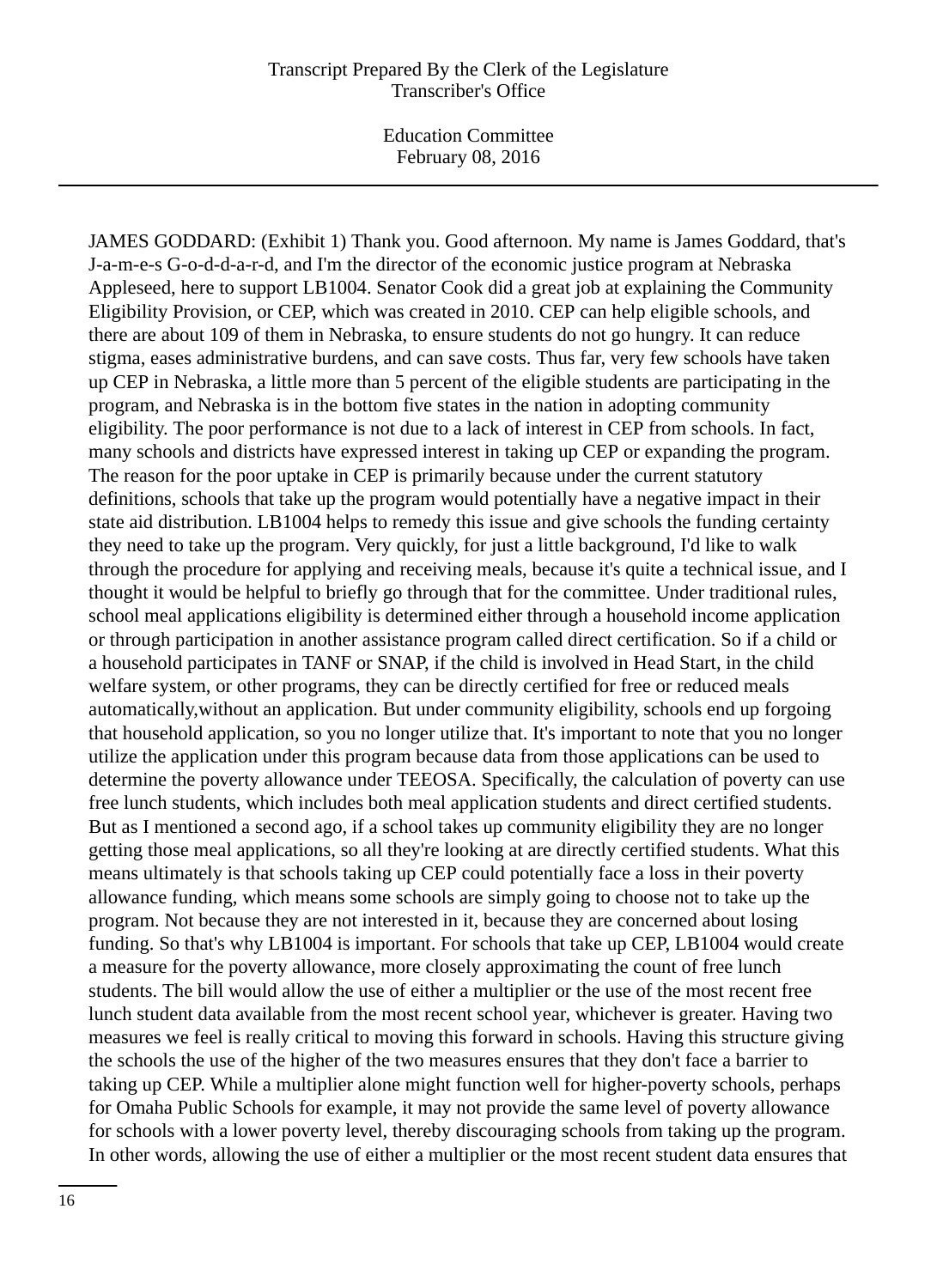schools will at a minimum be held harmless and maintain the level of state aid that they had up until taking CEP. For these reasons, we'd urge the committee to advance LB1004. And I'd be happy to answer any questions if I can. [LB1004]

SENATOR SULLIVAN: Thank you, Mr. Goddard. Senator Baker. [LB1004]

SENATOR BAKER: Thank you, Senator Sullivan. Mr. Goddard, I think at this time I'm supposed to understand how the multiplier thing, but I'm not as clear as I'd like to be on it. Could you help me out with that? [LB1004]

JAMES GODDARD: Sure. The way...for our purposes, the important thing is what we're trying to do here, since we don't have the data from the meal applications, we're trying to get an approximation of what a school would get for those students had they applied. And so what we're doing is we're using a multiplier to try and get to that close approximation. And in this bill, the bill would utilize either a 1.1 multiplier or it would use a separate measure, whichever is greater. So I think the thing to try and understand is once we stop taking meal applications, that's going to leave a school in a negative financial position if we don't try to use a multiplier to better approximate how many students they would have that would qualify for meals, had they used an application. [LB1004]

SENATOR BAKER: May I follow up, Senator Sullivan? [LB1004]

SENATOR SULLIVAN: Yes. [LB1004]

SENATOR BAKER: Why 1.1? I mean, is that just an arbitrary number or is it based on some science of some kind? [LB1004]

JAMES GODDARD: The 1.1 comes in part through a number of conversations between Senator Cook and the Department of Education and others. The question I think we have...1.1 may work. If you have a higher poverty level school, the 1.1 multiplier might work for you, but if you're in North Platte or if you're in Scottsbluff and you have a lower poverty level, that may not work perfectly for you. So that's why there's the second part of the definition, and that is you can either use the multiplier or you can use the most recent data available from school meal applications- whichever is greater, so that we can...if the 1.1 doesn't work for the school, that they at least know well, we're going to get the same amount of poverty allowance that we had last year. [LB1004]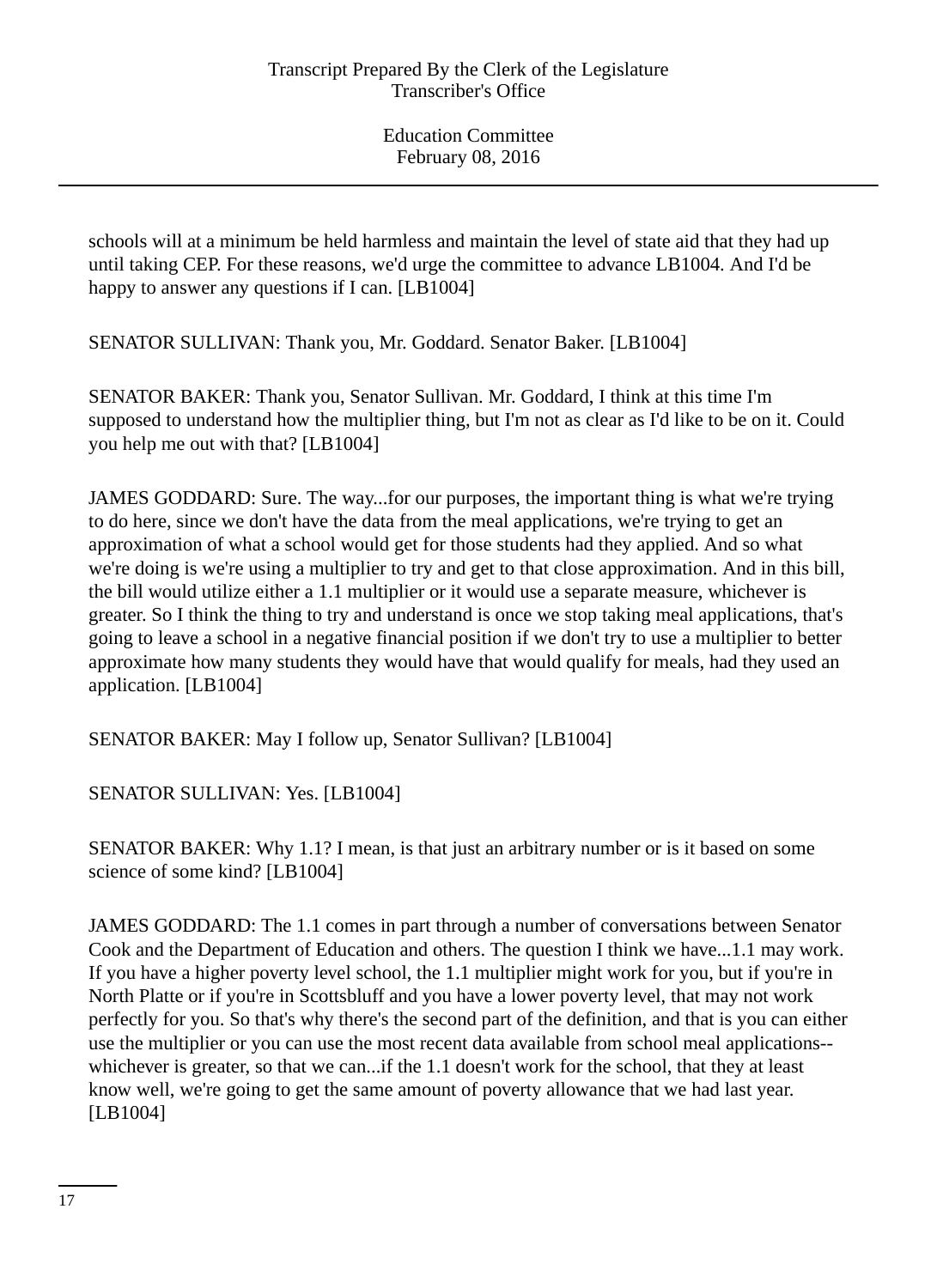SENATOR BAKER: Okay. Just one more follow up on that. I understand and I'm okay with the idea you don't want a district to damage their poverty allowance that they would have had without this program, but what I'm trying to figure out with the 1.1 multiplier...could a person advantage themselves with the poverty allowance? [LB1004]

JAMES GODDARD: I think we have some testifiers that are going to talk about some of the projections. What I would say is that the 1.1, that is at the low end. In some of our estimates, that multiplier could actually be higher for other schools. So I think the potential for it really dramatically making a change an advantage for a school is fairly low. Ultimately, will it be identical under the multiplier? Probably not. There's going to be some sort of fluctuation there, just like we have fluctuation from year to year in demographics changing, and students moving, and school districts altering. [LB1004]

SENATOR BAKER: So the multiplier is 1.1 times your last known data? [LB1004]

JAMES GODDARD: No, they're two separate measures. It's either the multiplier or your last known data, whichever is greater. [LB1004]

SENATOR BAKER: All right, so it's 1.1 multiplier of what? [LB1004]

JAMES GODDARD: The 1.1...let me...this is the trickiness in looking at this bill. So it is...there are two different counts. If you go back to my testimony, on the bottom of page one, you have two different ways that the poverty allowance is calculated for free students. One is looking at the meal applications, plus those students directly certified, that's the current practice. We're then, under community eligibility, taking away the applications. So for schools...you can see, if you take that away, that school has just lost some of the students that would have it. [LB1004]

SENATOR BAKER: I get that. [LB1004]

JAMES GODDARD: So you're taking what...instead you're using that direct certified number, which is also...it's a different term under community eligibility, but you're taking the directly certified number times 1.1 to try and, as closely as you can, approximate what the number would have been like before community eligibility. [LB1004]

SENATOR BAKER: All right, how do you determine the directly certifiable number that you're going to multiply by 1.1? [LB1004]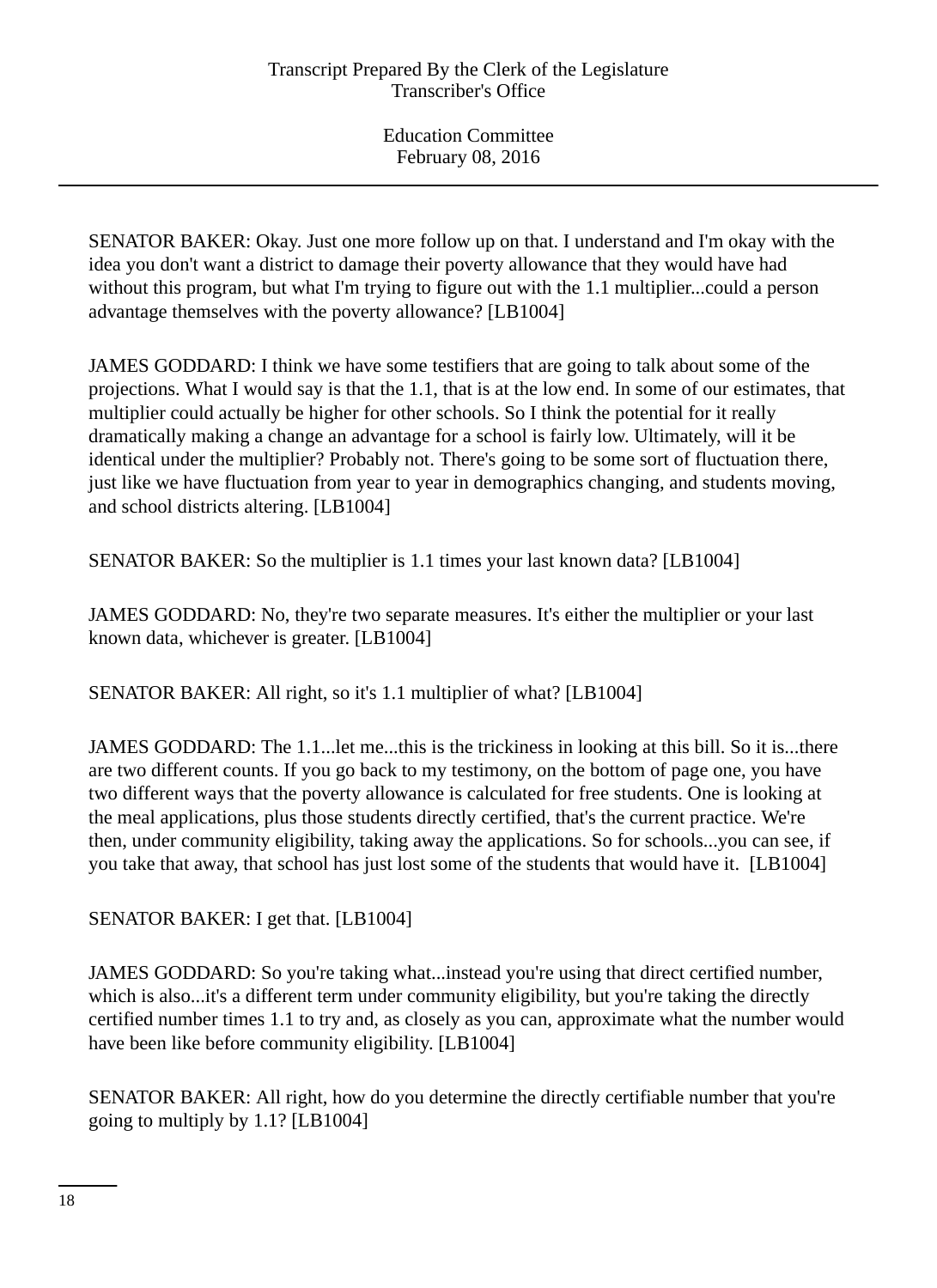JAMES GODDARD: The directly certified number is put out every year by the Department of Education, but basically it is the...is each school or district looking and doing data matching to see how many of their kids can be directly certified. So it's the number of children who are eligible for SNAP, the number of children eligible for TANF and other programs. And they put those children together and you come up with a percentage of your overall school that is eligible to be directly certified. [LB1004]

SENATOR BAKER: I'm getting there. So then following year, it would again be 1.1 percent of the directly certifiable number, rather than 1.1 of the previous calculated number? [LB1004]

JAMES GODDARD: Right. [LB1004]

SENATOR BAKER: All right, thank you. [LB1004]

JAMES GODDARD: Thank you. [LB1004]

SENATOR SULLIVAN: Senator Kolowski. [LB1004]

SENATOR KOLOWSKI: Thank you, Madam. Mr. Goddard, was there something I read also about the number from your previous year that comes into play with this, or was that something else on the different sheet I was reading? [LB1004]

JAMES GODDARD: No. So what I was endeavoring to explain is under this policy there are two measures that can be used for schools that take up this program. One is the multiplier that I just described to Senator Baker... [LB1004]

SENATOR KOLOWSKI: The 1.1. [LB1004]

JAMES GODDARD: The 1.1, and the other is simply saying well, before we took up CEP, we know that we had this many direct certified students and we had this many applications. And so you're just going to use the most recent year's number that you had before you took up the program and you stopped collecting that information. [LB1004]

SENATOR KOLOWSKI: And you need to apply at the beginning of the year, so you'd be using last year's data? [LB1004]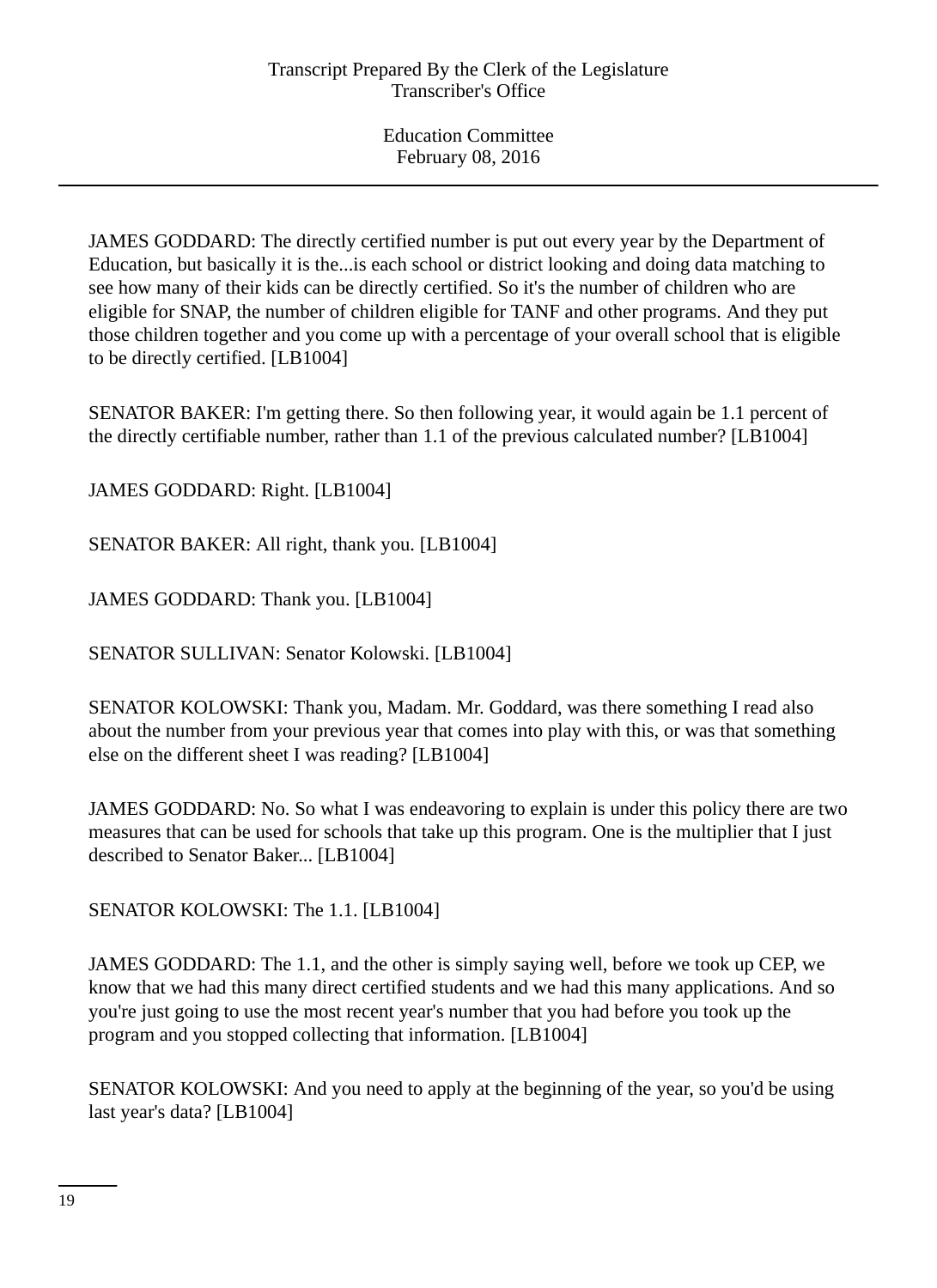JAMES GODDARD: You have to opt in to the program, I believe, at the end of June, and it can be done annually. So schools would decide at the end of the month of June whether they want to participate, and if they do, then going forward they're going to rely on one measure or another for their poverty allowance. [LB1004]

SENATOR KOLOWSKI: So a district, knowing their sequence of employment with principals, especially in elementary schools, they may not be working at the end of June. So there would be...the anticipation would have to take place...that meeting and that decision would have to take place while those people are still (inaudible). [LB1004]

JAMES GODDARD: I think that's likely. The numbers that they would rely on are produced, I believe, in April. And so I think you're right, Senator, that there would have to be a decision about which direction a school wanted to go in before that deadline in the summertime. [LB1004]

SENATOR KOLOWSKI: Thank you. Just trying to get the flow of all those things to match. Thank you very much. [LB1004]

SENATOR SULLIVAN: Senator Pansing Brooks. [LB1004]

SENATOR PANSING BROOKS: Thank you. So you said...I suppose we should just ask the Department of Education, because they're the ones that came up with 1.1. Is that correct? Or who came up with the 1.1? [LB1004]

JAMES GODDARD: The department came up with 1.1, and I think again that I don't want to speak for them. But I believe that they ran numbers, particularly in the Omaha--OPS, to see is that going to make a school whole, are they going to get back to or close to where they...the poverty allowance that they would have had in the past. And again, the issue as we see it is that may work for OPS, but it's not clear it works for LPS or other eligible schools. And that's why you have the...under this bill you have the option for two measures. [LB1004]

SENATOR PANSING BROOKS: Okay, thank you. [LB1004]

SENATOR SULLIVAN: Senator Groene. [LB1004]

SENATOR GROENE: Thank you, Chairman. You said 109 schools, is that 109 school buildings or 109 school districts? [LB1004]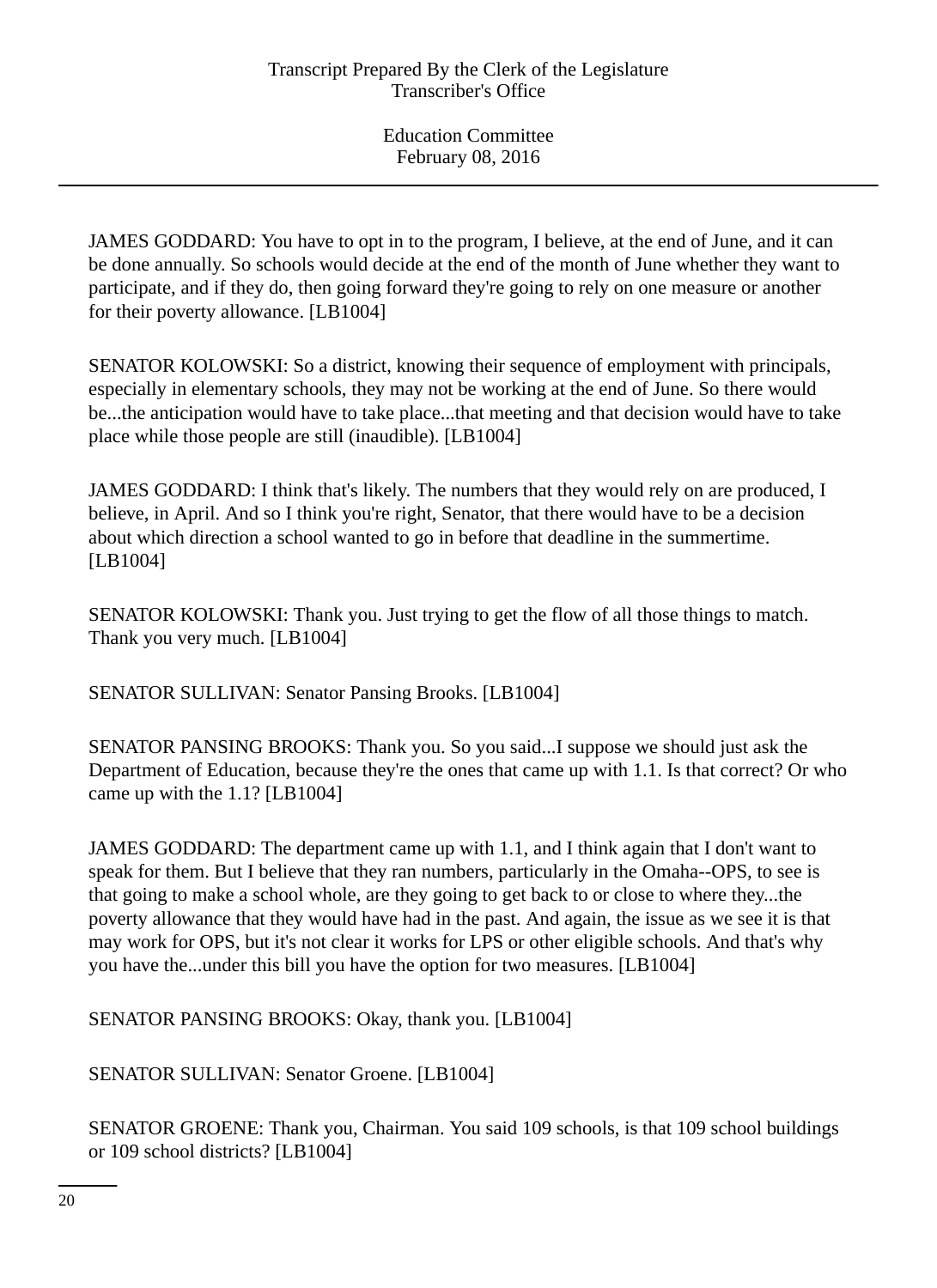# JAMES GODDARD: 109 schools. [LB1004]

SENATOR GROENE: School buildings? [LB1004]

JAMES GODDARD: School buildings, yes. [LB1004]

SENATOR GROENE: So you're telling me we're going to take...the last time we had the application number of students who qualify and that will be the base. Will that be the base 10 years from now? [LB1004]

JAMES GODDARD: No, it's...the numbers are changed every year, insofar as we're looking at how many students in every building, every year, are directly certified. So every year, the number will be different, and every year, the school can decide what they want to do. [LB1004]

SENATOR GROENE: Once you join the CEP, clearly now you don't have to qualify them anymore for free lunches, right? They don't have to fill out the form? [LB1004]

JAMES GODDARD: The don't have to fill out the form, but they still use the process of direct certification. Where they are going to...each school building or district is going to say how many students do we have that qualify for SNAP, that are in the child welfare system, that are in Head Start, and so forth. And it's based on... [LB1004]

SENATOR GROENE: But you're going to eliminate the application process? [LB1004]

JAMES GODDARD: That's correct. [LB1004]

SENATOR GROENE: Why don't we just give everybody the application process and if you qualify or not you still get a free lunch, but then you have the applications that qualify to go off of? [LB1004]

JAMES GODDARD: Well, that's... [LB1004]

SENATOR GROENE: That would be more...to me as a taxpayer, that would be...I could see manipulation here. [LB1004]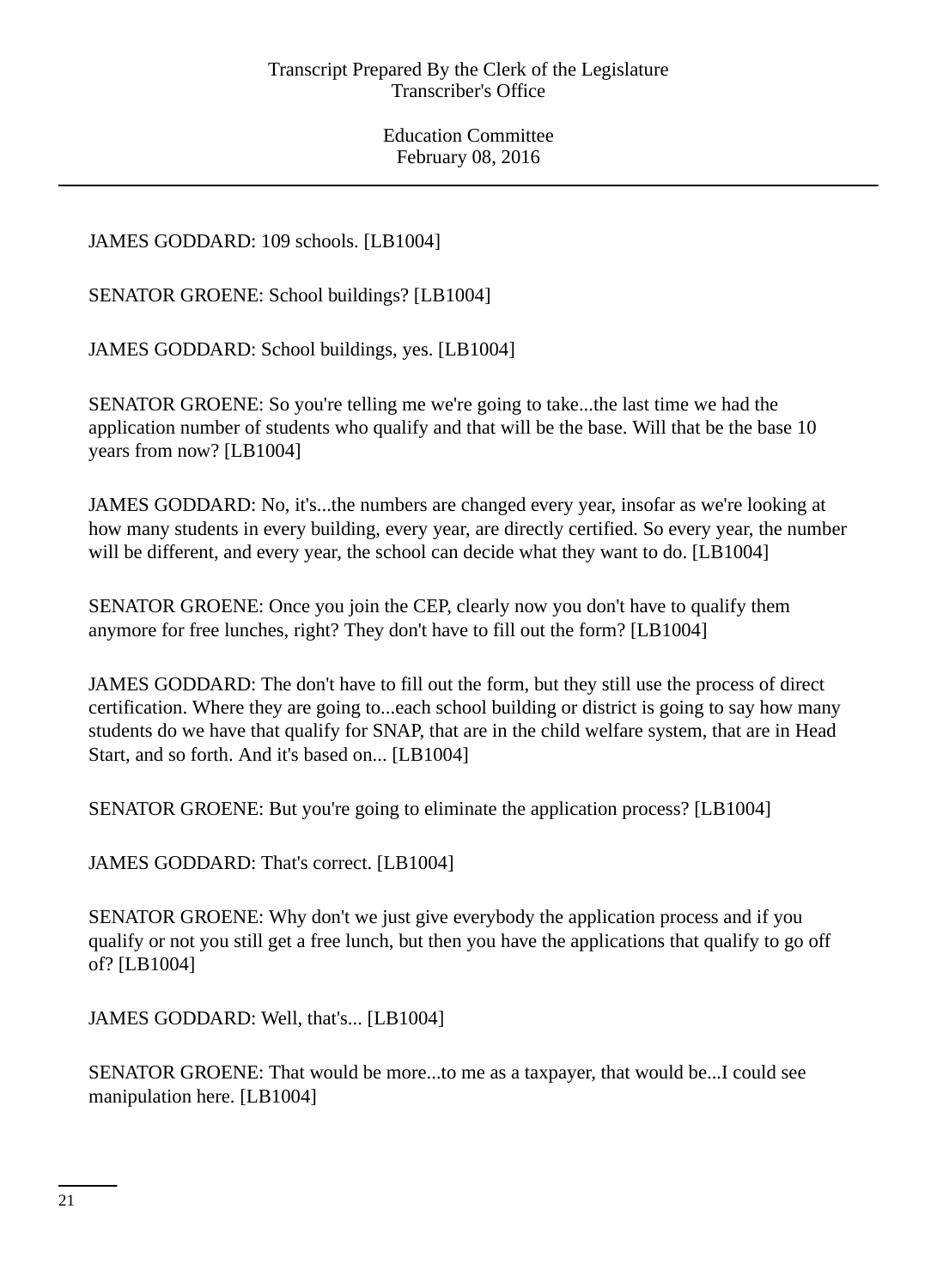JAMES GODDARD: Well, what you're describing is in part how the current system works, insofar as many families fill out the application and they qualify in that way. But I would say the direct certification process is even stronger. [LB1004]

SENATOR GROENE: But you can't qualify now without filling the application out. [LB1004]

JAMES GODDARD: No, no, Senator. You can. So you can qualify for school meals through a process called direct certification, where the school does data matching with the Department of Health and Human Services for example, and says we know that this family is on the SNAP program or that this child is in the child welfare system. Therefore, we don't have to make that child fill out an application at all, because we already got all of the information we need. [LB1004]

SENATOR GROENE: Do you know the breakdown of how many of those are on free lunches, and what percentages by application of a family that's working--two-parent families, but they have low income? [LB1004]

JAMES GODDARD: So what we do know...what I do know, at least of the top of my head, are some of the percentages of direct certification in various districts, which is a pretty stringent process, because you're qualifying for that program. [LB1004]

SENATOR GROENE: Does the federal program say we cannot have everybody fill out a application? [LB1004]

JAMES GODDARD: The way the federal program works is it expends with the need to fill out an application. [LB1004]

SENATOR GROENE: But can the state of Nebraska say you fill out an application and then we know, for our TEEOSA portion of paid, exactly who is poverty? [LB1004]

JAMES GODDARD: The state of Nebraska could have families fill out a form that would be much like an application and gather the same information, yes. [LB1004]

SENATOR GROENE: Wouldn't that be more accurate? [LB1004]

JAMES GODDARD: I don't know that it would be more accurate, because the...looking at the folks who are directly certified for the program, they are walking through many times more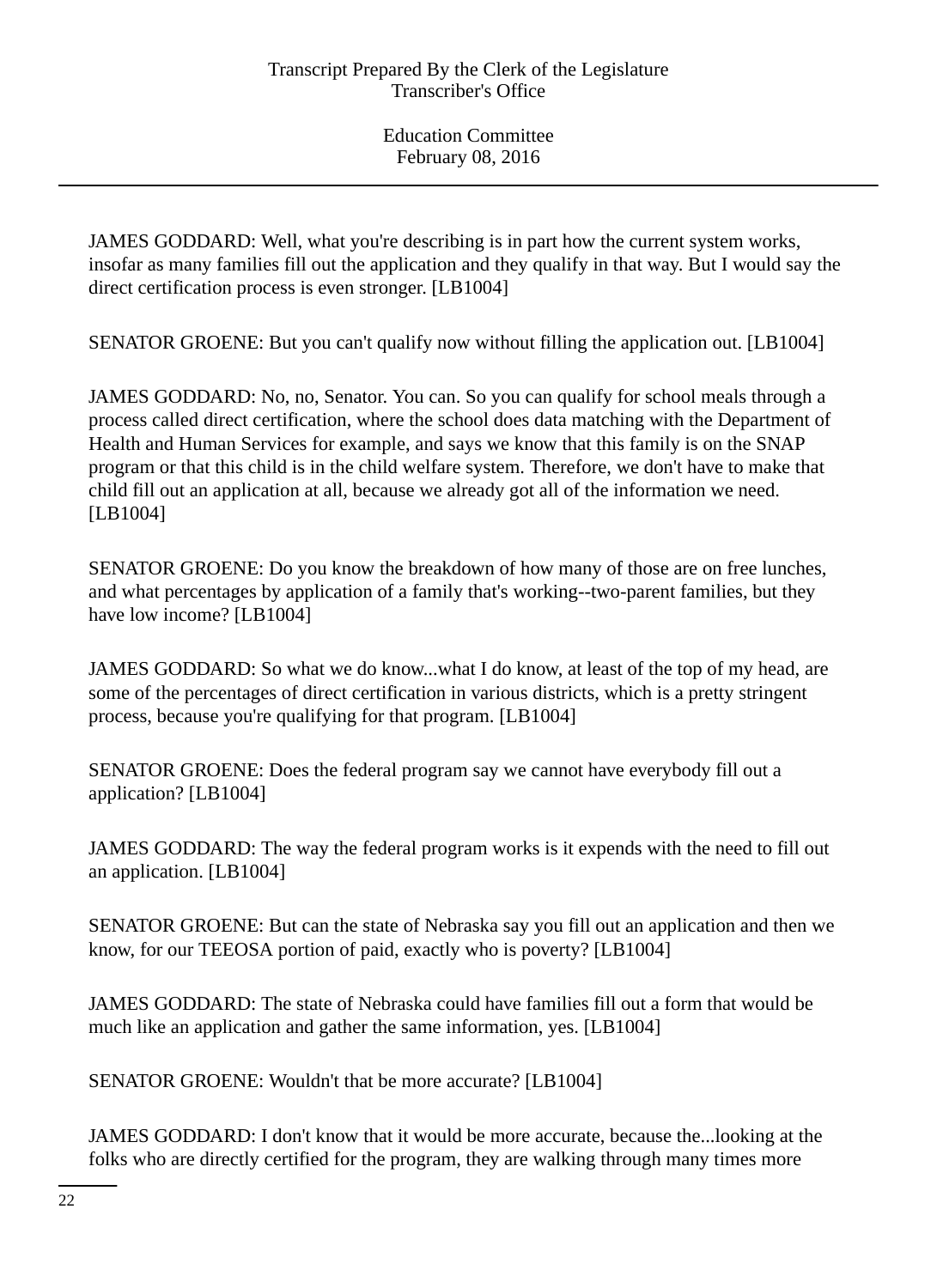stringent verification procedures on the SNAP or public assistance side than you're ever going to walk through in filling out an application. [LB1004]

SENATOR GROENE: Excuse me, but we already have those numbers. We know that, right? We'll know that...we can get that numbers from HHS and the welfare system. [LB1004]

JAMES GODDARD: Yes, we do know that. [LB1004]

SENATOR GROENE: Without the application. You're talking about that segment of folks who are not on welfare, not yet on food stamps, but fill out the form, but qualify for their income for their kids. [LB1004]

JAMES GODDARD: That's right. [LB1004]

SENATOR GROENE: That's the CEP portion you're looking at here, right? [LB1004]

JAMES GODDARD: That is a portion of the folks that we're talking about, yes. [LB1004]

SENATOR GROENE: Thank you. [LB1004]

SENATOR SULLIVAN: Just to clarify, Mr. Goddard. If a school participates in CEP, then there is no need to fill out any paperwork. [LB1004]

JAMES GODDARD: That's right, that's right. All I was suggesting to Senator Groene is there are other states that have decided we want to keep gathering this data, even though we don't have to do the application anymore. And so we're going to continue to ask families to fill out forms to gather the data, but it's not technically an application. [LB1004]

SENATOR SULLIVAN: Okay. Any other questions? Thank you. [LB1004]

JAMES GODDARD: Thank you. [LB1004]

SENATOR SULLIVAN: Welcome. [LB1004]

JULIA TSE: Thank you. Good afternoon, Chairwoman Campbell and members of the Education Committee. [LB1004]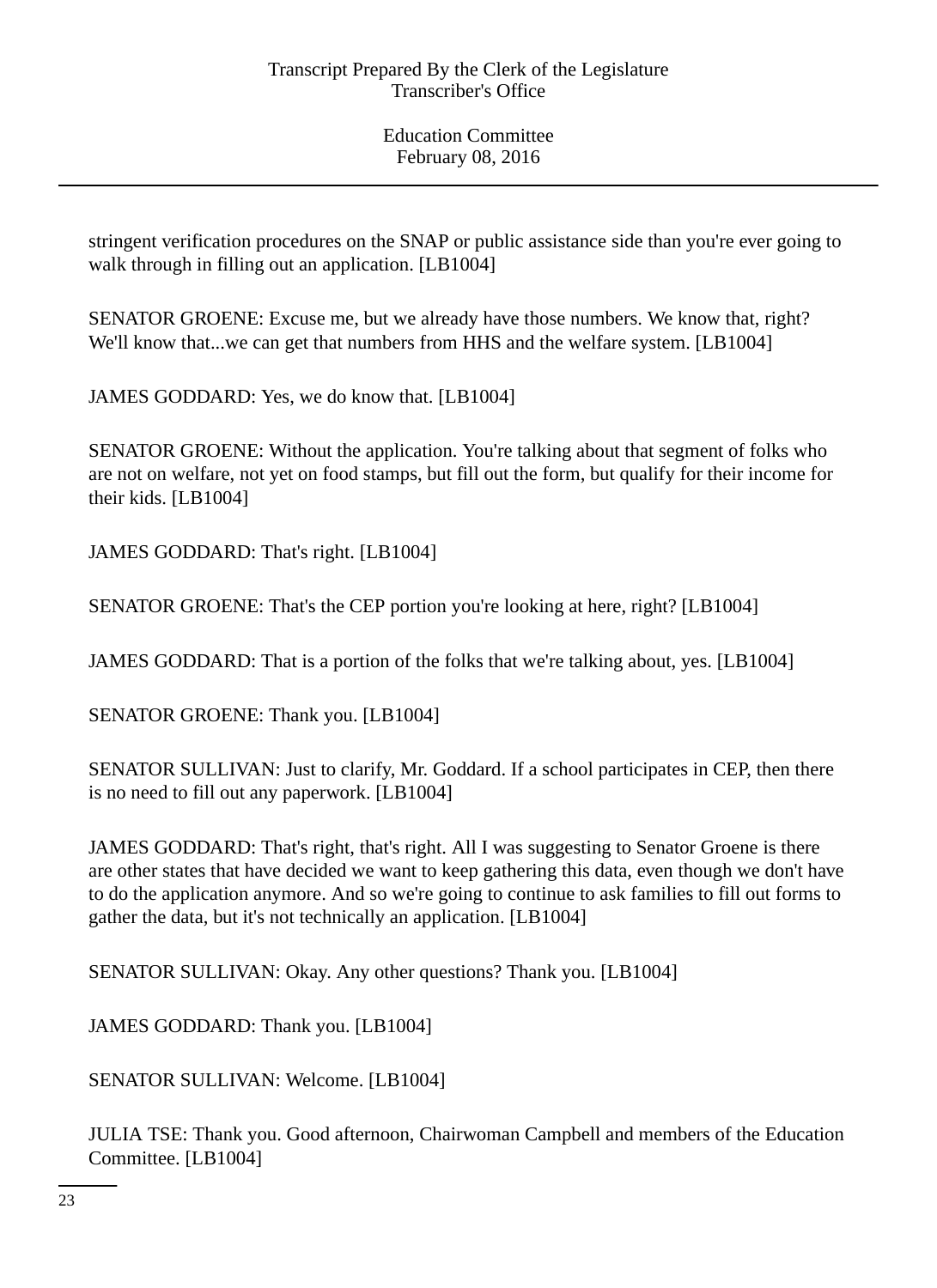### SENATOR SULLIVAN: Sullivan. [LB1004]

JULIA TSE: (Exhibit 2) Oh, I'm sorry, I'm usually in front of HHS. Sorry about that. My name is Julia Tse, J-u-l-i-a T-s-e, and I'm here today testifying in support of LB1004, on behalf of Voices for Children in Nebraska. So maybe first I'll start off with addressing some of the concerns. I think James from Appleseed did a good job of clarifying some things. So a little bit of background on the 1.6 multiplier, Senator Baker, that you raised, was that initially when CEP was rolled out, the federal government conducted an analysis on what poverty looks like in schools. And what they found was for every 10 students who are directly certified, that is their homeless or migrant youth that are participating in public assistance, there are 6 more students who qualify for free and reduced lunch. So that's how that number came about. And then in our state, the department looked at those numbers and said 1.1. And then to address another concern about schools possibly artificially claiming to be a high-poverty school for 10 years, because CEP is only eligible to those schools with 40 percent or more identified student percentage. That would mean that if there was a significant drop in poverty in that school, they would no longer be eligible, so they would have to start doing their regular free and reduced meal forms again. And so with that, I just want to go into what the landscape looks like nationally. When it was first rolled out, a lot of schools across the country started to adopt it. In 2015, 2016, which was the second year that it was available to all states, already 6.6 million kids were being served by 14,000 schools across the country. And as has been mentioned before, there were only 8 out of 109 schools that were adopting it in Nebraska, serving 2,084 kids. Nationally, it's sort of a nobrainer for schools with higher ISPs, because the federal reimbursement rate maxes out for schools with a 62.5 percent or higher ISP. So there's where that 1.6 multiplier came in from. In Nebraska, about one-fifth of schools eligible but not participating are in that category, so their ISPs are topping out in the mid 70s. The hesitation to participate has been the result of some confusion about how the property allowance under TEEOSA will be affected. Currently, the language reads that a school's ISP will count as a proxy for those eligible for free meals. Because a school's ISP reflects only a subset of schools or students who are eligible for free meals, we don't think that this will adequately capture actual poverty in schools. LB1004 addresses this potential loss of much-needed funding by creating a 1.1 multiplier, to be applied to the school's ISP when determining state aid. Additionally, it provides protection for high-poverty schools that may still suffer a loss in funding with the multiplier, by allowing the use of their most recent data on free lunch and milk students, if it should exceed the calculated proxy. The CEP is a great opportunity that more of our Nebraska schools should be able to take advantage of. States were required to publish data on eligibility in May of last year, and based on calculations of those numbers, we believe that a significant portion of our schools would face a loss in state aid. And I have those numbers, but it's attached to my testimony for LB1065, so I will share that with you later. But basically, we believe that a provision that allows schools to freeze their most recent level of funding addresses this concern. And we want to thank Senator Cook and this committee for all of their work, and urge you to advance this bill out of committee. [LB1004]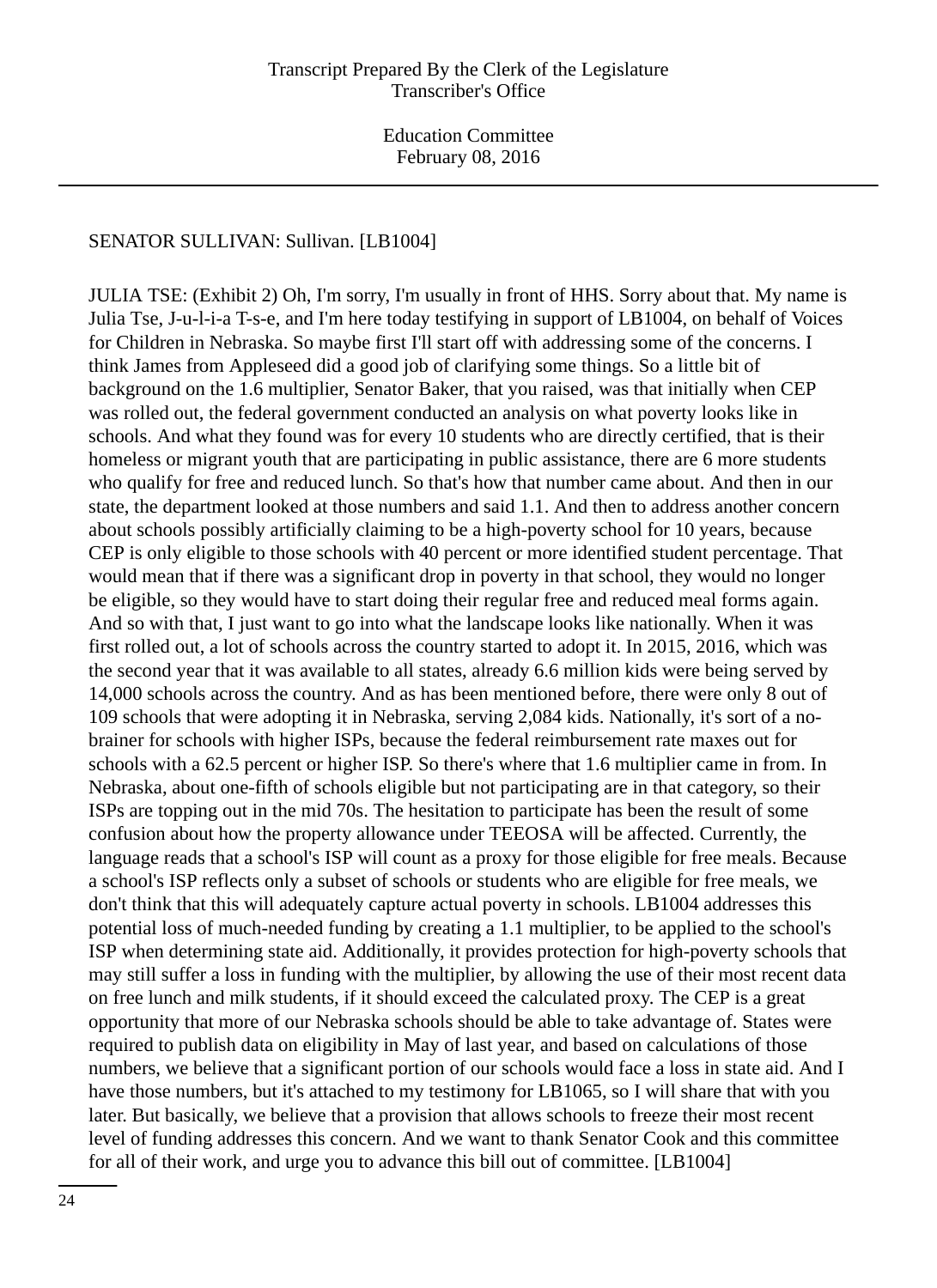SENATOR SULLIVAN: Thank you very much for your testimony. Any questions for her? Thank you very much. [LB1004]

JULIA TSE: Thanks so much. [LB1004]

SENATOR SULLIVAN: Welcome. [LB1004]

RACHEL OLIVE: Welcome, thanks. My name is Rachel Olive, R-a-c-h-e-l O-l-i-v-e, and I am the executive director of Hunger Free Heartland. I'm here to just provide you guys with a little bit of a lens on food insecurity, and the effect that it has on children. In Nebraska, one in five children currently do not know where their next meal is going to come from. We rank 49th in school participation, with a lower than 40 percent participation rate of students who could access a free breakfast. The question in all of this is why. And the answer is accessibility. What community eligibility does is it approves access for low-income children. Children miss out on school meals for many reasons, none of which are their faults. Many times, literacy and language barriers within their family come into play, and other times it's the fear of being identified as poor by their friends. Children who are food insecure and miss breakfast exhibit a multitude of behavioral and learning issues. According to the Food Research Action Center, those who skip breakfast have lower math scores and are more likely to repeat a grade. Also, behavioral, emotional, and academic problems are more prevalent among children who are hungry. We also find that children who are hungry have issues focusing in class and are also more absent frequently than children who are food secure. Not only would student learning benefit from Community Eligibility Provision, but it would also help foster a healthier diet. The breakfast that schools provide have met and exceeded nutrition standards. Low-income children who have access to school breakfast have a better overall diet quality than those who eat breakfast elsewhere or skip breakfast. Similarly, low-income students who eat both school breakfast and lunch have significantly better overall diet quality than low-income students who do not eat school meals. Hunger Free Heartland believes that with the passage of LB1004 we can begin to say that childhood hunger is no longer acceptable and that food is a basic human right. [LB1004]

SENATOR SULLIVAN: Thank you, Ms. Olive. Any questions for her? Thank you for your testimony. Welcome back. [LB1004]

CONNIE KNOCHE: Thank you, Senator Sullivan, members of the committee. My name is Connie Knoche, C-o-n-n-i-e K-n-o-c-h-e, and I'm here to testify in support of LB1004, for the multiplier to use when you're calculating CEP. Right now, Omaha has six elementary schools that are pilots for the CEP program in Nebraska, and if we were able to use the multiplier that's been proposed, then we could add more schools--approximately 20 to 30 more schools would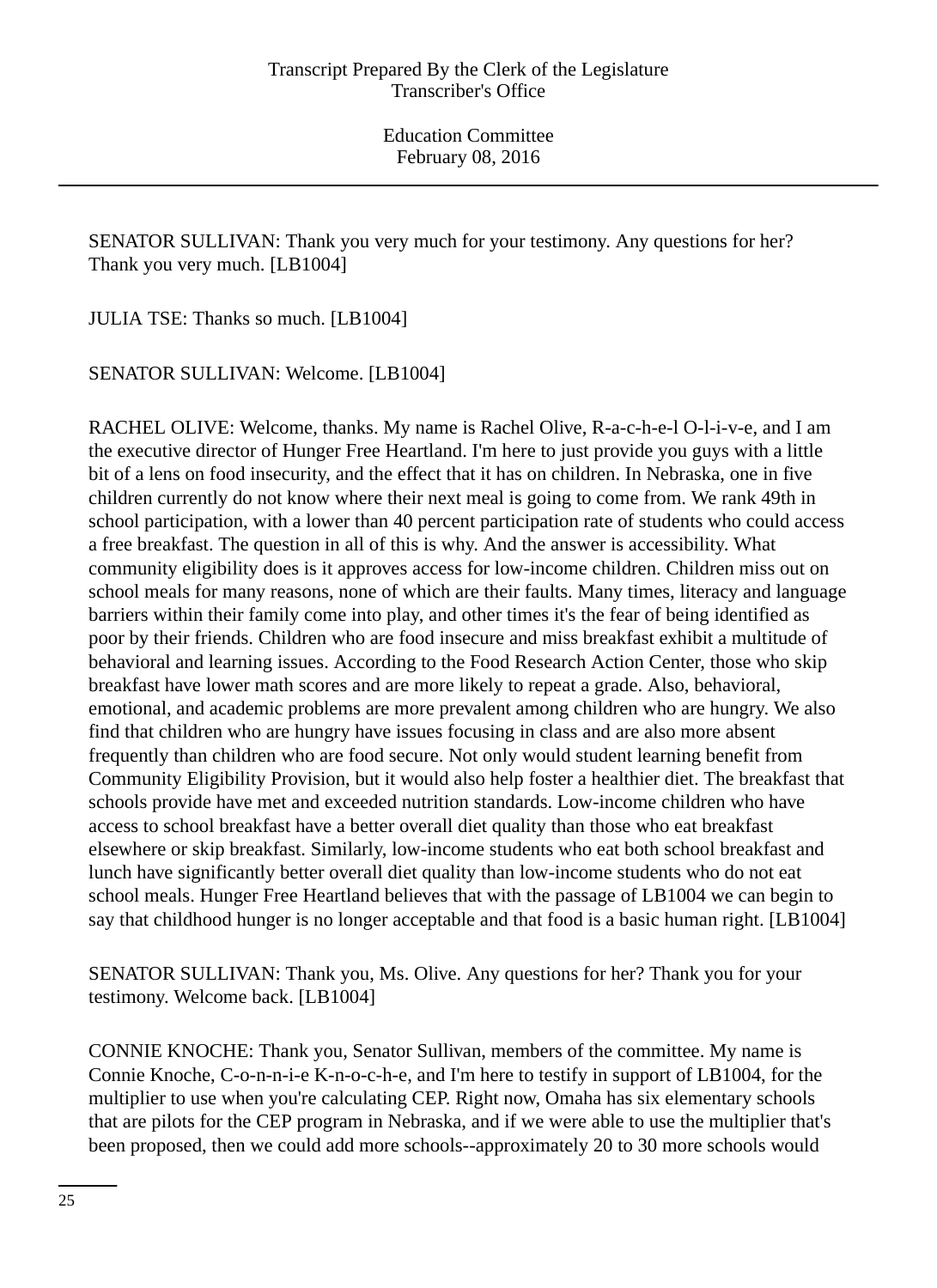qualify for the CEP program. So it would be good for kids and it wouldn't harm the district financially if we did that. [LB1004]

SENATOR SULLIVAN: Thank you, Ms. Knoche. Any other questions for her? [LB1004]

SENATOR PANSING BROOKS: Yes, I do. [LB1004]

SENATOR SULLIVAN: Senator Pansing Brooks. [LB1004]

SENATOR PANSING BROOKS: So Ms. Knoche, I was just wondering about the multiplier a little bit. Could you just speak a little bit more to it, how you all determined that's the best multiplier? Was it just...did you just look at it for OPS or did you look across the state really, or LPS? Because I know you're pretty familiar with LPS too, so could you just speak to that multiplier a little bit, please? [LB1004]

CONNIE KNOCHE: Yeah. NDE was the one that actually did it, and I believe they were looking specifically at OPS, because we do have some CEP schools and could possibly have more. So that may be an argument that that percentage should be somewhat different. The way you calculate it is if you have a building with 70 percent of the kids that are poverty, that are eligible for direct certification, then there's a percentage of kids that qualify because of the free lunch applications. So if you multiply the qualified students times this multiplier, it's a way to capture those kids so that they're not...you know, that you're not losing poverty students because of participating in the program. And in Omaha for example, there's a lot of mobility between districts, and the demographics changes, and everything like that. So a multiplier is important because you don't know who you're going to be serving from one year to the next. [LB1004]

SENATOR PANSING BROOKS: So are...thank you. Are you confident that the 1.1 multiplier will work for OPS? [LB1004]

CONNIE KNOCHE: Well, I had several discussions with NDE and Tammy, and I feel confident that that would help Omaha. But I don't know how it would help other districts if they were to participate. And then there may be other districts that would qualify, that don't get the poverty allowance. They may not be equalized, but they could qualify for CEP, so that wouldn't harm them, because they could still participate in the program without hurting them in their state aid calculation. Omaha relies heavily on state aid, so any dip in that would have a significant impact. But there are, you know, a number of districts that do have poverty, that don't get state aid. So this would benefit them. [LB1004]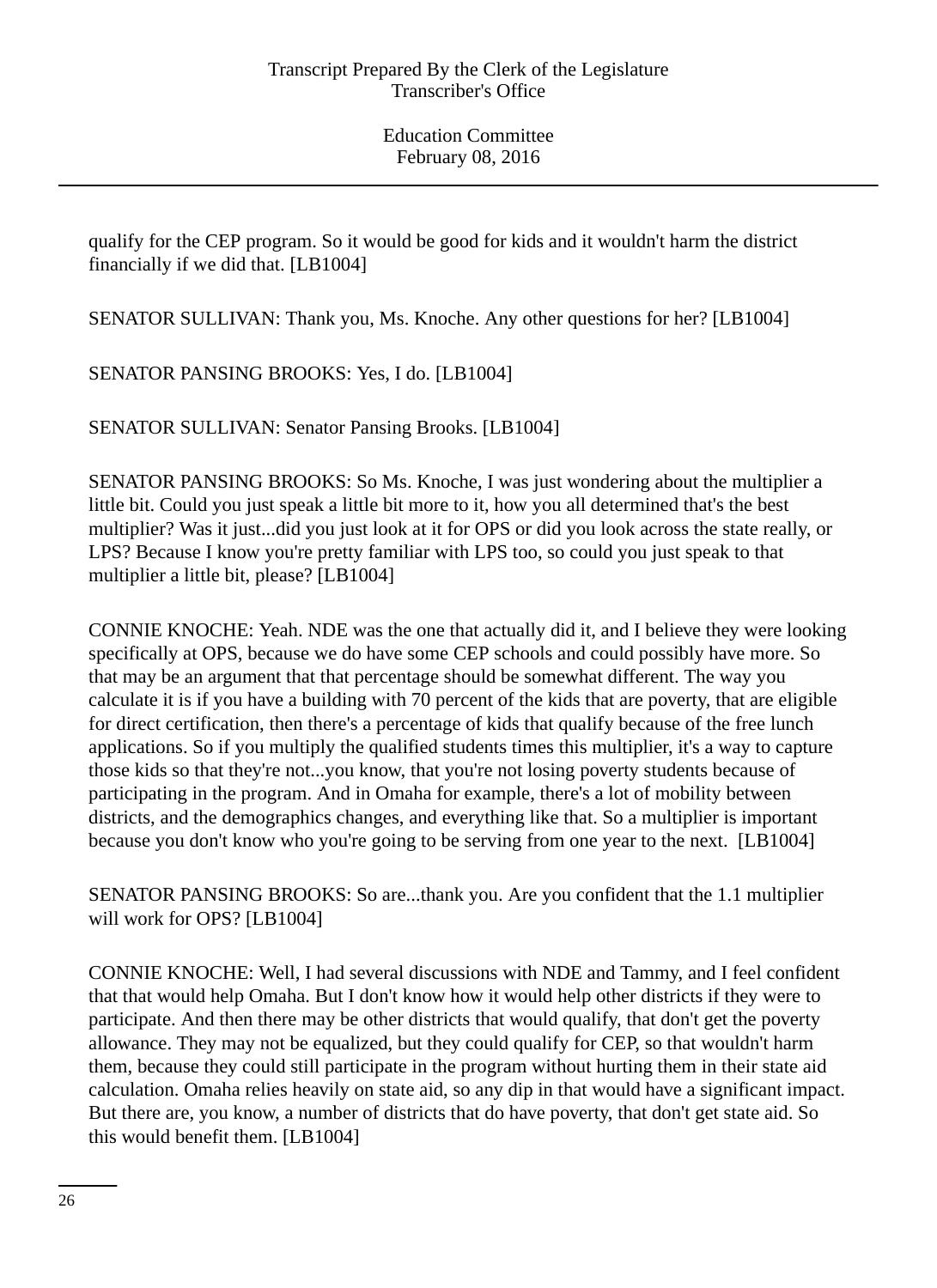SENATOR PANSING BROOKS: Thank you. [LB1004]

SENATOR SULLIVAN: Ms. Knoche, I just noticed that...and I should have probably asked Senator Cook this, so if you're not prepared to talk about it...but in the...there's something about promotional requirements in this bill, so that the department would have to promote the CEP program. Are you familiar with that component of LB1004? [LB1004]

CONNIE KNOCHE: That's not a requirement of participating in CEP... [LB1004]

SENATOR SULLIVAN: No, but it would be a requirement in this bill. [LB1004]

CONNIE KNOCHE: Right. I believe that was the introducer's intent to have something like that. [LB1004]

SENATOR SULLIVAN: Okay, I'll ask her about it. Okay, very good. Senator Kolowski. [LB1004]

SENATOR KOLOWSKI: Thank you, Madam. Connie, how many schools? Have you added 20 or 30 additional schools? Were those mostly elementary or was it across the board? Middle and high as well? [LB1004]

CONNIE KNOCHE: It would be a few...well, it would be mostly elementary. We have 88 elementary schools. [LB1004]

SENATOR KOLOWSKI: Eighty-eight elementary schools. [LB1004]

CONNIE KNOCHE: And we talked about using it for high schools or middle schools, but felt that some children may not want to get free meals because that would stigmatize them in some way. [LB1004]

SENATOR KOLOWSKI: That happens. [LB1004]

CONNIE KNOCHE: But we look at that, you know, for the middle school as well. [LB1004]

SENATOR KOLOWSKI: Okay. Thank you very much. [LB1004]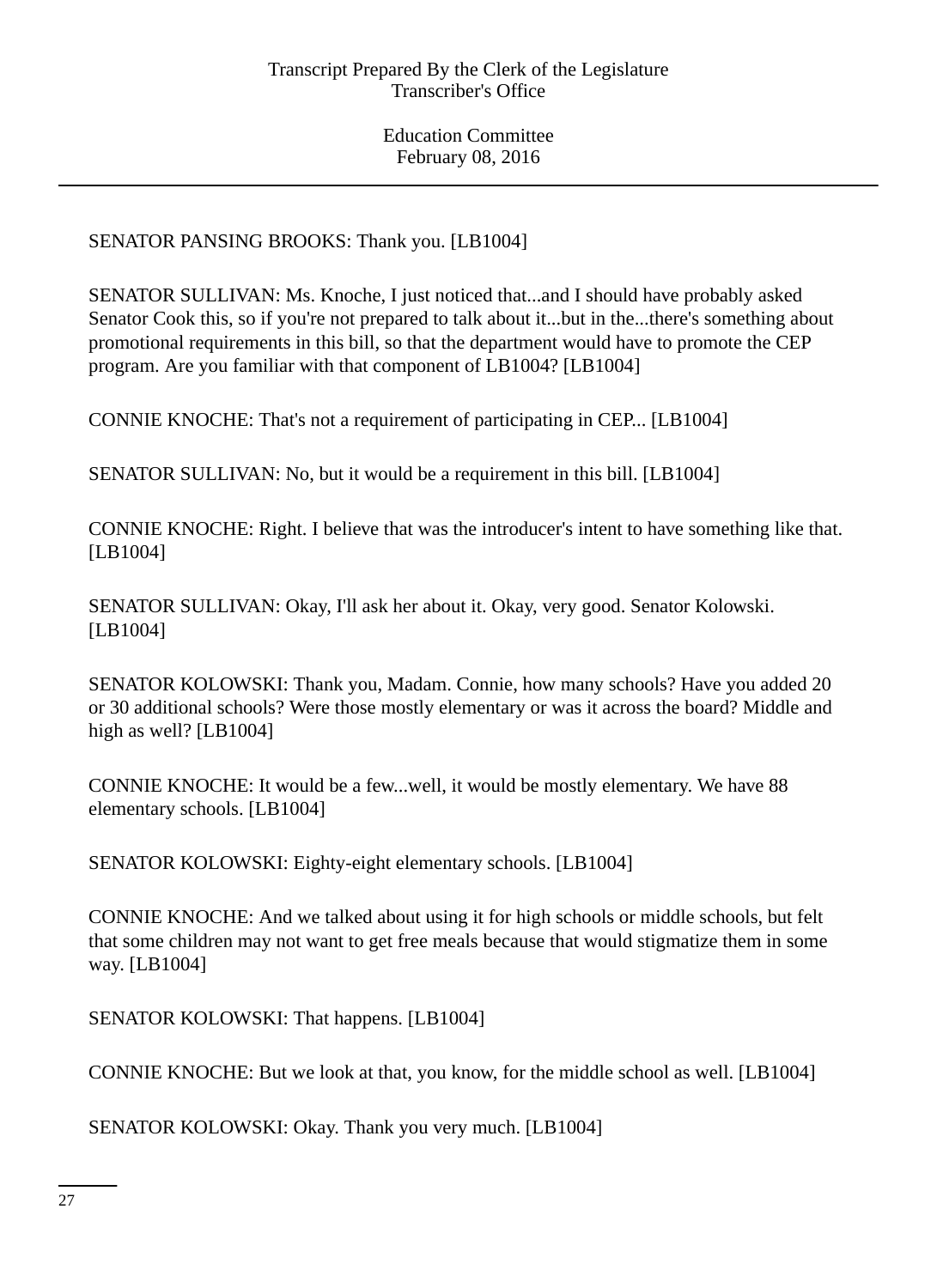SENATOR SULLIVAN: Senator Groene. [LB1004]

SENATOR GROENE: Thank you, Chairman. Refresh...I'm not sure about the poverty allowance as it is in TEEOSA. You said...is there a threshold you have to reach before you can even apply for poverty? [LB1004]

CONNIE KNOCHE: No, you get...you estimate the number of kids that you're going to have in poverty, it's based on the free lunch students or the direct certified students that are added together. So it's calculated...there's a calculated number to figure out the poverty allowance. So any school can have a poverty allowance, it's just that you have to have more needs than you do resources. And in some cases, there's districts that have more resources, and they don't get equalization aid, so the poverty allowance doesn't come into play for them. [LB1004]

SENATOR GROENE: So they don't get it now? [LB1004]

CONNIE KNOCHE: Right. [LB1004]

SENATOR GROENE: And then right now...I'm assuming after you clarified to us that the base would be who you can get from the welfare system and from SNAP. [LB1004]

CONNIE KNOCHE: Right. [LB1004]

SENATOR GROENE: That's your base, you're going to take it times 1.1? [LB1004]

CONNIE KNOCHE: Yes. [LB1004]

SENATOR GROENE: That tells me in Omaha about 10 percent of your free lunches are people by application, that's where you came up with that 10 percent. [LB1004]

CONNIE KNOCHE: Right. We have high poverty...yes. We have like 90 percent poverty in some buildings. Some of it's even more than that. [LB1004]

SENATOR GROENE: But there's a certain amount of folks who don't qualify or do not apply for SNAP... [LB1004]

CONNIE KNOCHE: Right. [LB1004]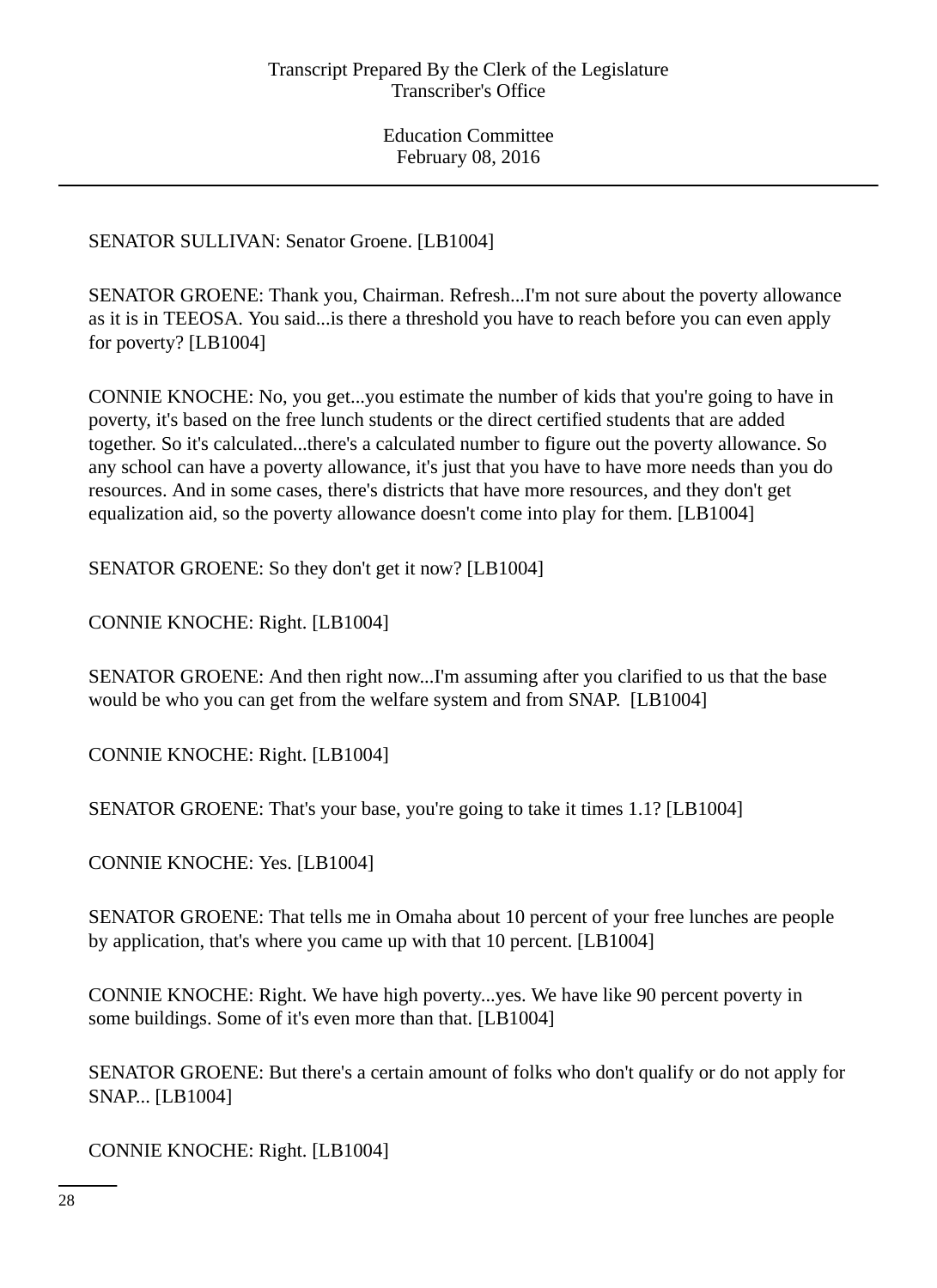SENATOR GROENE: ...or do not apply for welfare. [LB1004]

CONNIE KNOCHE: Right. And they might not even fill out an application for a free meal. [LB1004]

SENATOR GROENE: But they can apply for a free meal and get it if their income fits the criteria? [LB1004]

CONNIE KNOCHE: Except that if you're a CEP school, you won't be filling out the application. So we can't capture those kids... [LB1004]

SENATOR GROENE: But right now, the free lunch program. [LB1004]

CONNIE KNOCHE: Right. Right now, yes. [LB1004]

SENATOR GROENE: You can have low poverty, you can be a low poverty family, but morally or whatever you do not want to take free handouts from the government--SNAP or whatever...and fill out the form and get a free lunch. [LB1004]

CONNIE KNOCHE: Yes, that's correct. [LB1004]

SENATOR GROENE: And that's about 10 percent, that's where your 1.1, that group? [LB1004]

CONNIE KNOCHE: Yeah. Yes. [LB1004]

SENATOR GROENE: All right. That explains a lot, thank you. [LB1004]

SENATOR SULLIVAN: Any other questions? Senator Pansing Brooks. [LB1004]

SENATOR PANSING BROOKS: Okay, now I'm confused, because I thought it was much higher than 10 percent. So I'm confused. I mean, LPS has 46 percent free and reduced lunch so...I'm trying to figure out what this 10 percent is comparative to that. [LB1004]

CONNIE KNOCHE: Well, it was explained to me by NDE, and they thought that that 1.1 would get us over what would actually be the number of kids in the school. But it's capped at 100 percent of the students that you have, so you're not making money off the deal. It's just to make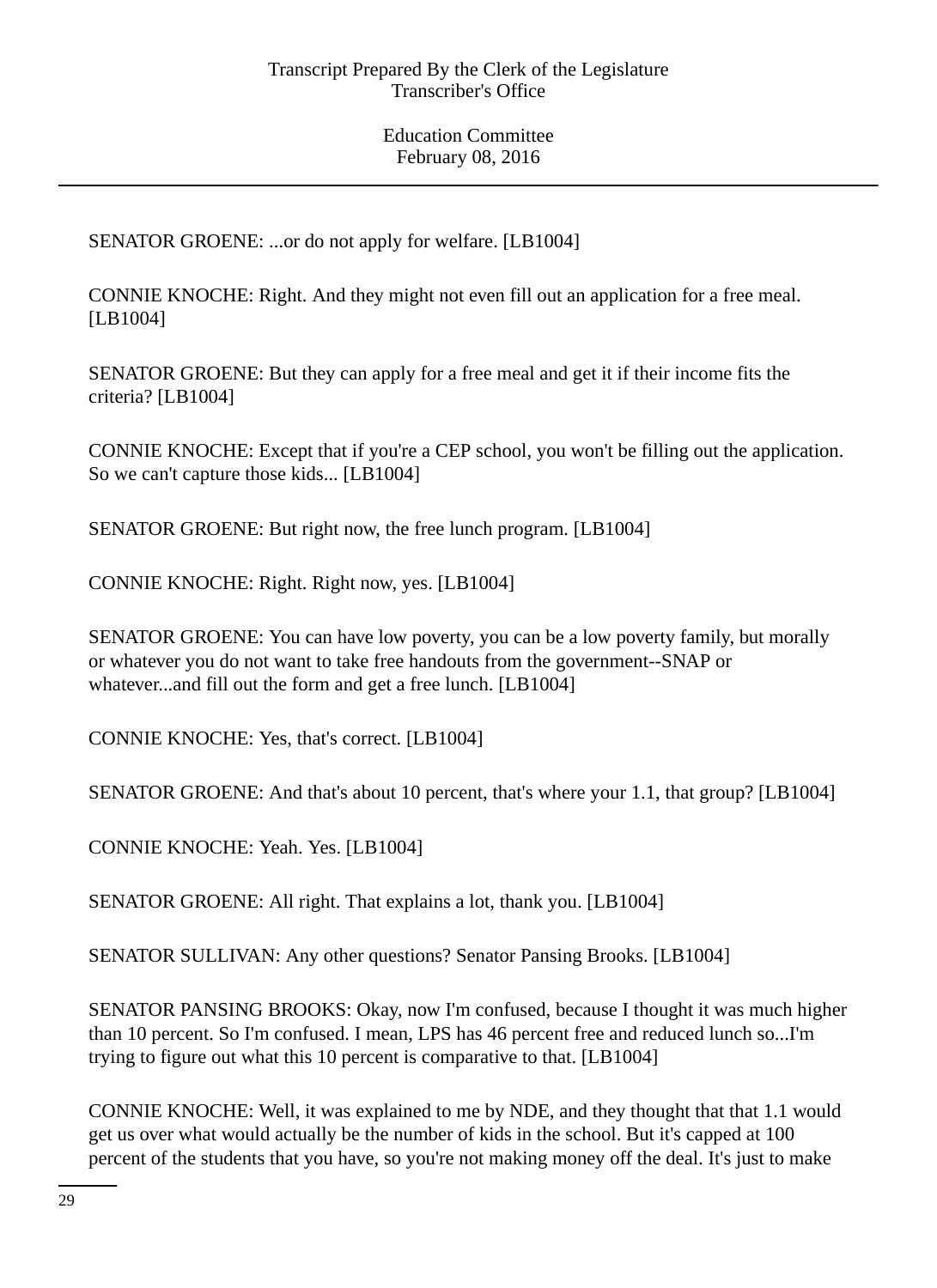sure that you're capturing all of your poverty students. So if your building is 80 percent poverty and you multiplied it by the 1.1, then you would have 90 percent times the...that 90 percent then would be counted in your poverty allowance. [LB1004]

SENATOR PANSING BROOKS: Okay, thank you. [LB1004]

CONNIE KNOCHE: Yeah. [LB1004]

SENATOR PANSING BROOKS: Sorry. [LB1004]

SENATOR SULLIVAN: Any other questions? Yes? [LB1004]

CONNIE KNOCHE: I'm also in support of LB1065, would you like me to testify in that later? [LB1004]

SENATOR SULLIVAN: Please, if you wouldn't mind. But briefly. [LB1004]

CONNIE KNOCHE: Okay. [LB1004]

SENATOR SULLIVAN: (Exhibit 3, 4, 5) Any other individuals wishing to testify in support of LB1004? Anyone wishing to speak in opposition? Excuse me though, I would like to read into the record several letters of support for LB1004: Ashley Carroll, Nebraska Action for Healthy Kids; John Bonaiuto, from the Nebraska Association of School Boards; and John Cavanaugh, the Holland Children's Movement. And anyone wishing to speak in a neutral capacity? Senator Cook. [LB1004]

SENATOR COOK: Thank you, Madam Chair, and thank you members for your excellent questions. If you think I didn't go home over the last two weekends and create flashcards, because I'm of that era--of flashcards, to memorize the provisions, particularly as they relate to the multiplier and to the option to the multiplier, you would be guessing wrong. So thank you for your questions. My overarching goal with this bill proposal this year is to follow through with what I thought we did last year, in that expanding the opportunity for children who...I mean, there are buildings in the Omaha Public School District with 97 percent poverty. As I mentioned, five school buildings within Legislative District 13 would be eligible to take advantage of this program once we work out the bugs. And that is my primary reason for introducing it. There was a question related to the provision, related to promotion, that is again something that I have recognized from my experience in state government. Agencies are busy. I want to ensure that districts that are eligible have all the support they need, first of all that they're aware of it, aware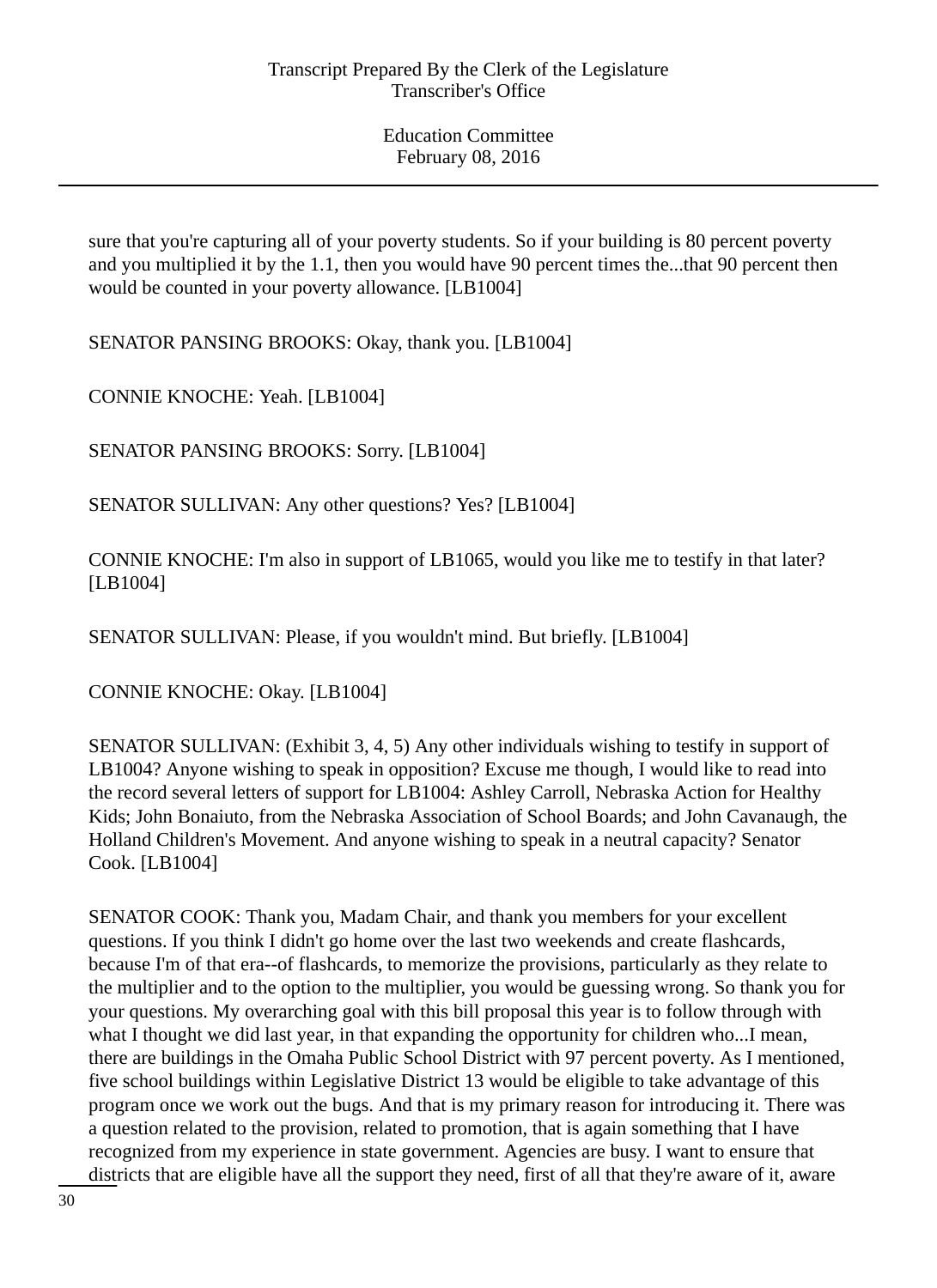of all of the i's to dot and t's to cross, so that their district would be able to participate. So that is my motivation. It would follow up on the bill that I did to reinstate the student achievement coordinator to just have districts be able to participate more fully in those programs which help their students. So with that, I thank you for your consideration. [LB1004]

SENATOR SULLIVAN: Thank you, Senator Cook. Senator Pansing Brooks. [LB1004]

SENATOR PANSING BROOKS: I sort of wish the Department of Education were here too. They must all be napping for tomorrow's hearing or something. [LB1004]

SENATOR COOK: Well, I wish that, too, Senator Pansing Brooks. [LB1004]

SENATOR PANSING BROOKS: Because it would be nice to be able to ask how they got to that decision, whether it affects LPS and some of the smaller districts out west, and to understand the whole issue. So... [LB1004]

SENATOR COOK: And to understand their thinking, as it relates to what we thought we were doing last year with the bill proposal, compared to what I have proposed and what Senator Sullivan has proposed. So perhaps we will hear in the next weeks through written inquiry from the agency more specific guidelines as to how we can help them with their difficulty in providing this opportunity to as many school districts as possible. And ultimately, to as many school children as possible. [LB1004]

SENATOR PANSING BROOKS: Thank you, Senator. [LB1004]

SENATOR SULLIVAN: Senator Kolowski. [LB1004]

SENATOR KOLOWSKI: Thank you, Madam. Senator Cook, thank you for bringing this forward and the opportunity to see the difference it can make in students lives and families. I think it's important. The issue of the state department, not to jump on a negative bandwagon with them, but the reality of some of the issues that we have in the state comes back many times to an awakening like this. That there is additional money that we pay taxes for that we could be putting our hands on to help the students in our state. A couple years ago we had something my staff worked on, it was almost a \$20 million turn around in special ed funding, that was very important for our state. And we were happy and proud to be able to secure those funds and be able to use those for the future. I just wonder how many other issues might be out there that we need staff members to inform us about to make the moves that we need to move to get these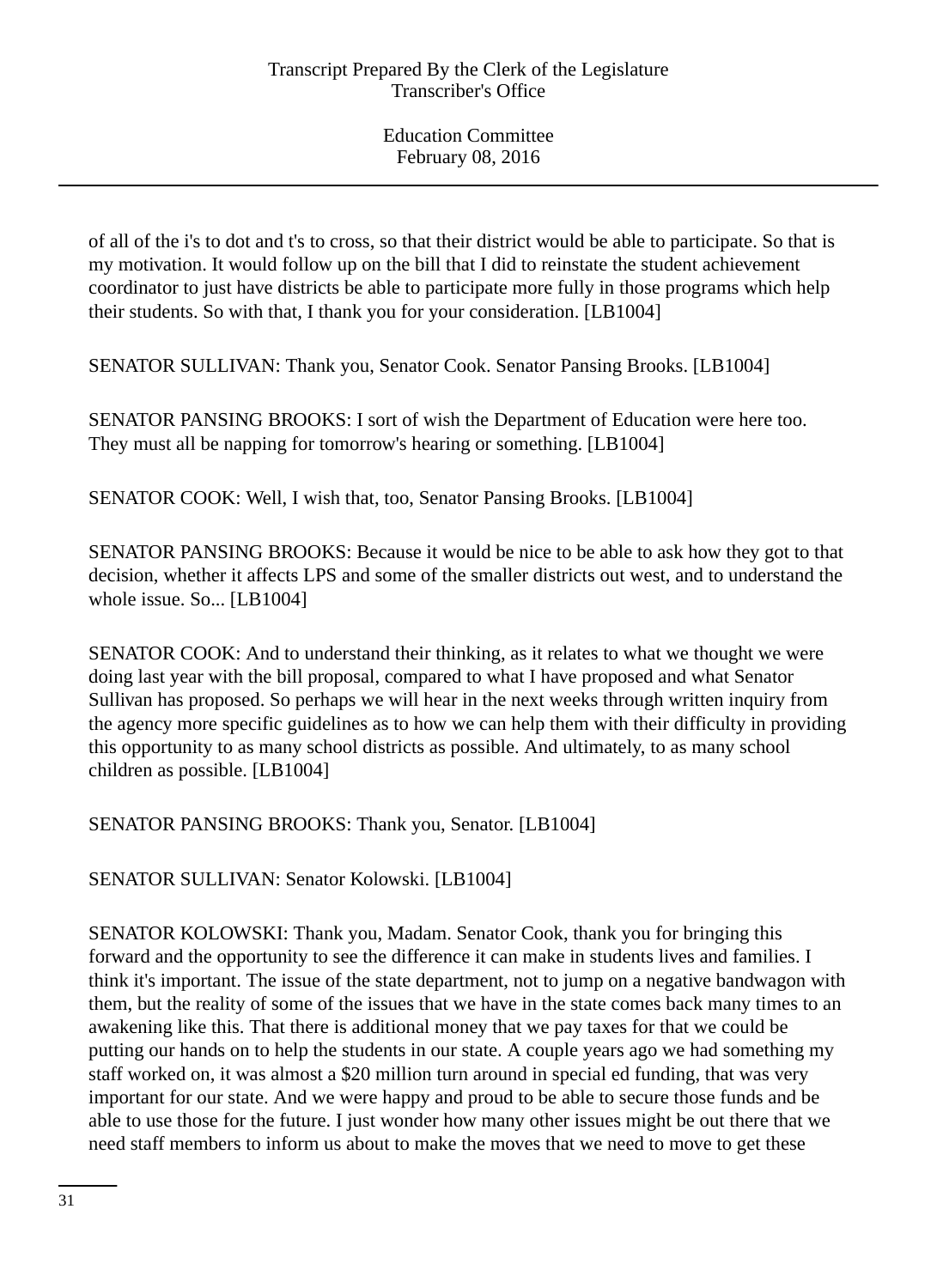things before us in a positive direction. I hope that will be heard and we'll be able to make those moves in the future. Thank you very much. [LB1004]

SENATOR COOK: Yeah, I agree. Thank you. [LB1004]

SENATOR SULLIVAN: (Exhibit 6) Anything else for Senator Cook? I would like to read into the record an additional letter in a neutral capacity, from Liz Standish, from Lincoln Public Schools. So thank you very much. [LB1004]

SENATOR COOK: Thank you. [LB1004]

SENATOR SULLIVAN: And this closes the hearing on LB1004. [LB1004]

SENATOR KOLOWSKI: We'll now move on to LB1065. Senator Sullivan, welcome and thank you. [LB1065]

SENATOR SULLIVAN: (Exhibit 1) Thank you, Senator Kolowski. Thank you, members of the Education Committee. I'm Kate Sullivan, K-a-t-e S-u-l-l-i-v-a-n, from Cedar Rapids, representing District 41, and here to introduce to you LB1065, which in many, many ways is very similar to Senator Cook's bill. So I'm not quite sure if I'm here to provide additional clarification or just to confuse you. So we'll see how it goes, and I will try to answer any questions that you might ultimately have. I did want to start though by handing out a handout, if the pages could, because this gives you sort of a bullet point explanation of what the CEP Community Eligibility Provision is. And I call to your attention who it is issued by, and it's issued by the U.S. Department of Agriculture. And I think it's important to note that, because sometimes these federal programs come down to us with all the benefits that one can imagine, but either a little short on details, or because it emanates from a department that is not on the boots on the ground, so to speak, then some of the details have yet to be worked out. And I think to a certain extent, that's the case with the CEP. USDA, in its efforts to keep children from being hungry in school, and making sure that food is accessible to them, but not living with all the details of regulations and rules within the Department of Education. So that's been one of the issues here in Nebraska. Not to stop this program from being implemented, but to work out some of the details. And in all fairness to the department...first of all, Brian Halstead from the department is out of town on a family emergency, otherwise I think maybe he would have been here today to testify. But also, my office has been working with them--you may recall about the introduced legislation last year, to continue to work out some of these details. Because not only did CEP implementation have the potential to impact how the poverty allowance is used by schools, it had an impact on other programs--some of the title programs. So it was just taking the department a while to figure out these details. And that's essentially to what I think Senator Cook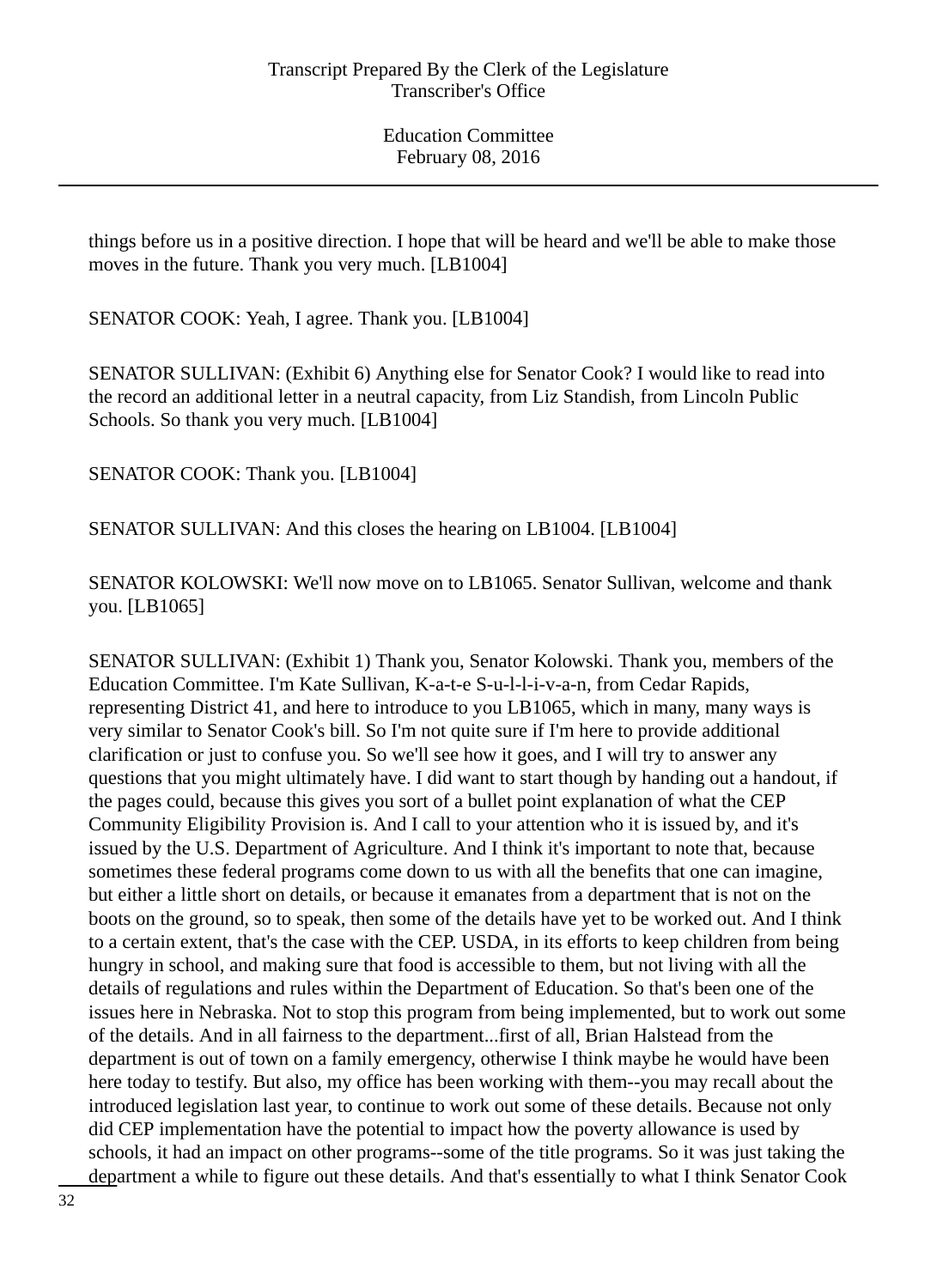## Transcript Prepared By the Clerk of the Legislature Transcriber's Office

Education Committee February 08, 2016

is trying to do, as well as what I'm trying to do in LB1065. You've heard a lot of discussion about the multiplier or the 110 percent that now will be used in the calculation, for purposes of the poverty allowance. I'll try to add to that discussion or, as I said, perhaps more confusion. But that is one of the components of LB1065, so that it uses the 110 percent, which we hope was the department's best determiner, if you will, to make sure that they were capturing all the students that would fall into that category, so that they would be able to capture all that they would be allowed under the poverty allowance. I would also point out though, there's another component of LB1065 that I think is important to note. And that has to do with families voluntarily providing financial information. Because if you're a CEP school, you don't have to. But there are other things that a student could qualify for, if there was financial information to determine whether or not they would be eligible. For example: student fee waivers, use of musical instruments, transportation for option students, and priority for option enrollment in a learning community district, and eligibility for the ACE scholarships. So a family could provide that financial information for that, but wouldn't have to just simply to qualify for the poverty allowance. It gets a little confusing, but I hope that...I just wanted to make sure that that's an additional distinction with LB1065. So very similar to Senator Cook's bill, I think they work very well together, and just would like you to support this bill. [LB1065]

SENATOR KOLOWSKI: Thank you, Senator Sullivan. Yes, Senator Baker, please. [LB1065]

SENATOR BAKER: Thank you, Senator Kolowski. Senator Sullivan, if we were to this year pass both LB1004 and LB1065, are there any conflicts that result? [LB1065]

SENATOR SULLIVAN: Not that I'm aware of, no. [LB1065]

SENATOR BAKER: Okay, thank you. [LB1065]

SENATOR KOLOWSKI: Senator Sullivan, you would be very close then to meld those two bills together and be able to get a compromise out of that that we could move forward on. That sounds wonderful. I really appreciate what you said about the additional things that would possibly be available, and I just think that the communication challenge for a building principal then to be able to get that out to their constituency, to be able to make sure every parent and every family had that information and to work positively to negate the negative aspect that I'm poor and I'm applying for this, I don't want people to know where that comes from. And you know, kids aren't marked, they don't have a red stamp on their hand or anything like that as they go through the food line. It's something that they should be getting, and all those other aspects of the bill that you described and the benefits that you described should be there for every family. And that would make a huge difference in some of their lives. The aspect of food and the right kind of food is so important for us. And I know Senator Baker and I can talk about how our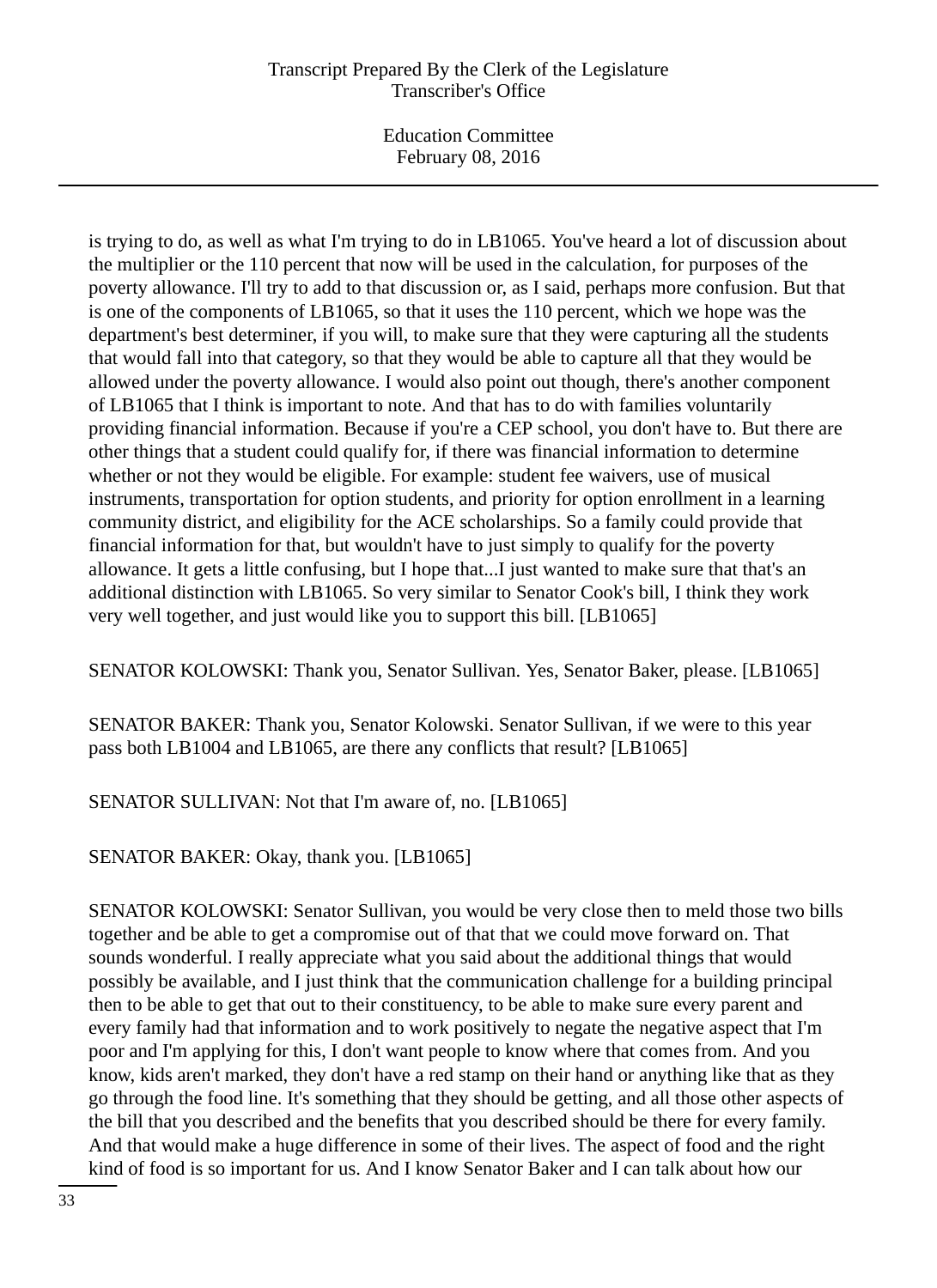schools have changed in the last decade with the sweet things, that are no longer available in the school day, replaced by lots of different fruits, and vegetables, and juices, and many other things that has made them better places, because we've taken out a lot of the junk food, if I can use that term, that would be purchased by the students in our school stores or whatever we had available. So I think we're on the right path and doing the right things, and your additional comments were really helpful to the first bill to see where we might go in the future. Thank you. Senator Baker. [LB1065]

SENATOR BAKER: Thank you. One more question, Senator Sullivan. You know, there's a required annual notification for people eligible for free and reduced-price meals, annual required notification for fee waivers, is there a difference between that and promotion of what's being described here do you think? [LB1065]

SENATOR SULLIVAN: I can't really...you know, I wondered about that portion of Senator Cook's bill, because the department is the one directed to promote CEP. I would assume that that would include some direction to individual school districts on how to promote it. And to your point, Senator Kolowski, then to help them kind of work through what has the potential to either be miscommunication or confusion about this. [LB1065]

SENATOR BAKER: Thank you. [LB1065]

SENATOR KOLOWSKI: Senator Brooks. [LB1065]

SENATOR PANSING BROOKS: Can you speak a little bit to the 110 percent again? So it's the same thing as Senator Cook's pretty much, right? [LB1065]

SENATOR SULLIVAN: It is, it is. And as they have said, and I will say as well, this... [LB1065]

SENATOR PANSING BROOKS: Who is they? [LB1065]

SENATOR SULLIVAN: Senator Cook, some of the testifiers have all indicated, as I do, that this has come through communication with the department in them analyzing the data and trying to come up with some figure that they think will capture all the students that qualify, because they are no longer receiving that application. And that was their best determiner, was if that additional 10 percent will probably capture the ones that will no longer be submitting that application, because as a CEP school will not be asking for that application. [LB1065]

SENATOR PANSING BROOKS: Okay. [LB1065]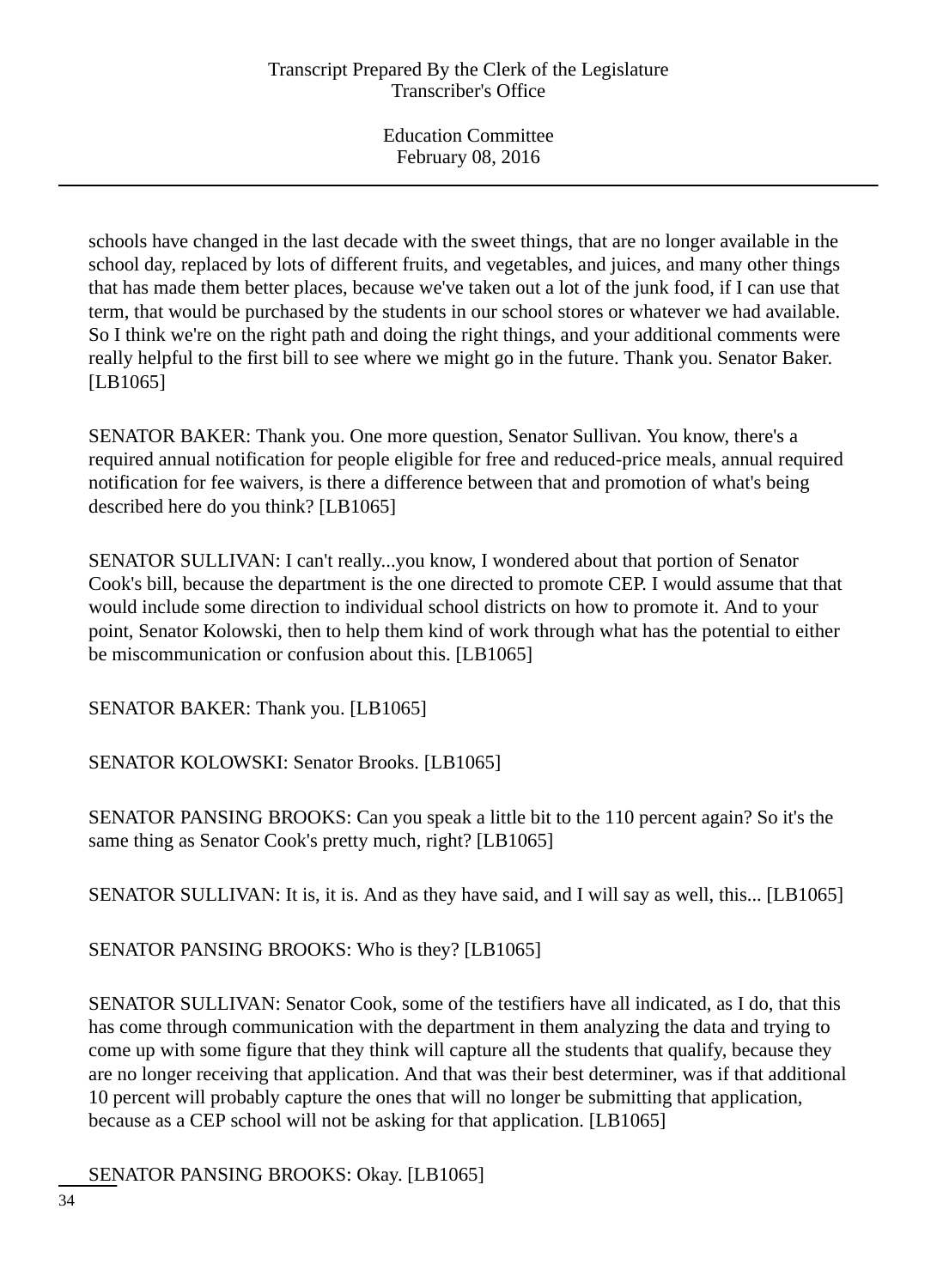SENATOR SULLIVAN: They will get information, okay? Like you say 80 percent...or what did you say, 46 percent of Lincoln Public Schools. [LB1065]

SENATOR PANSING BROOKS: Forty-six in Lincoln. That's across the whole... [LB1065]

SENATOR SULLIVAN: How do they come up with that? Well, they come up with it by the direct certification students that qualified for Head Start, or SNAP, or TANF. [LB1065]

SENATOR PANSING BROOKS: Right. [LB1065]

SENATOR SULLIVAN: And then in addition, they get that from the families in their district that also make application for free and reduced lunch. If they're a CEP school, they no longer ask for those applications. So how do they account for those children in the 110 percent? [LB1065]

SENATOR PANSING BROOKS: So I guess what my question is, do you feel that that number really works across the whole state. That's what I'm interested...I mean, from what I heard, they just were looking at Omaha. And so does that work in your district and does it work in... [LB1065]

SENATOR SULLIVAN: Well, I think the department has analyzed it statewide. And of course you've got...the other thing that really hasn't been mentioned, you've got the direct certification, but you also have income tax returns. And income tax returns indicate what school district you belong to, and so there's that data as well, to show if by income standards they qualify as living in poverty. So that is information that I'm sure the department analyzed and that's also available I think to school districts, or at least to the department in the data that they acquire and analyze. [LB1065]

SENATOR PANSING BROOKS: Does the department have access to income statement data? Sorry. [LB1065]

SENATOR SULLIVAN: They will do it in the aggregate. Not individual returns, but in the aggregate. [LB1065]

SENATOR PANSING BROOKS: Okay, thank you. [LB1065]

SENATOR KOLOWSKI: Senator Groene. [LB1065]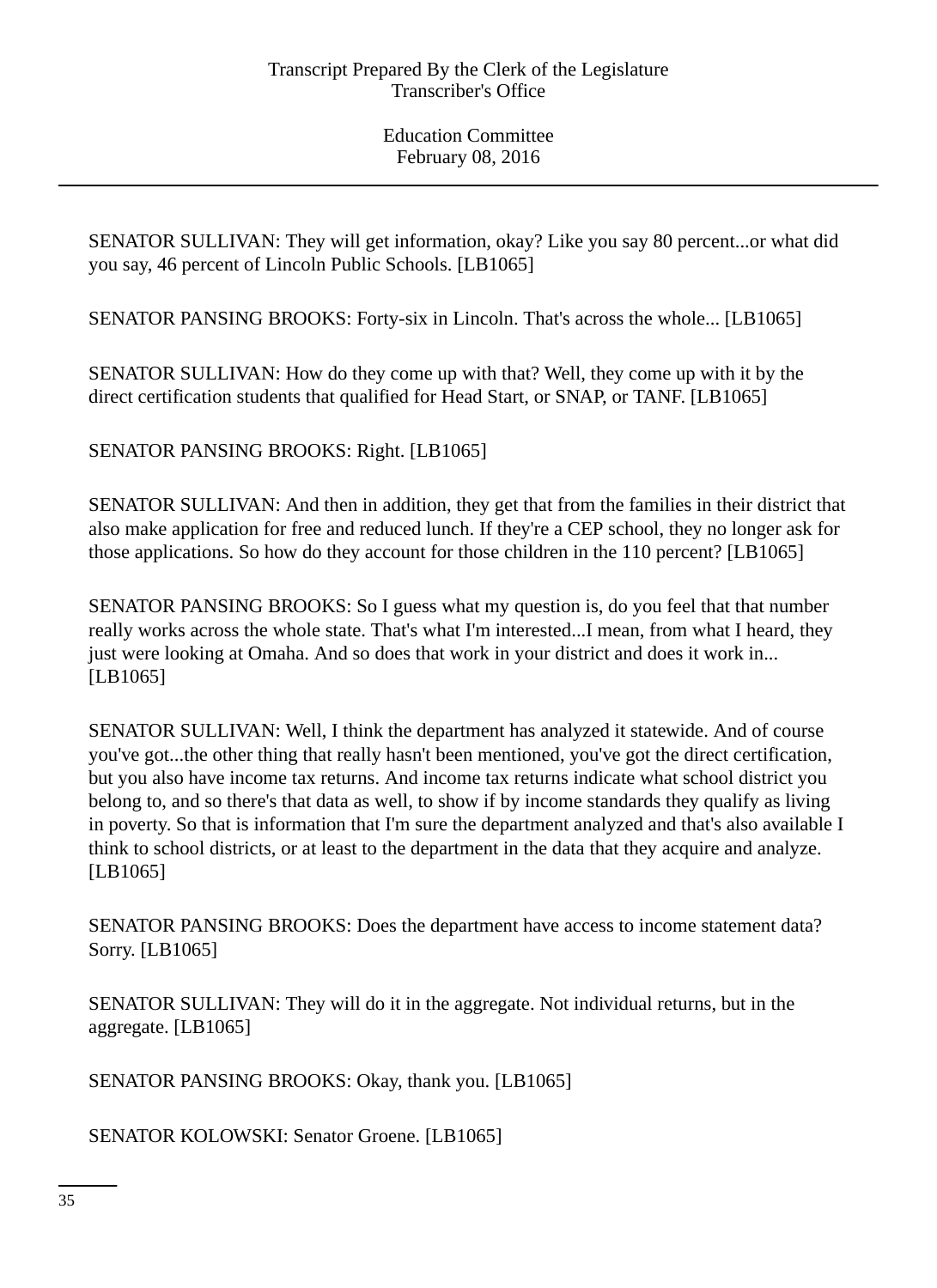SENATOR GROENE: That's what I was going to clarify with a question is it's the aggregate. They can't look at individual income taxes. [LB1065]

SENATOR SULLIVAN: No, no. [LB1065]

SENATOR GROENE: So you're using 110 percent also of who is on SNAP, who is on welfare to fill in that ones that used to make applications. But you're still using the...you're saying we're still encouraging people to use the applications? [LB1065]

SENATOR SULLIVAN: Voluntarily. If a family wants to be considered eligible for other things like... [LB1065]

SENATOR GROENE: But then if they got more applications than 110 percent, they could prove that they needed more than 110 percent is what you're saying? Would be the second one, because Senator Cook had another option to get. Why would we use, I mean in your bill...I guess I haven't read it clearly. Why would the applications for other things, what does that play into the free lunches? [LB1065]

SENATOR SULLIVAN: Only to the...okay, two things. One, it has to be voluntary, on the part of the family, and secondly, yes, it's an application similar to what is actually the application used for free and reduced lunch. But it would be used for other purposes. [LB1065]

SENATOR GROENE: All right. But not factored back into the free, for no reason whatsoever? [LB1065]

SENATOR SULLIVAN: Right. [LB1065]

SENATOR GROENE: And to make clear, many school districts in your district and mine don't get a poverty allowance because we're not equalized. So it really doesn't make a difference how many free lunches we get. All right, thank you. [LB1065]

SENATOR KOLOWSKI: Senator Baker, did you have your hand up, sir? [LB1065]

SENATOR BAKER: Did not. [LB1065]

SENATOR KOLOWSKI: Okay, thank you. Senator Pansing Brooks. [LB1065]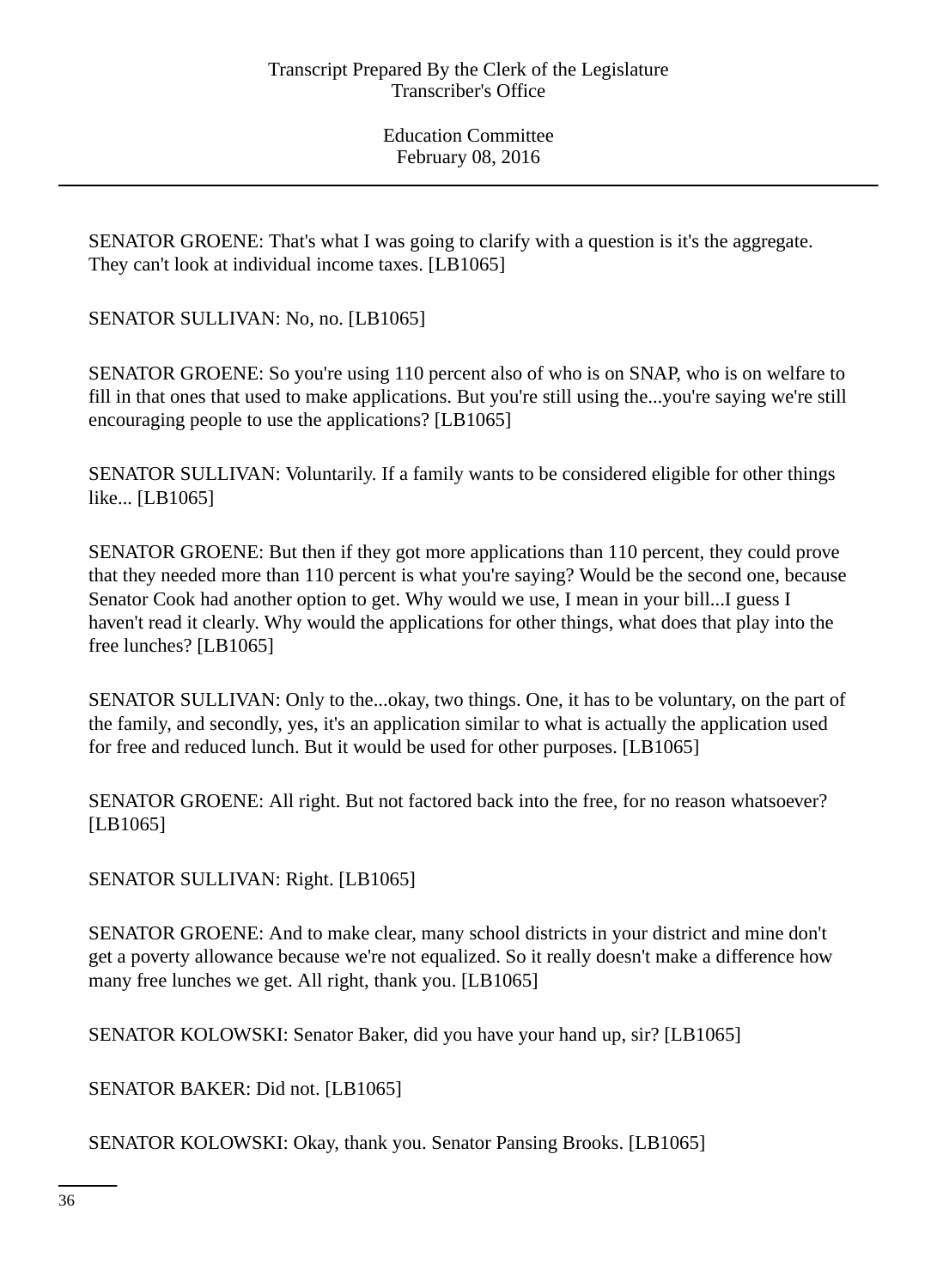SENATOR PANSING BROOKS: Thank you, Senator Kolowski. So you don't have that second part, it's just 110 percent. Senator Cook has the second part that if it doesn't work, you can just rely on the other...you can rely on the previous year data. Is that correct? [LB1065]

SENATOR SULLIVAN: It can... [LB1065]

SENATOR PANSING BROOKS: She has a two-prong... [LB1065]

SENATOR SULLIVAN: I do too, I do too. [LB1065]

SENATOR KOLOWSKI: Both have them. [LB1065]

SENATOR PANSING BROOKS: Okay, sorry. I missed that. Thank you. [LB1065]

SENATOR KOLOWSKI: Any other questions for Senator Sullivan, please? Thank you. We will take proponents now at this time, please. Welcome again. [LB1065]

CONNIE KNOCHE: Senator Kolowski, members of the Education Committee, my name is Connie Knoche, C-o-n-n-i-e K-n-o-c-h-e, and I'm here in support of Senator Sullivan's bill, and I thank her for introducing that. A multiplier is important in this calculation, because you need to account for the number of applications of students that would qualify based on their income, but that are not recognized in a direct certification. So we're in support of this bill. [LB1065]

SENATOR KOLOWSKI: Thank you. We seem to be two good bills here. [LB1065]

CONNIE KNOCHE: Yeah, I think they're very good. [LB1065]

SENATOR KOLOWSKI: There's some common ground, and we can put on a very solid compromise on in the future. It's really important that we stress to keep in mind...in my mind, the need for the poverty money across the entire state. It's not just an Omaha issue or a Lincoln issue, it's all across our state, as far as small districts everywhere, medium size districts on Interstate 80, or wherever we might be. And that's something that we're having kids fall through the cracks on, and we don't need to have that happen. [LB1065]

CONNIE KNOCHE: Yeah, and if they can qualify for free breakfast and free lunch, that's great for all of them. [LB1065]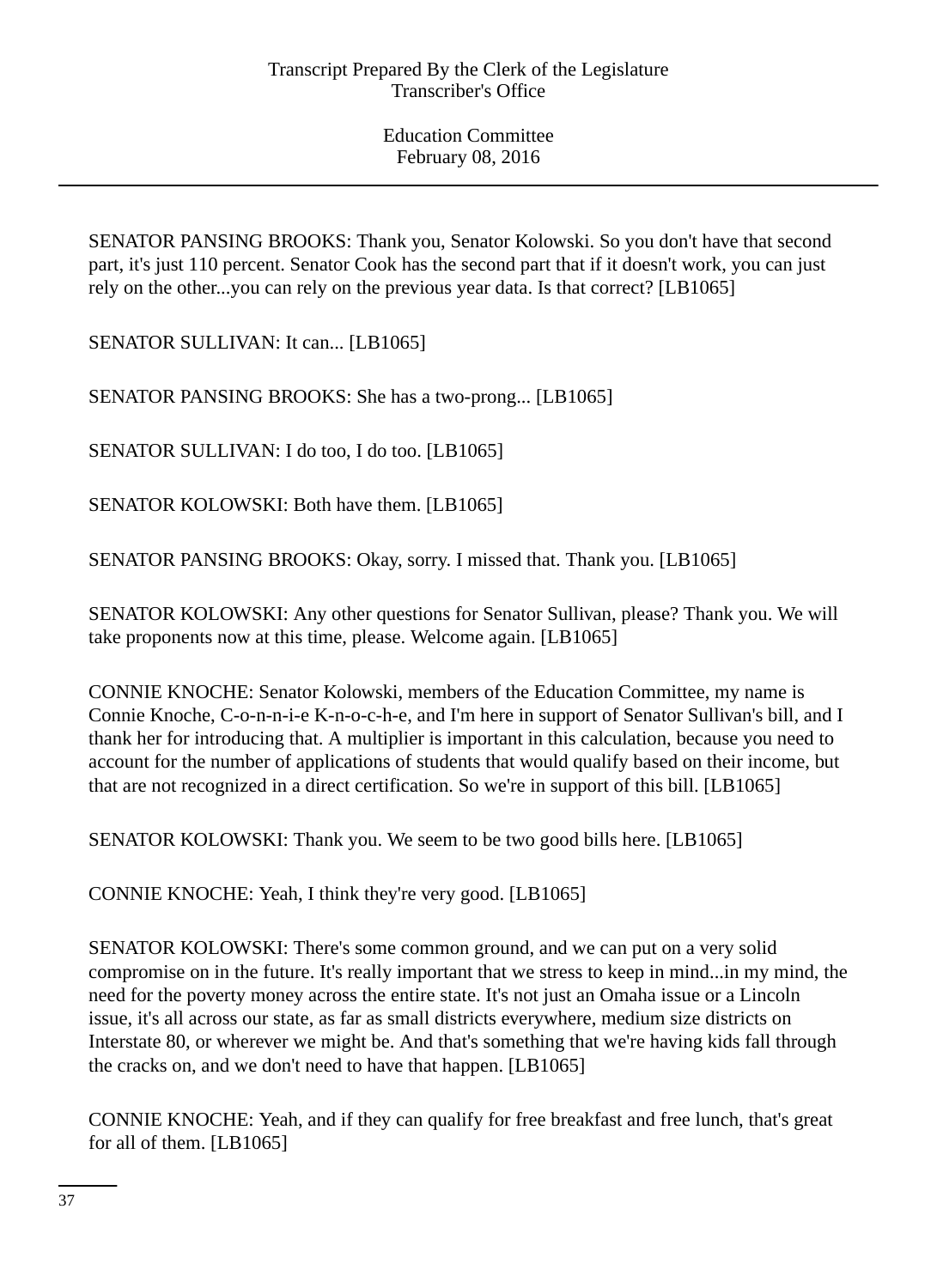SENATOR KOLOWSKI: Absolutely. Thank you very much. Yes, Senator Groene, please. [LB1065]

SENATOR GROENE: So this program, it's for breakfast and lunch? [LB1065]

CONNIE KNOCHE: Yes. [LB1065]

SENATOR GROENE: Do you have breakfast and lunch in most of your schools already? [LB1065]

CONNIE KNOCHE: Yeah. We have it in a lot of our schools, but the CEP schools for sure have breakfast and lunch. [LB1065]

SENATOR GROENE: But it's 100 percent breakfast and lunch? [LB1065]

CONNIE KNOCHE: Yes, for all students in the school. [LB1065]

SENATOR GROENE: So you...as far as financially to your district it's... [LB1065]

CONNIE KNOCHE: It's not a moneymaker. [LB1065]

SENATOR GROENE: No, it's just you're looking at feeding more kids. [LB1065]

CONNIE KNOCHE: Yes. [LB1065]

SENATOR GROENE: It's not about getting more poverty money? You don't think that will be a wash? [LB1065]

CONNIE KNOCHE: No, right. It's not to gain more poverty dollars or any of that. It's just to make sure that we're not, you know, losing money because of participating in the program. [LB1065]

SENATOR GROENE: These schools that would qualify, are all the kids eating now? [LB1065]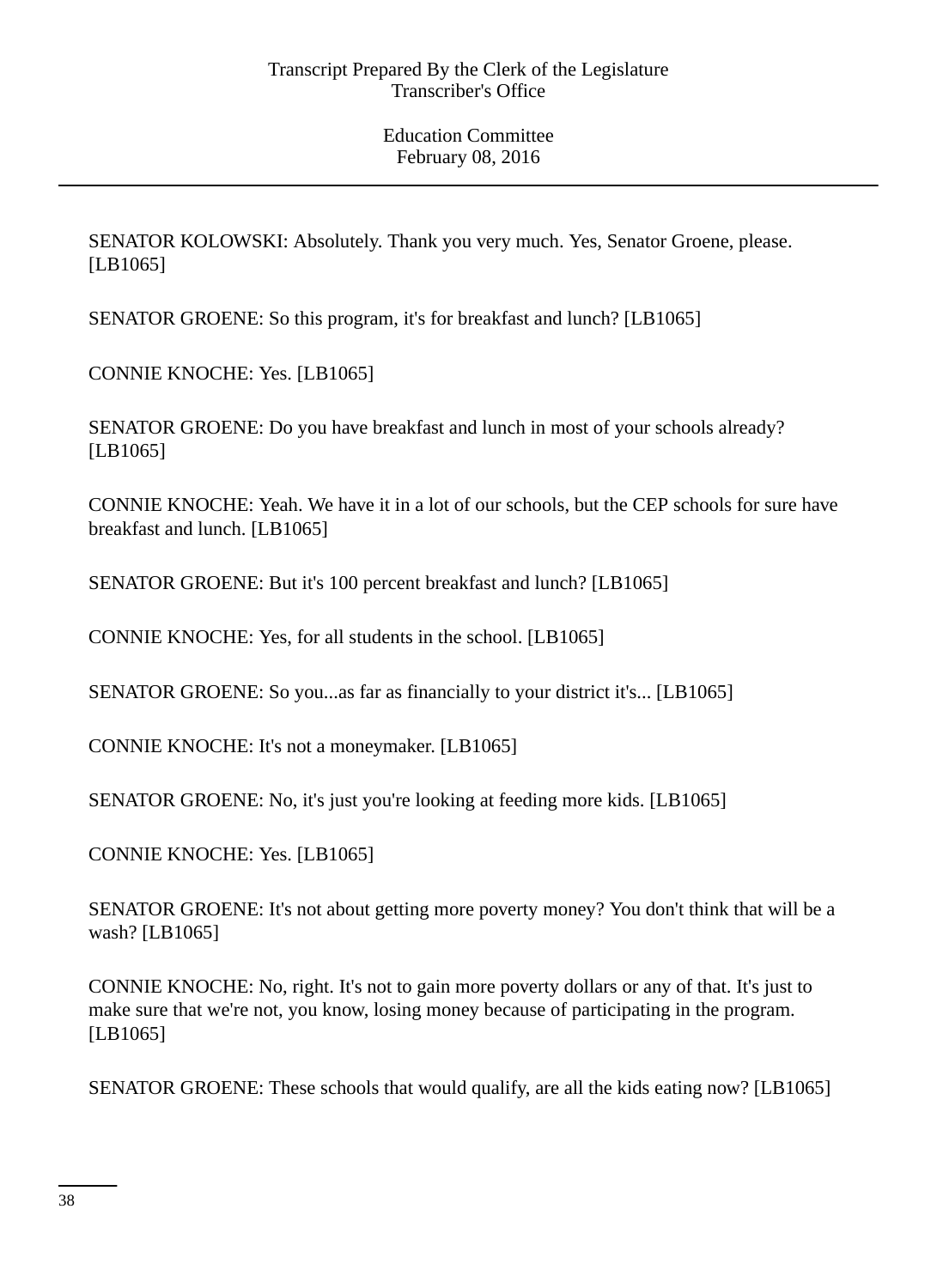CONNIE KNOCHE: I don't know for sure. I think...well, the direct certify kids would be for sure, and the ones that qualified because of income do. There are some that pay for their lunches. [LB1065]

SENATOR GROENE: And some kids don't eat is what you're saying, or they bring lunches? [LB1065]

CONNIE KNOCHE: Yeah, they may bring their lunch or...I'm not sure what they do. [LB1065]

SENATOR GROENE: But even if you give a free lunch to everybody, that's no guarantee everybody's going to eat. [LB1065]

CONNIE KNOCHE: That's true. [LB1065]

SENATOR GROENE: Unless we start forcing that, too. [LB1065]

CONNIE KNOCHE: Right. And that's where you may have trouble in the higher grades. [LB1065]

SENATOR GROENE: Thank you. [LB1065]

SENATOR KOLOWSKI: Additional questions? Thank you very much. [LB1065]

CONNIE KNOCHE: Thank you. [LB1065]

SENATOR KOLOWSKI: Additional proponents, please. Welcome again. [LB1065]

JAMES GODDARD: Good afternoon again. My name is James Goddard, that's J-a-m-e-s G-o-dd-a-r-d, and I'm the director of the economic justice program at Nebraska Appleseed. I just want to thank the committee and Senator Sullivan for working on this issue. It is a part of the TEEOSA formula, it's something that's technical in nature, and I think there's some measure of, at least for me, some measure of difficulty describing it well for you sitting up here. And I would offer to put something on paper, with some hypotheticals, so you can see how the multiplier plays out as we see it. I think both of these bills are going to move to helping schools take up CEP, and I look forward to talking more with the introducers and being as helpful as we can to work out any differences between the two. [LB1065]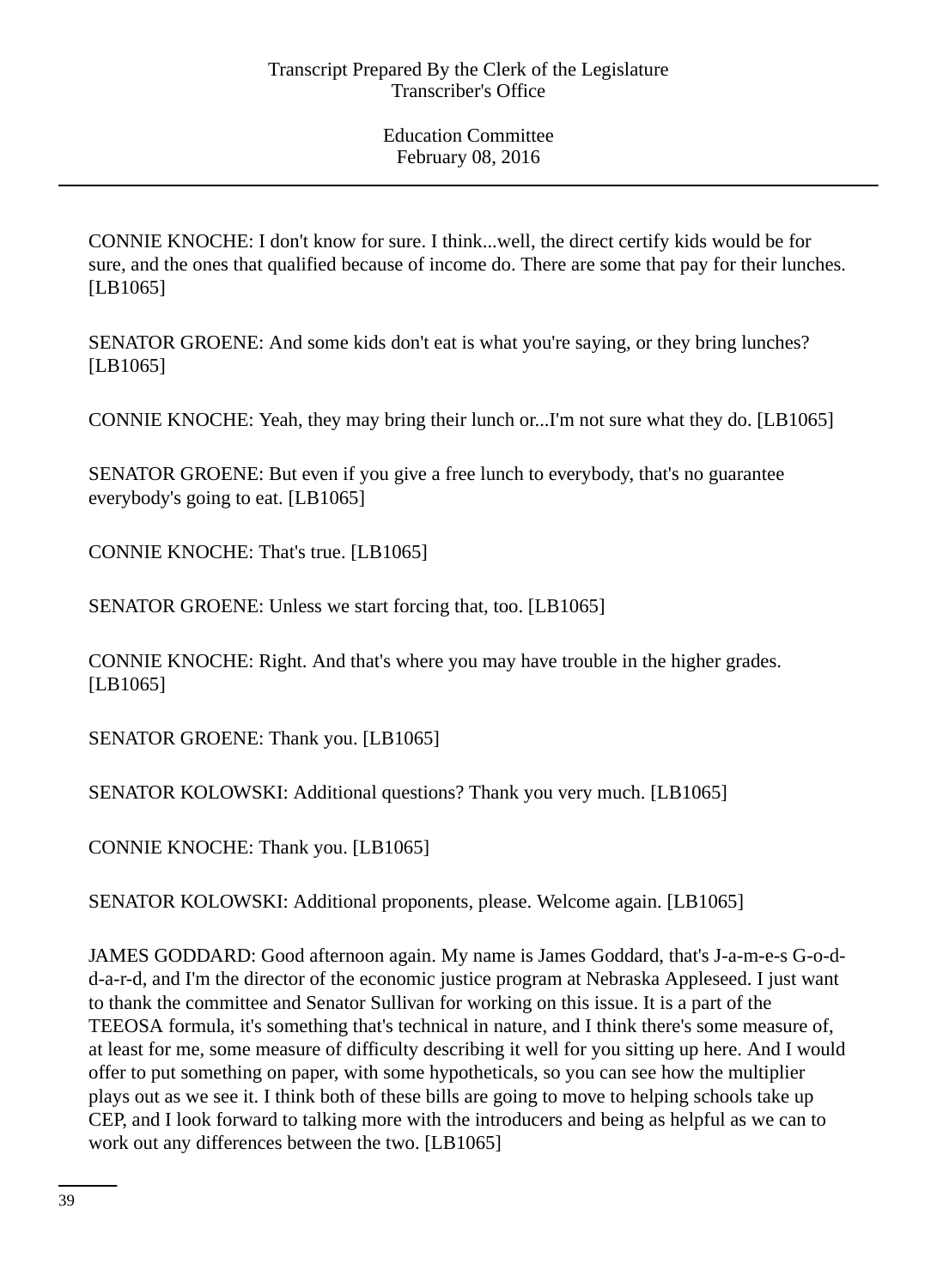SENATOR KOLOWSKI: Any questions, please, for Mr. Goddard? Seeing none, thank you very much. [LB1065]

JAMES GODDARD: Thank you. [LB1065]

SENATOR KOLOWSKI: Thank you, speakers, for your brevity, and not repeating what everyone said before. I appreciate that very much. Any additional proponents? Any opponents to that bill, please? To LB1065, opponents? Anyone in the neutral category that would like to speak? [LB1065]

JULIA TSE: (Exhibit 2) Good afternoon again. My name is Julia Tse, J-u-l-i-a T-s-e, and I'm here on behalf of Voices for Children, to testify in a neutral capacity on LB1065. So I think now you're getting a copy of some of the initial calculations that we did on numbers that were made available by the Department of Education. So those are the numbers that I mentioned in the last bill, that they were required to release in May. And I think that's about two-thirds of what we found on their web site for schools that were eligible for the provision. So hopefully this won't serve to confuse more people with the numbers, but what we did was we took the ISP that the Department of Education reported, and multiplied it by 1.1, and then compared it to the free percent that we got from the same data source. So what you'll see is that there are quite a few schools who would suffer a loss, the highest one being Norris in Omaha, second being Howard in Grand Island. And we got these numbers directly from the department, and our understanding is that the way that the 1.1 multiplier was calculated was initially from the seven schools. And I actually got a chance to look at that spreadsheet, but I didn't bring that with me today, so I'm sorry about that. So I think from our perspective, we want to ensure that before we proceed with the 1.1 multiplier alone to calculate state aid, we would recommend that the department conduct this analysis on all of the data. Our understanding is that maybe the data that we obtained from their web site it's not in its final form and may not reflect what is actually happening in schools. So we would otherwise recommend, like Senator Sullivan mentioned, to sort of combine the two bills, with the goal of feeding more kids in schools. And with that, I would thank Senator Sullivan for her work on this issue and for her leadership on this committee. And we would respectfully urge the committee to consider our concerns regarding this bill. Thank you. [LB1065]

SENATOR KOLOWSKI: Thank you. Any questions, please? Seeing none, thank you...oh, sorry. Senator Pansing Brooks. [LB1065]

SENATOR PANSING BROOKS: Thank you, Ms. Tse. I was just wondering, so do you have a suggestion? So you would think it should be increased? [LB1065]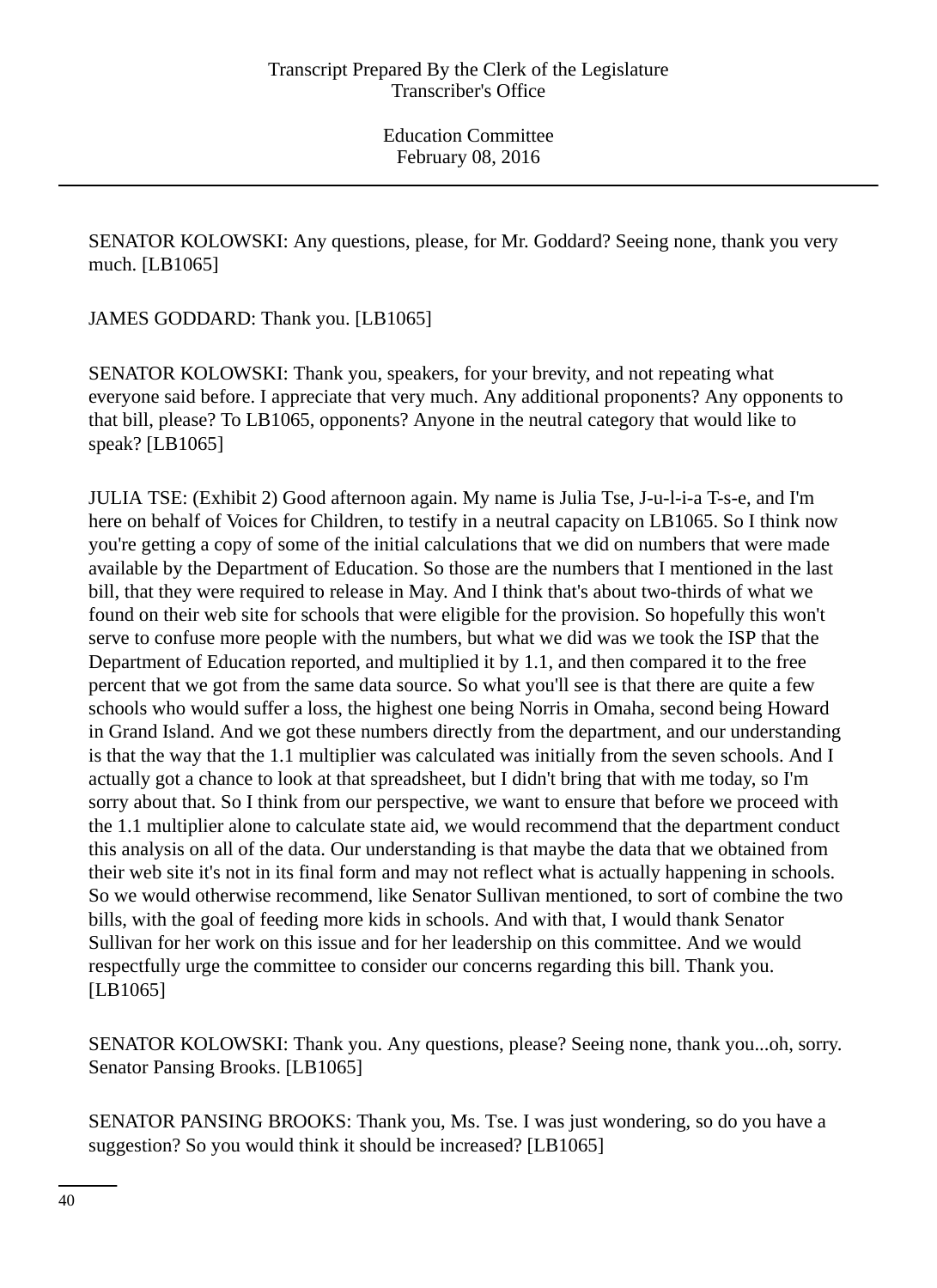JULIA TSE: I think our perspective is just that we want to make sure that we proceed with caution in cementing the multiplier based on seven schools. We think may present a challenge later for a lot of schools around the state. [LB1065]

SENATOR PANSING BROOKS: And so these numbers you said are numbers that are on the web site, but they're not final numbers? Or what... [LB1065]

JULIA TSE: I...so in May of 2015, like I mentioned, all state departments of education were required to publish numbers on eligible schools, so that schools would be aware that they were eligible. And so these are those numbers. But our understanding is that the department, in conversations about this provision, later conducted analyses on seven schools that had already opted in to the provision. So there's some confusion about the numbers and we just...we're completely in support of the bill's intent to increase participation, we just want to urge a little bit of caution with the formula. [LB1065]

SENATOR PANSING BROOKS: And is that estimated loss...negative 34 what? [LB1065]

JULIA TSE: So the estimated loss would be the free percentage in that school, less the ISP times 1.1, which is the proxy. [LB1065]

SENATOR PANSING BROOKS: So per student? [LB1065]

JULIA TSE: It would be...these are percentages of the school population. [LB1065]

SENATOR PANSING BROOKS: Of the whole school. [LB1065]

JULIA TSE: Yeah, the enrollment. [LB1065]

SENATOR PANSING BROOKS: So, is what you're saying Norris' multiplier should have been 1.44? [LB1065]

JULIA TSE: Yeah, sure. Yes. [LB1065]

SENATOR PANSING BROOKS: Is that what that's sort of saying to you? [LB1065]

JULIA TSE: Yes. So, I mean, from the chart you can see that there's a great deal of variation, which I think should be factored into this. [LB1065]